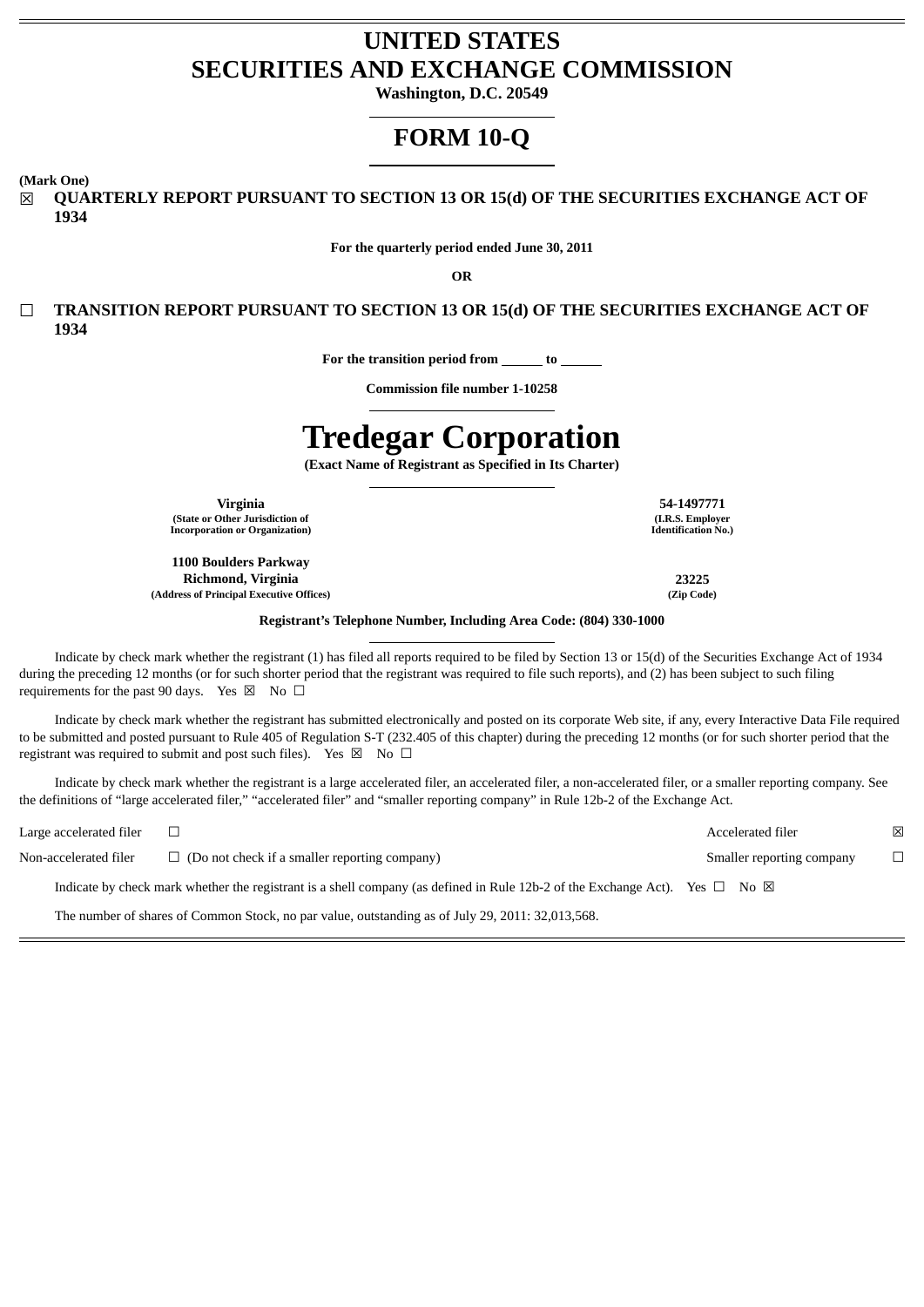#### **Tredegar Corporation Consolidated Balance Sheets (In Thousands, Except Share Data) (Unaudited)**

|                                                                                                                                                | June 30,<br>2011 | December 31,<br>2010   |
|------------------------------------------------------------------------------------------------------------------------------------------------|------------------|------------------------|
| <b>Assets</b>                                                                                                                                  |                  |                        |
| Current assets:                                                                                                                                |                  |                        |
| Cash and cash equivalents                                                                                                                      | \$93,784         | $\mathbb{S}$<br>73,191 |
| Accounts and other receivables, net of allowance for doubtful accounts and sales returns of \$2,336 in 2011 and \$5,286 in                     |                  |                        |
| 2010                                                                                                                                           | 100,822          | 84,076                 |
| Income taxes recoverable                                                                                                                       | 6,319            | 6,643                  |
| Inventories                                                                                                                                    | 35,747           | 43,058                 |
| Deferred income taxes                                                                                                                          | 6,500            | 6,924                  |
| Prepaid expenses and other                                                                                                                     | 4,205            | 5,369                  |
| Total current assets                                                                                                                           | 247,377          | 219,261                |
| Property, plant and equipment, at cost                                                                                                         | 692,303          | 669,290                |
| Less accumulated depreciation                                                                                                                  | 494,466          | 462,453                |
| Net property, plant and equipment                                                                                                              | 197,837          | 206,837                |
| Other assets and deferred charges                                                                                                              | 49,079           | 48,127                 |
| Goodwill and other intangibles, net                                                                                                            | 106,561          | 106,117                |
| <b>Total assets</b>                                                                                                                            | \$600,854        | \$580,342              |
| <b>Liabilities and Shareholders' Equity</b>                                                                                                    |                  |                        |
| Current liabilities:                                                                                                                           |                  |                        |
| Accounts payable                                                                                                                               | \$64,726         | 58,209<br>\$           |
| Accrued expenses                                                                                                                               | 27,089           | 33,229                 |
| Current portion of long-term debt                                                                                                              | 122              | 222                    |
| Total current liabilities                                                                                                                      | 91,937           | 91,660                 |
| Long-term debt                                                                                                                                 | 248              | 228                    |
| Deferred income taxes                                                                                                                          | 55,545           | 51,879                 |
| Other noncurrent liabilities                                                                                                                   | 16,916           | 19,029                 |
| <b>Total liabilities</b>                                                                                                                       | 164,646          | 162,796                |
|                                                                                                                                                |                  |                        |
| Commitments and contingencies (Notes 1 and 2)                                                                                                  |                  |                        |
| Shareholders' equity:<br>Common stock, no par value (issued and outstanding - 32,013,568 at June 30, 2011 and 31,883,173 at December 31, 2010) | 12,781           | 10,724                 |
| Common stock held in trust for savings restoration plan                                                                                        | (1, 337)         | (1, 332)               |
| Foreign currency translation adjustment                                                                                                        | 28,880           | 23,572                 |
| Gain (loss) on derivative financial instruments                                                                                                | 64               | 280                    |
| Pension and other postretirement benefit adjustments                                                                                           | (57, 851)        | (59, 871)              |
| Retained earnings                                                                                                                              | 453,671          | 444,173                |
| Total shareholders' equity                                                                                                                     | 436,208          | 417,546                |
| Total liabilities and shareholders' equity                                                                                                     | \$600,854        | \$580,342              |
|                                                                                                                                                |                  |                        |

See accompanying notes to financial statements.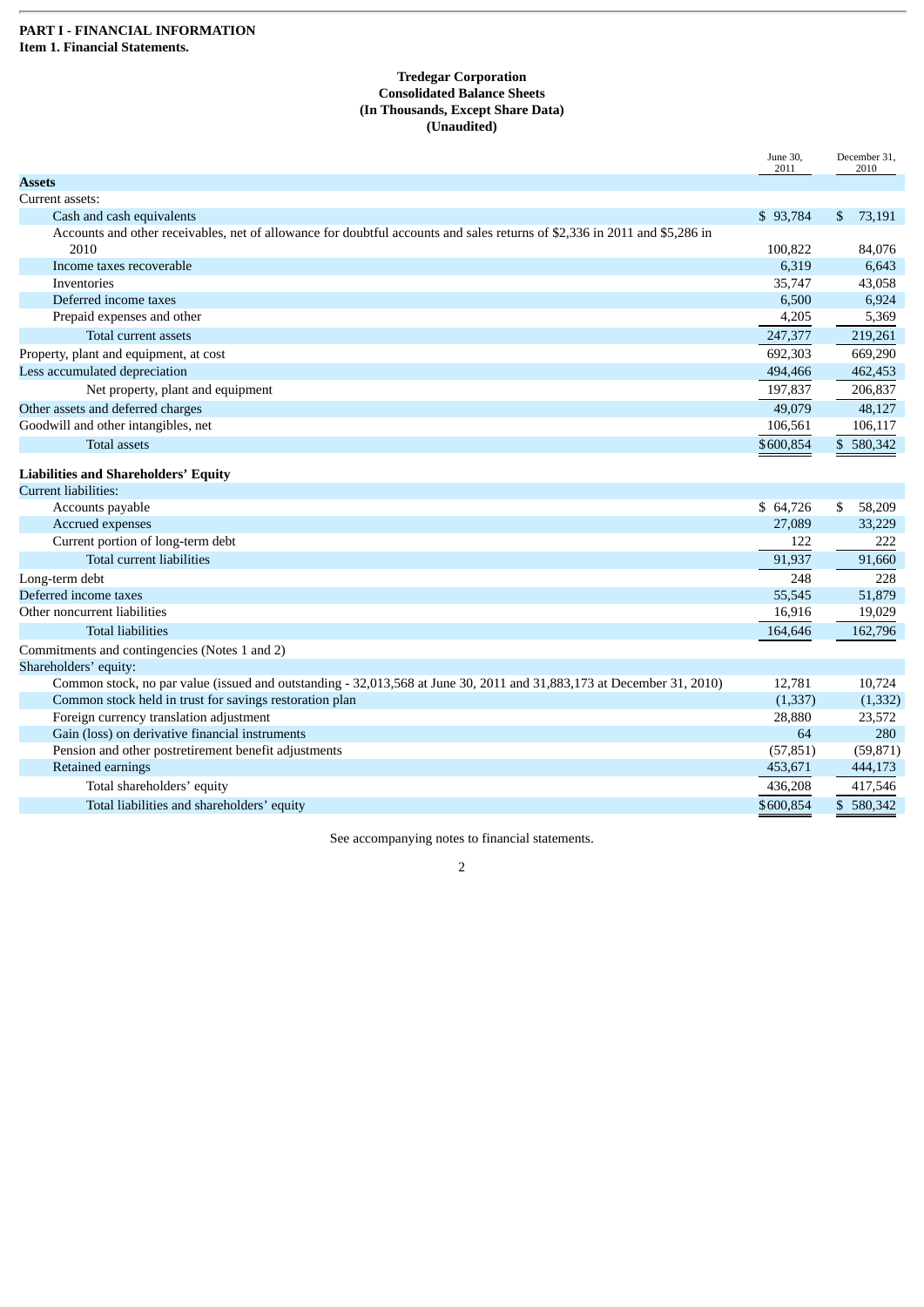## **Tredegar Corporation Consolidated Statements of Income (In Thousands, Except Per Share Data) (Unaudited)**

|                                                                          |                     | Three Months<br>Ended June 30 | <b>Six Months</b><br>Ended June 30 |                        |  |
|--------------------------------------------------------------------------|---------------------|-------------------------------|------------------------------------|------------------------|--|
|                                                                          | 2011                | 2010                          | 2011                               | 2010                   |  |
| <b>Revenues and other items:</b>                                         |                     |                               |                                    |                        |  |
| <b>Sales</b>                                                             | \$200,966           | \$185,031                     | \$392,490                          | \$360,012              |  |
| Other income (expense), net                                              | 429                 | 166                           | 623                                | 222                    |  |
|                                                                          | 201,395             | 185,197                       | 393,113                            | 360,234                |  |
| <b>Costs and expenses:</b>                                               |                     |                               |                                    |                        |  |
| Cost of goods sold                                                       | 167,125             | 150,326                       | 324,983                            | 291,698                |  |
| Freight                                                                  | 4,742               | 4,747                         | 8,741                              | 8,692                  |  |
| Selling, general and administrative                                      | 15,247              | 17,809                        | 31,409                             | 33,750                 |  |
| Research and development                                                 | 3,187               | 3,299                         | 6,744                              | 6,901                  |  |
| Amortization of intangibles                                              | 129                 | 129                           | 258                                | 217                    |  |
| Interest expense                                                         | 361                 | 222                           | 716                                | 417                    |  |
| Asset impairments and costs associated with exit and disposal activities | 1,084               | 355                           | 1,084                              | 411                    |  |
| <b>Total</b>                                                             | 191,875             | 176,887                       | 373,935                            | 342,086                |  |
| Income from continuing operations before income taxes                    | 9,520               | 8,310                         | 19,178                             | 18,148                 |  |
| Income taxes                                                             | 3,472               | 3,350                         | 6,462                              | 7,406                  |  |
| Income from continuing operations                                        | 6,048               | 4,960                         | 12,716                             | 10,742                 |  |
| Loss from discontinued operations                                        | (345)               | $\overline{\phantom{0}}$      | (345)                              |                        |  |
| <b>Net income</b>                                                        | 5,703<br>\$         | \$<br>4,960                   | \$12,371                           | \$10,742               |  |
|                                                                          |                     |                               |                                    |                        |  |
| <b>Earnings per share:</b>                                               |                     |                               |                                    |                        |  |
| <b>Basic</b>                                                             |                     |                               |                                    |                        |  |
| Continuing operations                                                    | $\mathbf S$<br>.19  | \$<br>.15                     | \$<br>.40                          | \$<br>.33              |  |
| Discontinued operations                                                  | (.01)               |                               | (.01)                              |                        |  |
| Net income                                                               | $\mathbb{S}$<br>.18 | .15<br>\$                     | .39<br>\$                          | .33<br>$\mathbb{S}$    |  |
| Diluted                                                                  |                     |                               |                                    |                        |  |
| Continuing operations                                                    | $\mathbb{S}$<br>.19 | \$<br>.15                     | \$<br>.39                          | \$<br>.33              |  |
| Discontinued operations                                                  | (.01)               |                               | (.01)                              |                        |  |
| Net income                                                               | .18<br>\$           | .15<br>\$                     | .38<br>\$                          | $\overline{.}33$<br>\$ |  |
|                                                                          |                     |                               |                                    |                        |  |
| Shares used to compute earnings per share:                               |                     |                               |                                    |                        |  |
| <b>Basic</b>                                                             | 31,946              | 32,260                        | 31,900                             | 32,799                 |  |
| Diluted                                                                  | 32,205              | 32,450                        | 32,233                             | 32,979                 |  |
| Dividends per share                                                      | \$<br>.045          | \$<br>.040                    | \$<br>.090                         | \$<br>.080             |  |

See accompanying notes to financial statements.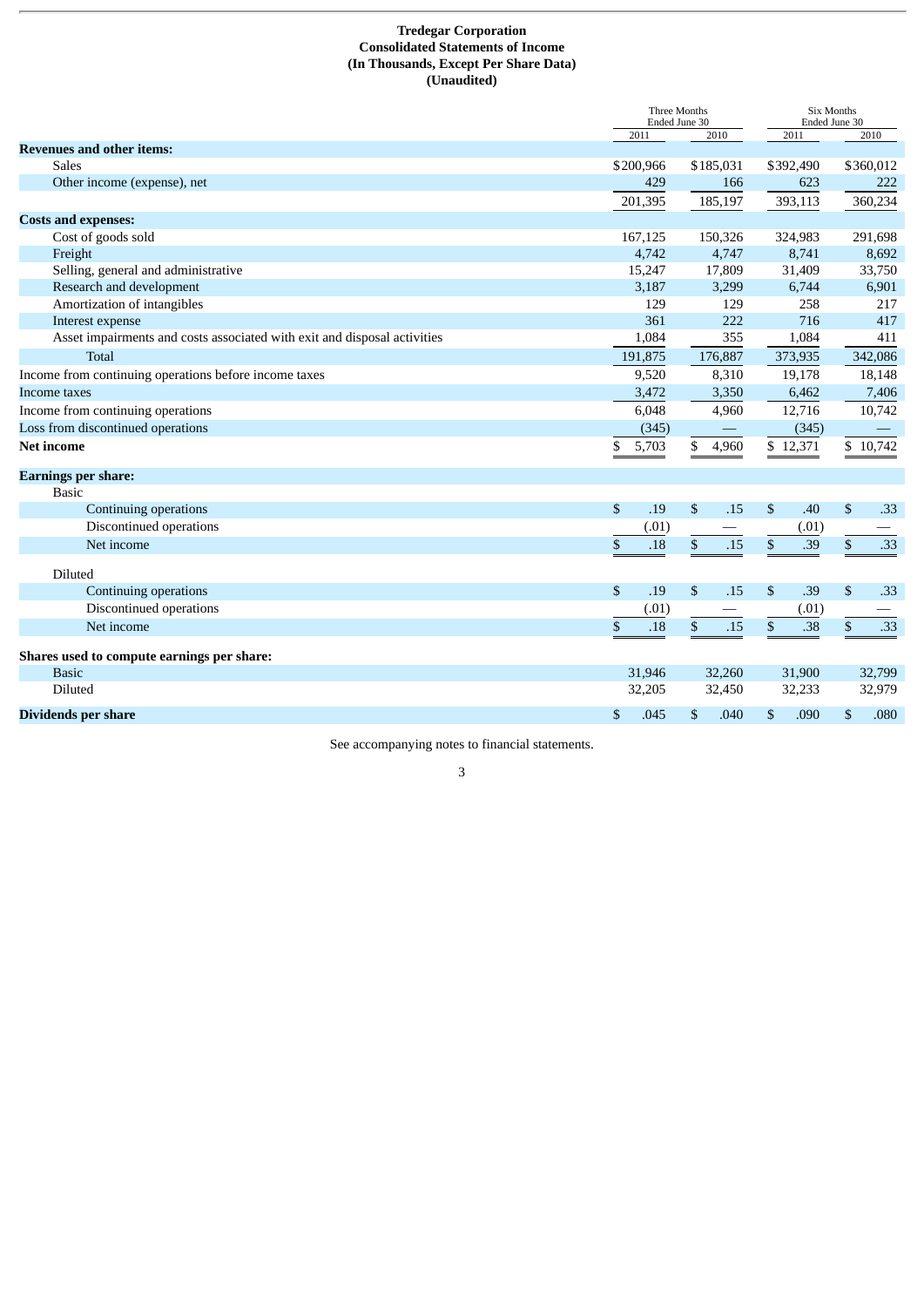#### **Tredegar Corporation Consolidated Statements of Cash Flows (In Thousands) (Unaudited)**

|                                                                                     | <b>Six Months</b><br>Ended June 30 |           |
|-------------------------------------------------------------------------------------|------------------------------------|-----------|
|                                                                                     | 2011                               | 2010      |
| <b>Cash flows from operating activities:</b>                                        |                                    |           |
| Net income                                                                          | \$12,371                           | \$10,742  |
| Adjustments for noncash items:                                                      |                                    |           |
| Depreciation                                                                        | 21,731                             | 21,716    |
| Amortization of intangibles                                                         | 258                                | 217       |
| Deferred income taxes                                                               | 229                                | (2, 436)  |
| Accrued pension and postretirement benefits                                         | 1,196                              | 349       |
| Loss on asset impairments and divestitures                                          | 798                                | 355       |
| Gain on disposal of assets                                                          | (188)                              | (15)      |
| Changes in assets and liabilities, net of effects of acquisitions and divestitures: |                                    |           |
| Accounts and other receivables                                                      | (14,776)                           | (21, 877) |
| Inventories                                                                         | 8,346                              | 27        |
| Income taxes recoverable                                                            | 324                                | 329       |
| Prepaid expenses and other                                                          | 1,066                              | 721       |
| Accounts payable and accrued expenses                                               | (709)                              | 5,646     |
| Other, net                                                                          | (2, 475)                           | 421       |
| Net cash provided by operating activities                                           | 28,171                             | 16,195    |
| <b>Cash flows from investing activities:</b>                                        |                                    |           |
| Capital expenditures                                                                | (8,504)                            | (7,629)   |
| Acquisition                                                                         |                                    | (5,500)   |
| Proceeds from the sale of assets and property disposals                             | 960                                | 120       |
| Net cash used in investing activities                                               | (7, 544)                           | (13,009)  |
| <b>Cash flows from financing activities:</b>                                        |                                    |           |
| Dividends paid                                                                      | (2,878)                            | (2,591)   |
| Debt principal payments and financing costs                                         | (81)                               | (2, 325)  |
| Proceeds from exercise of stock options                                             | 709                                | 247       |
| Repurchases of Tredegar common stock                                                | $\overline{\phantom{0}}$           | (35, 138) |
| Net cash used in financing activities                                               | (2,250)                            | (39, 807) |
| Effect of exchange rate changes on cash                                             | 2,216                              | (1, 372)  |
| Increase (decrease) in cash and cash equivalents                                    | 20,593                             | (37, 993) |
| Cash and cash equivalents at beginning of period                                    | 73,191                             | 90,663    |
| Cash and cash equivalents at end of period                                          | \$93,784                           | \$52,670  |

See accompanying notes to financial statements.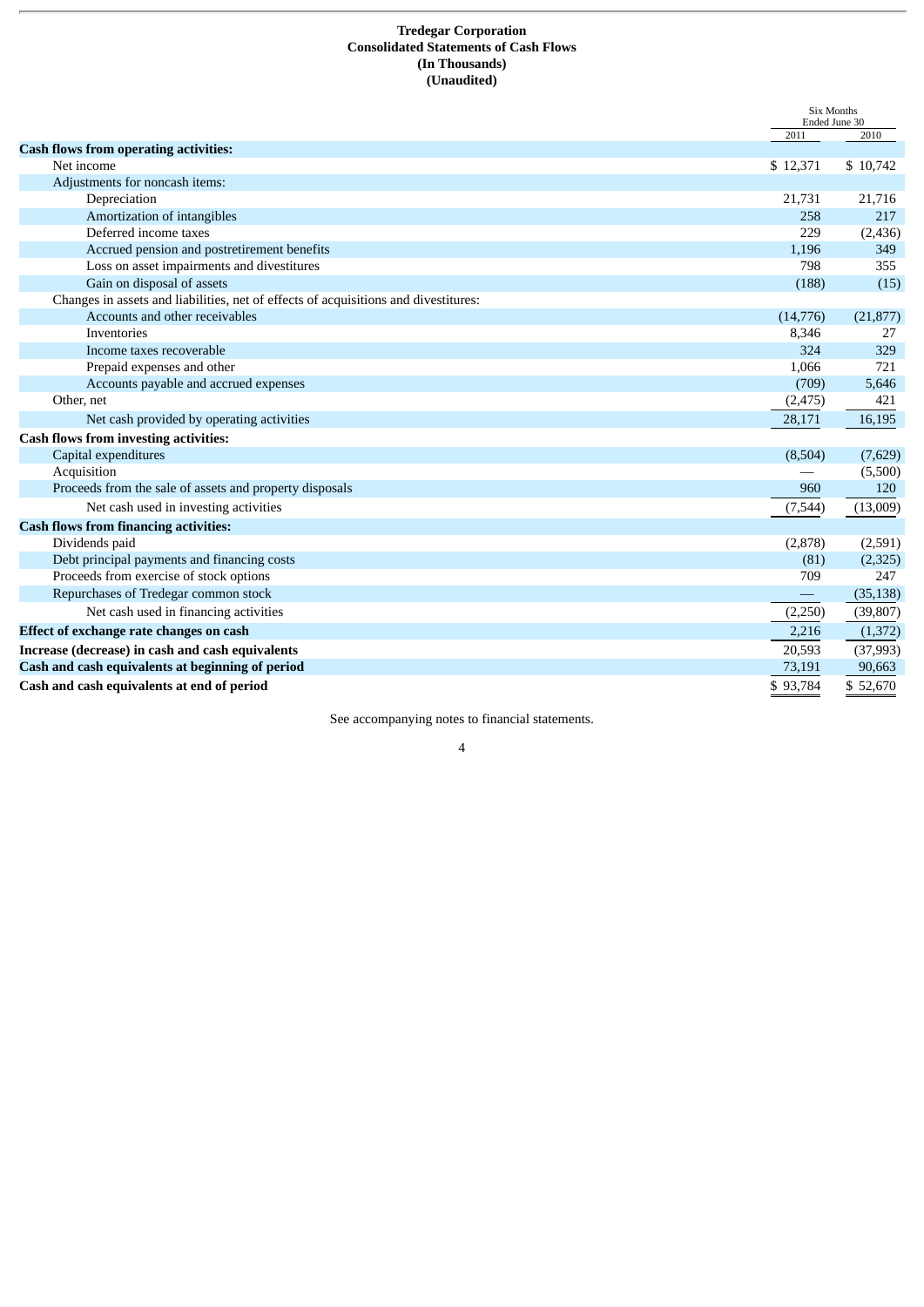#### **Tredegar Corporation Consolidated Statement of Shareholders' Equity (In Thousands, Except Share and Per Share Data) (Unaudited)**

|                                                                     |                 |                      |                     | <b>Accumulated Other</b> |                                     |                    |                         |
|---------------------------------------------------------------------|-----------------|----------------------|---------------------|--------------------------|-------------------------------------|--------------------|-------------------------|
|                                                                     |                 |                      |                     |                          | Comprehensive Income (Loss)<br>Gain | Pension &          |                         |
|                                                                     |                 |                      | Trust for           |                          | $(Loss)$ on                         | Other Post-        |                         |
|                                                                     |                 |                      | Savings             | Foreign                  | Derivative                          | retirement         | Total                   |
|                                                                     | Common<br>Stock | Retained<br>Earnings | Restoration<br>Plan | Currency<br>Translation  | Financial<br>Instruments            | Benefit<br>Adjust. | Shareholders'<br>Equity |
| Balance December 31, 2010                                           | \$10,724        | \$444,173            | \$(1,332)           | \$23,572                 | 280<br>\$.                          | \$(59, 871)        | \$417,546               |
| Comprehensive income (loss):                                        |                 |                      |                     |                          |                                     |                    |                         |
| Net income                                                          |                 | 12,371               |                     |                          |                                     |                    | 12,371                  |
| Other comprehensive income (loss):                                  |                 |                      |                     |                          |                                     |                    |                         |
| Foreign currency translation adjustment (net of tax of              |                 |                      |                     |                          |                                     |                    |                         |
| \$2,867                                                             |                 |                      |                     | 5,308                    |                                     |                    | 5,308                   |
| Derivative financial instruments adjustment (net of tax             |                 |                      |                     |                          |                                     |                    |                         |
| benefit of \$134)                                                   |                 |                      |                     |                          | (216)                               |                    | (216)                   |
| Amortization of prior service costs and net gains or                |                 |                      |                     |                          |                                     |                    |                         |
| losses (net of tax of $$1,137$ )                                    |                 |                      |                     |                          |                                     | 2,020              | 2,020                   |
| Comprehensive income                                                |                 |                      |                     |                          |                                     |                    | 19,483                  |
| Cash dividends declared (\$.090 per share)                          |                 | (2,878)              |                     |                          |                                     |                    | (2,878)                 |
| Stock-based compensation expense                                    | 1,823           |                      |                     |                          |                                     |                    | 1,823                   |
| Issued upon exercise of stock options (including related income tax |                 |                      |                     |                          |                                     |                    |                         |
| benefits of \$110) & other                                          | 234             |                      |                     |                          |                                     |                    | 234                     |
| Tredegar common stock purchased by trust for savings restoration    |                 |                      |                     |                          |                                     |                    |                         |
| plan                                                                |                 | 5                    | (5)                 |                          |                                     |                    |                         |
| Balance June 30, 2011                                               | \$12,781        | \$453,671            | \$(1,337)           | \$28,880                 | 64                                  | \$(57, 851)        | 436,208<br>\$.          |

See accompanying notes to financial statements.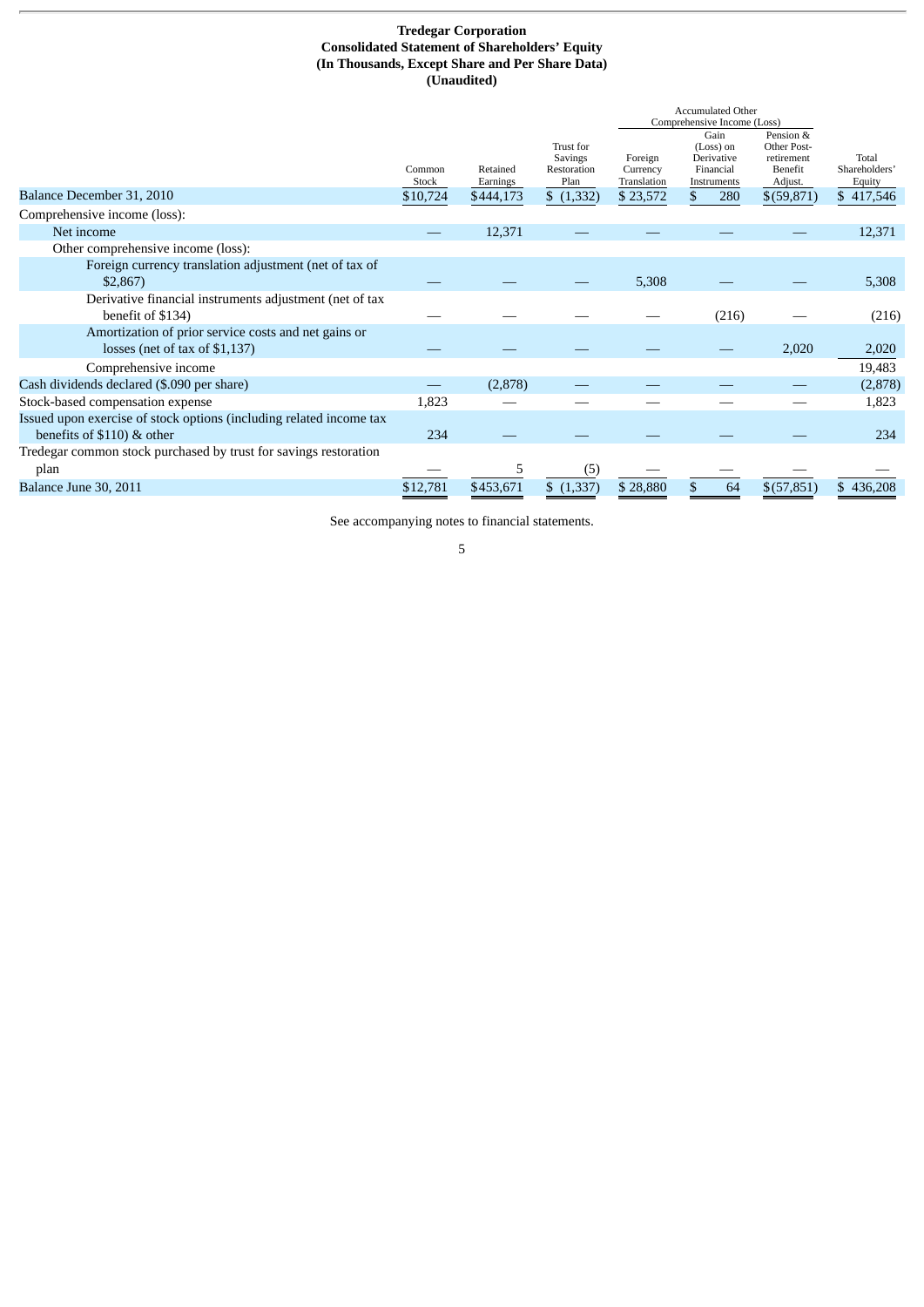#### TREDEGAR CORPORATION NOTES TO THE CONSOLIDATED INTERIM FINANCIAL STATEMENTS (Unaudited)

- 1. In the opinion of management, the accompanying consolidated financial statements of Tredegar Corporation and Subsidiaries ("Tredegar," "we," "us" or "our") contain all adjustments necessary to state fairly, in all material respects, Tredegar's consolidated financial position as of June 30, 2011, the consolidated results of operations for the three and six months ended June 30, 2011 and 2010, the consolidated cash flows for the six months ended June 30, 2011 and 2010, and the consolidated changes in shareholders' equity for the six months ended June 30, 2011. All such adjustments, unless otherwise detailed in the notes to the consolidated interim financial statements, are deemed to be of a normal, recurring nature. These financial statements should be read in conjunction with the consolidated financial statements and related notes included in Tredegar's Annual Report on Form 10-K for the year ended December 31, 2010. The results of operations for the three and six months ended June 30, 2011, are not necessarily indicative of the results to be expected for the full year.
- 2. Plant shutdowns, asset impairments, restructurings and other charges are shown in the net sales and operating profit by segment table in Note 8, and unless otherwise noted below, are also included in "Asset impairments and costs associated with exit and disposal activities" in the consolidated statements of income.

Plant shutdowns, asset impairments, restructurings and other items in the second quarter of 2011 include:

- Pretax charges of \$798,000 for asset impairments in Film Products;
- Pretax charges of \$286,000 for severance and other employee-related costs in connection with restructurings in Film Products; and
- Pretax gains of \$94,000 for timing differences between the recognition of realized losses on aluminum futures contracts and related revenues from the delayed fulfillment by customers of fixed-price forward purchase commitments (included in "Cost of goods sold" in the consolidated statements of income, see Note 6 for additional detail).

Plant shutdowns, asset impairments, restructurings and other items in the first six months of 2011 include:

- Pretax charges of \$798,000 for asset impairments in Film Products;
- Pretax charges of \$286,000 for severance and other employee-related costs in connection with restructurings in Film Products; and
- Pretax gains of \$62,000 for timing differences between the recognition of realized losses on aluminum futures contracts and related revenues from the delayed fulfillment by customers of fixed-price forward purchase commitments (included in "Cost of goods sold" in the consolidated statements of income, see Note 6 for additional detail).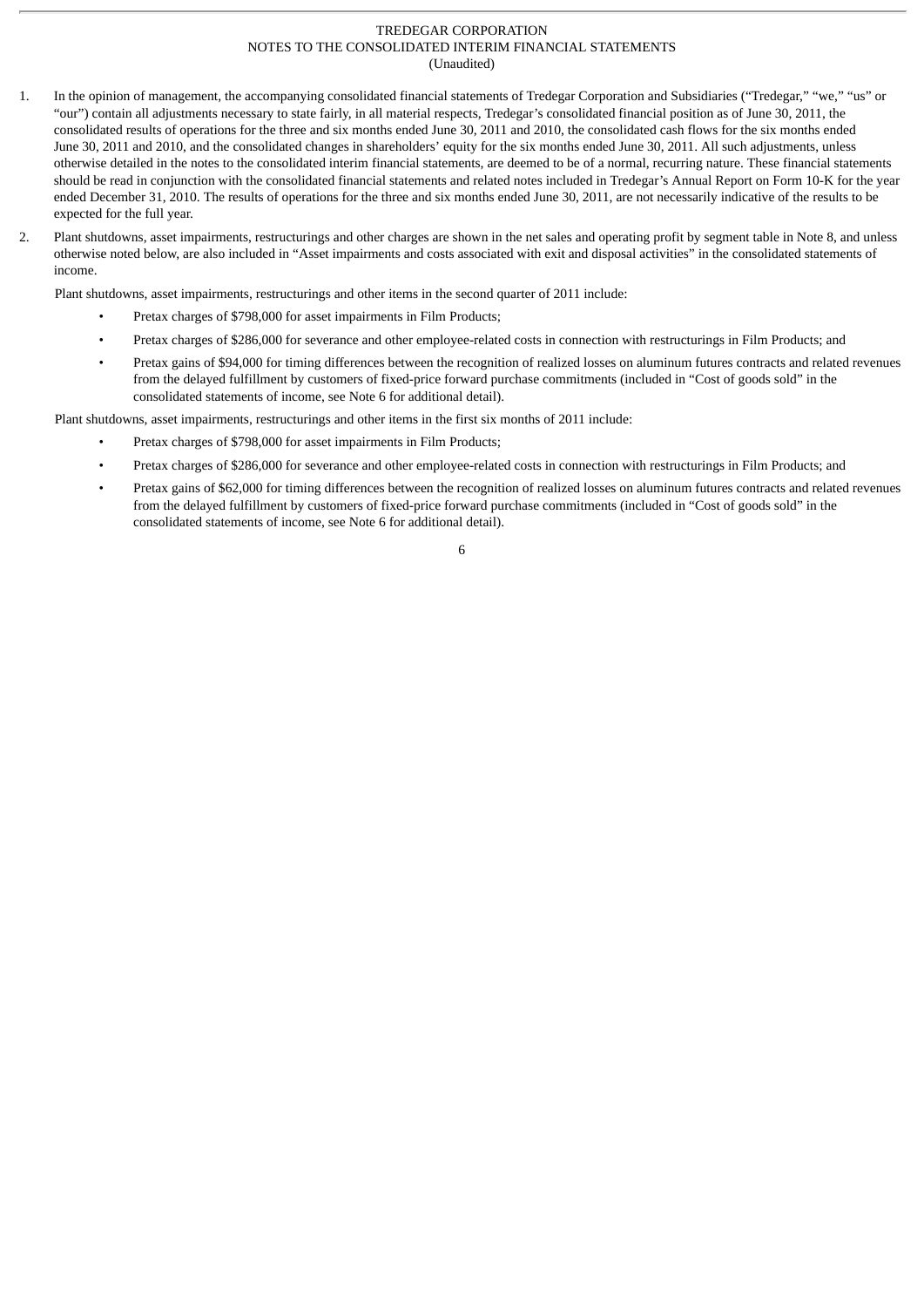Plant shutdowns, asset impairments, restructurings and other items in the second quarter of 2010 include:

- Pretax charge of \$355,000 for an asset impairment in Film Products;
- Pretax gain of \$120,000 on the sale of previously impaired equipment (included in "Other income (expense), net" in the consolidated statements of income) at our film products manufacturing facility in Pottsville, Pennsylvania;
- Pretax loss of \$44,000 on the disposal of equipment (included in "Other income (expense), net" in the consolidated statements of income) from a previously shutdown film products manufacturing facility in LaGrange, Georgia; and
- Pretax gain of \$23,000 for timing differences between the recognition of realized losses on aluminum futures contracts and related revenues from the delayed fulfillment by customers of fixed-price forward purchase commitments (included in "Cost of goods sold" in the consolidated statements of income, see Note 6 for additional detail).

Plant shutdowns, asset impairments, restructurings and other items in the first six months of 2010 include:

- Pretax gains of \$466,000 for timing differences between the recognition of realized losses on aluminum futures contracts and related revenues from the delayed fulfillment by customers of fixed-price forward purchase commitments (included in "Cost of goods sold" in the consolidated statements of income, see Note 6 for additional detail);
- Pretax charge of \$355,000 for an asset impairment in Film Products;
- Pretax gain of \$120,000 on the sale of previously impaired equipment (included in "Other income (expense), net" in the consolidated statements of income) at our film products manufacturing facility in Pottsville, Pennsylvania;
- Pretax losses of \$105,000 on the disposal of equipment (included in "Other income (expense), net" in the consolidated statements of income) from a previously shutdown film products manufacturing facility in LaGrange, Georgia; and
- Pretax charge of \$56,000 for severance and other employee-related costs in connection with restructurings in Film Products.

A reconciliation of the beginning and ending balances of accrued expenses related to asset impairments and costs associated with exit and disposal activities for the six months ended June 30, 2011 is as follows:

| Severance | Other $(a)$ | Total   |
|-----------|-------------|---------|
| 237       | \$1,593     | \$1,830 |
|           |             |         |
| 286       |             | 286     |
| (216)     | (1,593)     | (1,809) |
| 307       |             | 307     |
|           |             |         |

(a) Other represents accrued losses on a sub-lease at a facility in Princeton, New Jersey.

Income taxes for the first six months of 2011 include the net increase of a valuation allowance of \$61,000 (a reduction of the allowance of \$117,000 in the first quarter and an increase of the allowance of \$178,000 in the second quarter) related to expected limitations on the utilization of assumed capital losses on certain investments that was recognized in the prior years. Income taxes for the first six months of 2010 include the partial reduction of a valuation allowance of \$137,000 (a reduction of the allowance of \$168,000 in the first quarter and an increase of the allowance of \$31,000 in the second quarter) related to expected limitations on the utilization of assumed capital losses on certain investments that was recognized in the prior years.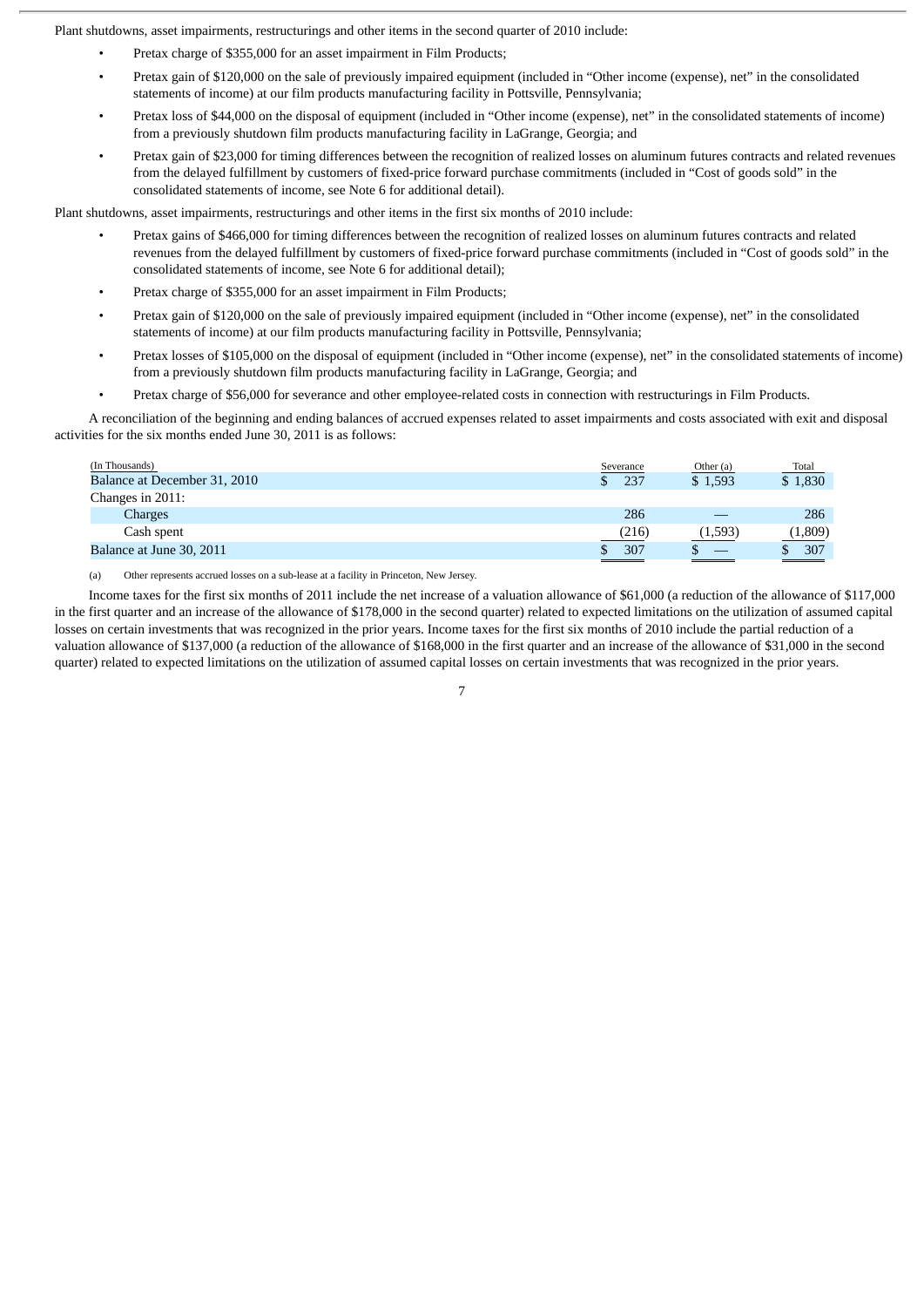On February 12, 2008, we sold our aluminum extrusions business in Canada for approximately \$25 million. All historical results for this business were previously reported in discontinued operations. In the second quarter of 2011, an adjustment of \$345,000 (\$345,000 net of tax) was made to amounts previously accrued for environmental obligations after we received notices of claims for indemnification under the related purchase agreement.

3. The components of inventories are as follows:

| (In Thousands)             | June 30,<br>2011 | December 31,<br>2010 |
|----------------------------|------------------|----------------------|
| Finished goods             | \$5,340          | \$<br>7,373          |
| Work-in-process            | 2,157            | 3,669                |
| Raw materials              | 10,713           | 15,327               |
| Stores, supplies and other | 17,537           | 16,689               |
| Total                      | \$35,747         | 43,058               |

4. Basic earnings per share is computed by dividing net income by the weighted average number of shares of common stock outstanding. Diluted earnings per share is computed by dividing net income by the weighted average common and potentially dilutive common equivalent shares outstanding, determined as follows:

|                                                                                | Three Months Ended<br>June 30 |        | <b>Six Months Ended</b><br>June 30 |        |
|--------------------------------------------------------------------------------|-------------------------------|--------|------------------------------------|--------|
| (In Thousands)                                                                 | 2011                          | 2010   | 2011                               | 2010   |
| Weighted average shares outstanding used to compute basic earnings per share   | 31.946                        | 32.260 | 31,900                             | 32,799 |
| Incremental dilutive shares attributable to stock options and restricted stock | 259                           | 190    | 333                                | 180    |
| Shares used to compute diluted earnings per share                              | 32,205                        | 32,450 | 32.233                             | 32,979 |

Incremental shares attributable to stock options and restricted stock are computed using the average market price during the related period. During the three and six months ended June 30, 2011 and the three and six months ended June 30, 2010, 235,867, 157,317, 459,067, and 464,317, respectively, of average out-of-the-money options to purchase shares of our common stock were excluded from the calculation of incremental shares attributable to stock options and restricted stock.

5. We have invested \$7.5 million in a privately held specialty pharmaceutical company. The company is developing and commercializing state of the art drug delivery systems designed to improve patient compliance and outcomes, and our ownership interest on a fully diluted basis is approximately 21%. The investment is accounted for under the fair value method. We elected the fair value option over the equity method of accounting since our investment objectives are similar to those of venture capitalists, which typically do not have controlling financial interests.

At June 30, 2011 and December 31, 2010, the estimated fair value of our investment (also the carrying value included in "Other assets and deferred charges" in our balance sheet) was \$16.0 million. The fair value estimates are based upon significant unobservable (Level 3) inputs since there is no secondary market for our ownership interest. Accordingly, until the next round of financing or other significant financial transaction, value estimates will primarily be based on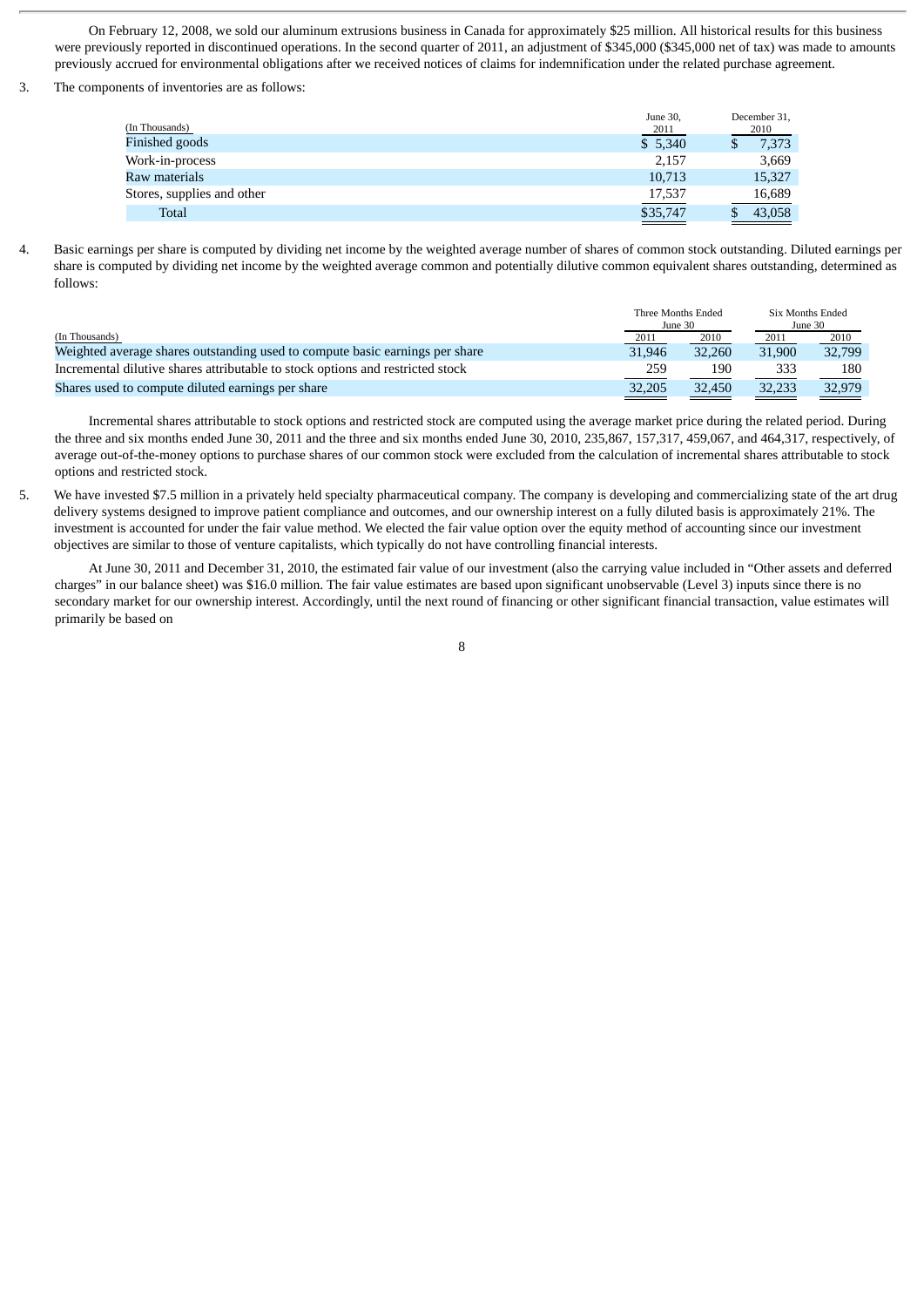assumptions relating to meeting product development and commercialization milestones, corresponding cash flow projections (projections of sales, costs, expenses, capital expenditures and working capital investment) and discounting of these factors for the high degree of risk. Adjustments to the estimated fair value of our investment will be made in the period during which changes can be quantified.

Had we not elected to account for our investment under the fair value method, we would have been required to use the equity method of accounting. For the three and six months ended June 30, 2011, net income recorded by the specialty pharmaceutical company, as reported to us by the investee, was \$189,000 and \$625,000, respectively, compared to \$9.5 million and \$11.1 million for the first three and six months of 2010, respectively. Operating results included \$3.3 million and \$18.3 million in licensing revenues in the second quarters of 2011 and 2010, respectively, and \$6.6 million and \$22.4 million in the first six months of 2011 and 2010, respectively. Total assets (which included cash and cash equivalents of \$15.2 million at June 30, 2011 and \$18.8 million at December 31, 2010) were \$21.4 million and \$26.6 million at June 30, 2011 and December 31, 2010, respectively.

Our investment in Harbinger Capital Partners Special Situations Fund, L.P. ("Harbinger Fund") had a reported capital account value of \$8.8 million at June 30, 2011, compared with \$9.6 million at December 31, 2010. This investment had a carrying value in Tredegar's balance sheet (included in "Other assets and deferred charges") of \$5.7 million at June 30, 2011 and \$6.4 million at December 31, 2010. The carrying value at June 30, 2011 reflected Tredegar's cost basis in its investment in the Harbinger Fund, net of total withdrawal proceeds received. The timing and amount of future installments of withdrawal proceeds, which commenced in August 2010, were not known as of June 30, 2011. There were no gains or losses associated with our investment in Harbinger in 2011 or 2010. Gains on our investment in Harbinger will be recognized when the amounts expected to be collected from our withdrawal from the investment are known, which will likely be when cash in excess of our remaining carrying value is received. Losses will be recognized when management believes it is probable that future withdrawal proceeds will not exceed the remaining carrying value.

6. We use derivative financial instruments for the purpose of hedging margin exposure from fixed-price forward sales contracts in Aluminum Extrusions and currency exchange rate exposures that exist due to specified transactions. Our derivative financial instruments are designated as and qualify as cash flow hedges and are recognized in the balance sheet at fair value. A change in the fair value of derivatives that are highly effective as and that are designated and qualify as cash flow hedges is recorded in other comprehensive income (loss). Gains and losses reported in other comprehensive income (loss) are reclassified to earnings in the periods in which earnings are affected by the variability of cash flows of the hedged transaction. Such gains and losses are reported on the same line as the underlying hedged item. Any hedge ineffectiveness (which represents the amount by which the changes in the fair value of the derivative exceed the variability in the cash flows of the forecasted transaction) is recorded in current period earnings. The amount of gains (losses) recognized for hedge ineffectiveness was not material to the second quarter or first six months of 2011 and 2010.

The fair value of derivative instruments recorded on the consolidated balance sheets are based upon significant other observable (Level 2) inputs within the corresponding commodity or foreign currency markets. If individual derivative instruments with the same counterparty can be settled on a net basis, we record the corresponding derivative fair values as a net asset or net liability.

In the normal course of business, we enter into fixed-price forward sales contracts with certain customers for the future sale of fixed quantities of aluminum extrusions at scheduled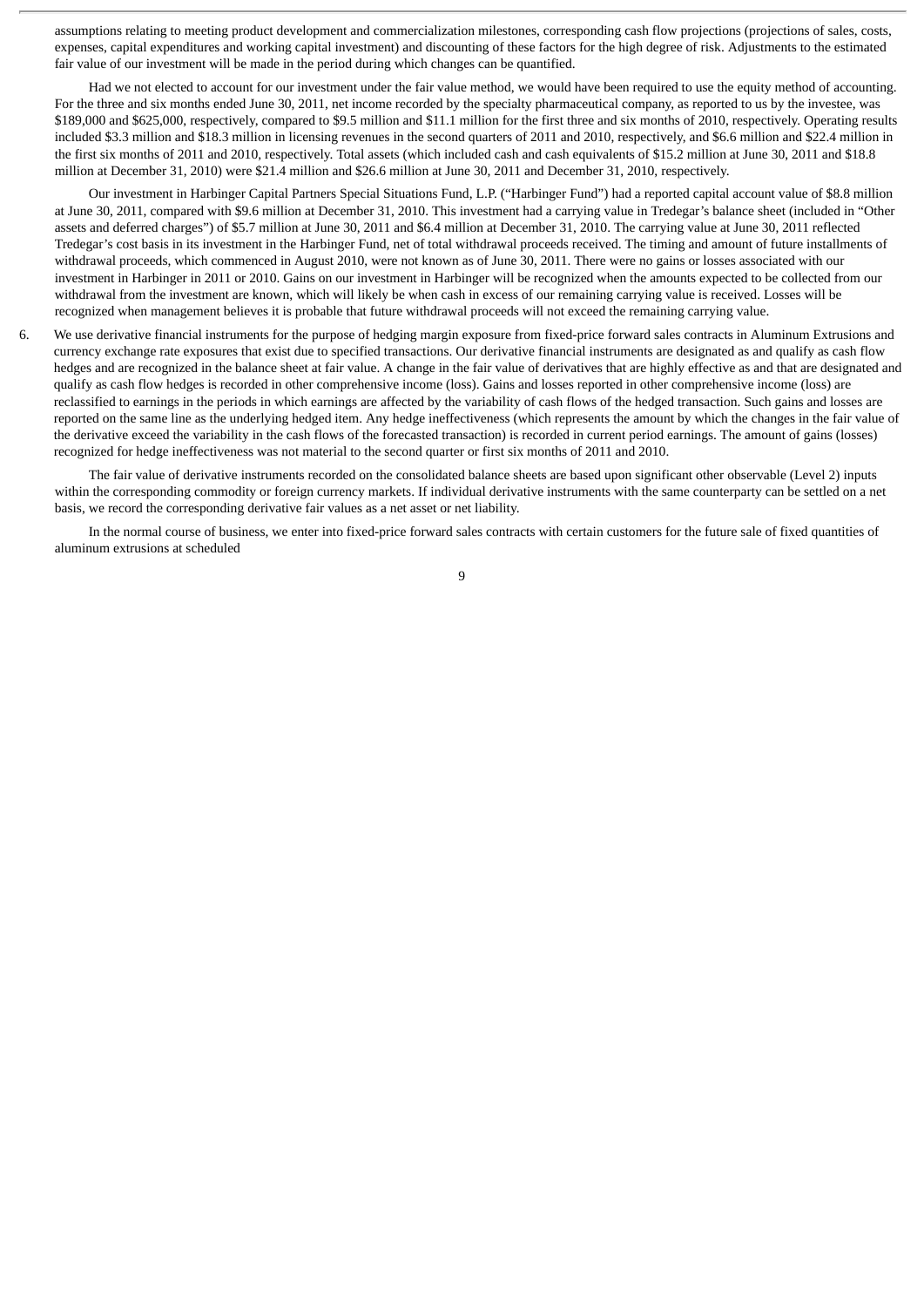intervals. In order to hedge our margin exposure created from the fixing of future sales prices relative to volatile raw material (aluminum) costs, we enter into a combination of forward purchase commitments and futures contracts to acquire or hedge aluminum, based on the scheduled purchases for the firm sales commitments. The fixed-price firm sales commitments and related hedging instruments generally have durations of not more than 12 months, and the notional amount of aluminum futures contracts that hedged future purchases of aluminum to meet fixed-price forward sales contract obligations was \$2.8 million (2.5 million pounds of aluminum) at June 30, 2011 and \$5.8 million (5.7 million pounds of aluminum) at December 31, 2010.

The table below summarizes the location and gross amounts of aluminum futures contract fair values in the consolidated balance sheets as of June 30, 2011 and December 31, 2010:

|                                               | June 30, 2011                   |               | December 31, 2010               |               |  |
|-----------------------------------------------|---------------------------------|---------------|---------------------------------|---------------|--|
| (In Thousands)                                | <b>Balance Sheet</b><br>Account | Fair<br>Value | <b>Balance Sheet</b><br>Account | Fair<br>Value |  |
| Derivatives Designated as Hedging Instruments |                                 |               |                                 |               |  |
| Asset derivatives:                            | Prepaid expenses                |               | Prepaid expenses                |               |  |
| Aluminum futures contracts                    | and other                       | \$104         | and other                       | \$490         |  |
| Liability derivatives:                        | Prepaid expenses                |               | Prepaid expenses                |               |  |
| Aluminum futures contracts                    | and other                       | $s -$         | and other                       | \$36          |  |

In the event that the counterparty to an aluminum fixed-price forward sale contract chooses to not take delivery of its aluminum extrusions, the customer is contractually obligated to compensate us for any losses on the related aluminum futures and/or forward purchase contracts through the date of cancellation.

Gains of \$94,000 and \$62,000 during the three and six month periods ending June 30, 2011, respectively, and gains of \$23,000 and \$466,000 during the three and six month periods ending June 30, 2010 were recognized by the aluminum extrusions business for timing differences between the recognition of realized losses on aluminum futures contracts and related revenues from delayed fulfillment by customers of fixed-price forward purchase commitments. Such timing differences are included in "Plant shutdowns, assets impairments, restructurings and other" in the net sales and operating profit by segment table in Note 8.

We used future fixed Euro-denominated contractual payments for equipment being purchased as part of our expansion of the Carthage, Tennessee aluminum extrusion manufacturing facility. We utilized a fixed rate Euro forward contract with various settlement dates through March 2010 to hedge exchange rate exposure on these obligations. There was no outstanding notional amount of this foreign currency forward at June 30, 2011 and December 31, 2010.

We receive Euro-based royalty payments relating to our operations in Europe. We have used zero-cost collar currency options to hedge a portion of our exposure to changes in cash flows due to variability in U.S. Dollar and Euro exchange rates. There was no outstanding notional amount for zero-cost collar currency option contracts at June 30, 2011 and December 31, 2010.

These derivative contracts involve elements of credit and market risk that are not reflected on our consolidated balance sheet, including the risk of dealing with counterparties and their ability to meet the terms of the contracts. The counterparties to our forward purchase commitments are major aluminum brokers and suppliers, and the counterparties to our aluminum futures contracts are major financial institutions. Fixed-price forward sales contracts are only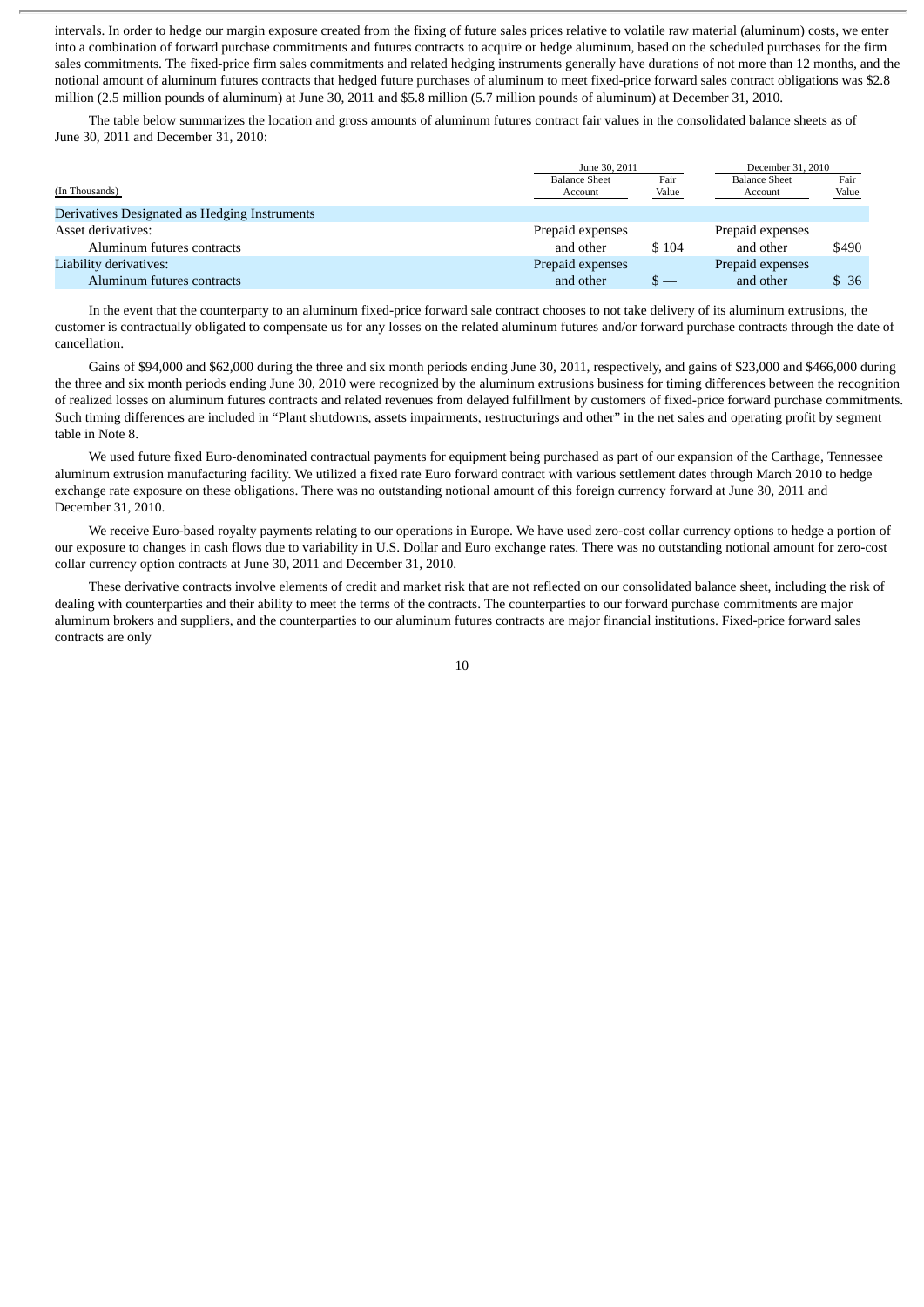made available to our most credit-worthy customers. The counterparties to our foreign currency futures and zero-cost collar option contracts are major financial institutions.

The effect on net income and other comprehensive income (loss) of derivative instruments classified as cash flow hedges and described in the previous paragraphs for the three and six month periods ended June 30, 2011 and 2010 is summarized in the table below:

| (In Thousands)                                                                            | <b>Cash Flow Derivative Hedges</b> |                                    |       |                         |  |  |
|-------------------------------------------------------------------------------------------|------------------------------------|------------------------------------|-------|-------------------------|--|--|
|                                                                                           |                                    | <b>Aluminum Futures</b>            |       | Foreign Currency        |  |  |
|                                                                                           |                                    | Contracts                          |       | Forwards and Options    |  |  |
|                                                                                           |                                    | Three Months Ended June 30         |       |                         |  |  |
|                                                                                           | 2011                               | 2010                               | 2011  | 2010                    |  |  |
| Amount of pre-tax gain (loss) recognized in other comprehensive income                    | \$.<br>(169)                       | $\mathbb{S}^-$<br>(928)            | $s -$ | \$<br>50                |  |  |
| Location of gain (loss) reclassified from accumulated other comprehensive income into net | Cost of                            | Cost of                            |       |                         |  |  |
| income (effective portion)                                                                | sales                              | sales                              |       |                         |  |  |
| Amount of pre-tax gain (loss) reclassified from accumulated other comprehensive income    |                                    |                                    |       |                         |  |  |
| to net income (effective portion)                                                         | \$<br>307                          | S.<br>140                          | \$    |                         |  |  |
|                                                                                           |                                    | <b>Cash Flow Derivative Hedges</b> |       |                         |  |  |
|                                                                                           |                                    | <b>Aluminum Futures</b>            |       | <b>Foreign Currency</b> |  |  |
|                                                                                           |                                    | Contracts                          |       | Forwards and Options    |  |  |
|                                                                                           |                                    | Six Months Ended June 30           |       |                         |  |  |
|                                                                                           | 2011                               | 2010                               | 2011  | 2010                    |  |  |
| Amount of pre-tax gain (loss) recognized in other comprehensive income                    | 236<br>\$.                         | \$(1,088)                          | $s -$ | \$37                    |  |  |
| Location of gain (loss) reclassified from accumulated other comprehensive income into net | Cost of                            | Cost of                            |       |                         |  |  |
| income (effective portion)                                                                | sales                              | sales                              |       |                         |  |  |
| Amount of pre-tax gain (loss) reclassified from accumulated other comprehensive income    |                                    |                                    |       |                         |  |  |
| to net income (effective portion)                                                         | \$<br>586                          | 485<br>\$                          |       |                         |  |  |

Gains and losses on the ineffective portion of derivative instruments or derivative instruments that were not designated as hedging instruments were immaterial for the three and six months ended June 30, 2011 and 2010. As of June 30, 2011, we expect \$64,000 of unrealized after-tax gains on derivative instruments reported in accumulated other comprehensive income (loss) to be reclassified to earnings within the next twelve months. For the three and six months ended June 30, 2011 and 2010, net gains or losses realized on previously unrealized net gains or losses from hedges that had been discontinued were not material.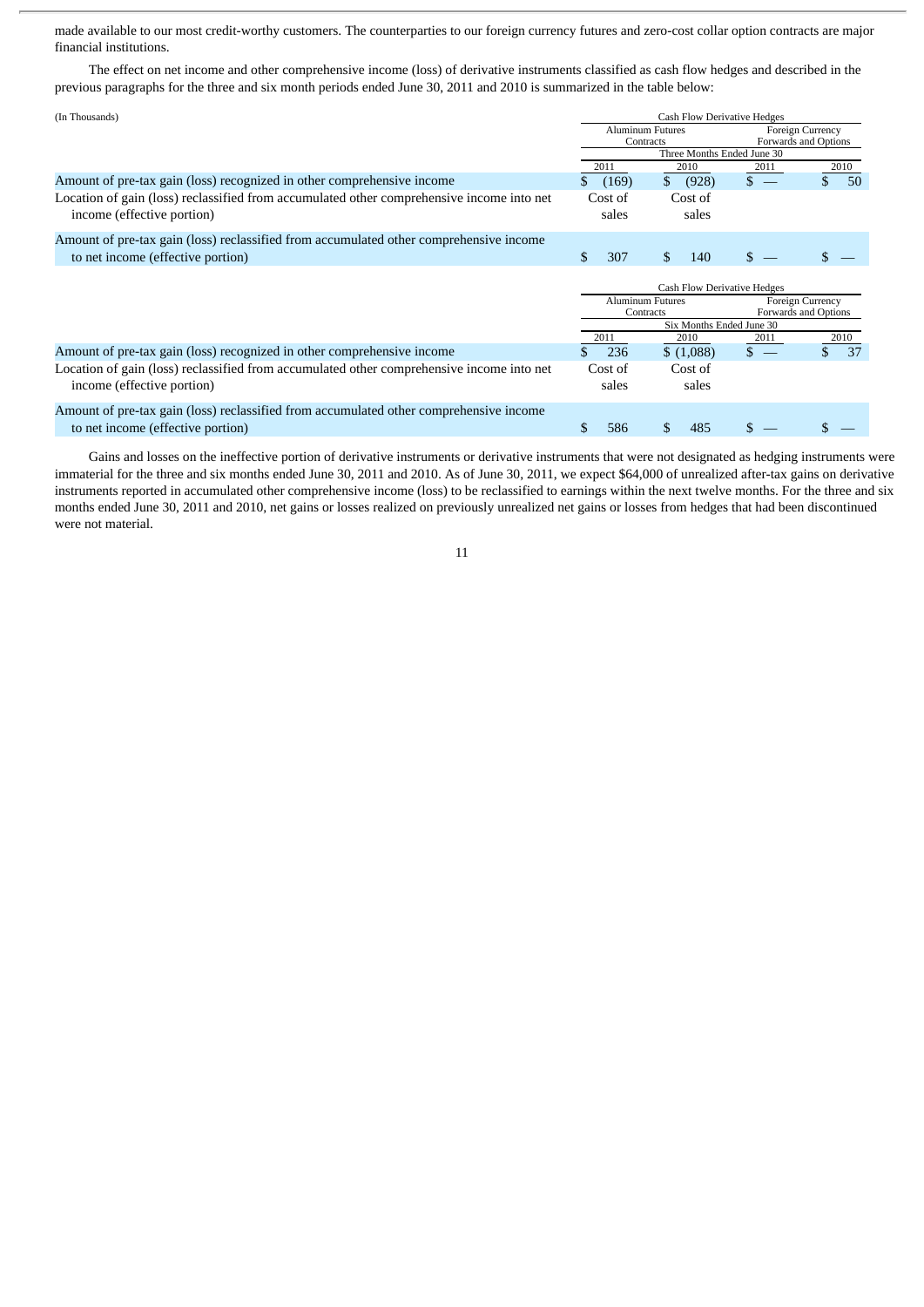| (In Thousands)                                                                | Pension<br>Benefits for Three Months<br>Ended June 30 |                     | Other Post-Retirement<br><b>Benefits for Three Months</b><br>Ended June 30<br>2011 |    |                                                  |               |  |
|-------------------------------------------------------------------------------|-------------------------------------------------------|---------------------|------------------------------------------------------------------------------------|----|--------------------------------------------------|---------------|--|
| Service cost                                                                  | 2011                                                  | 2010<br>\$<br>(797) | \$                                                                                 | \$ | 2010                                             |               |  |
|                                                                               | (801)                                                 |                     | (13)                                                                               |    | (18)                                             |               |  |
| Interest cost                                                                 | (3,283)                                               | (3,288)             | (95)                                                                               |    | (122)                                            |               |  |
| Expected return on plan assets                                                | 5,107                                                 | 5,133               |                                                                                    |    |                                                  |               |  |
| Amortization of prior service costs, gains or losses and net transition asset | (1,579)                                               | (1,092)             | 66                                                                                 |    | 9                                                |               |  |
| Net periodic benefit cost                                                     | (556)                                                 | (44)                | (42)                                                                               |    | (131)                                            |               |  |
|                                                                               | Pension<br>Benefits for Six Months<br>Ended June 30   |                     |                                                                                    |    | Other Post-Retirement<br>Benefits for Six Months | Ended June 30 |  |
|                                                                               | 2011                                                  | 2010                | 2011                                                                               |    | 2010                                             |               |  |
| Service cost                                                                  | \$(1,602)                                             | \$(1,594)           | (26)                                                                               | \$ | (36)                                             |               |  |
| Interest cost                                                                 | (6, 566)                                              | (6,577)             | (191)                                                                              |    | (243)                                            |               |  |
| Expected return on plan assets                                                | 10,213                                                | 10,265              |                                                                                    |    |                                                  |               |  |
| Amortization of prior service costs, gains or losses and net transition asset | (3,157)                                               | (2, 182)            | 133                                                                                |    | 18                                               |               |  |
| Net periodic benefit cost                                                     | \$(1,112)                                             | (88)                | (84)                                                                               |    | (261)                                            |               |  |

We contributed \$167,000 to our pension plans for continuing operations in 2010 and expect to contribute a similar amount in 2011. We fund our other post-retirement benefits (life insurance and health benefits) on a claims-made basis, which were \$311,000 for the year ended December 31, 2010.

8. We have four reportable segments, which include Film Products, Aluminum Extrusions, AFBS (formerly Therics, Inc.) and Other. The Other segment is comprised of the start-up operations of Bright View Technologies Corporation and Falling Springs, LLC. Information by business segment is reported below. There are no accounting transactions between segments and no allocations to segments. Net sales (sales less freight) and operating profit from ongoing operations are the measures of sales and operating profit used by the chief operating decision maker for purposes of assessing performance.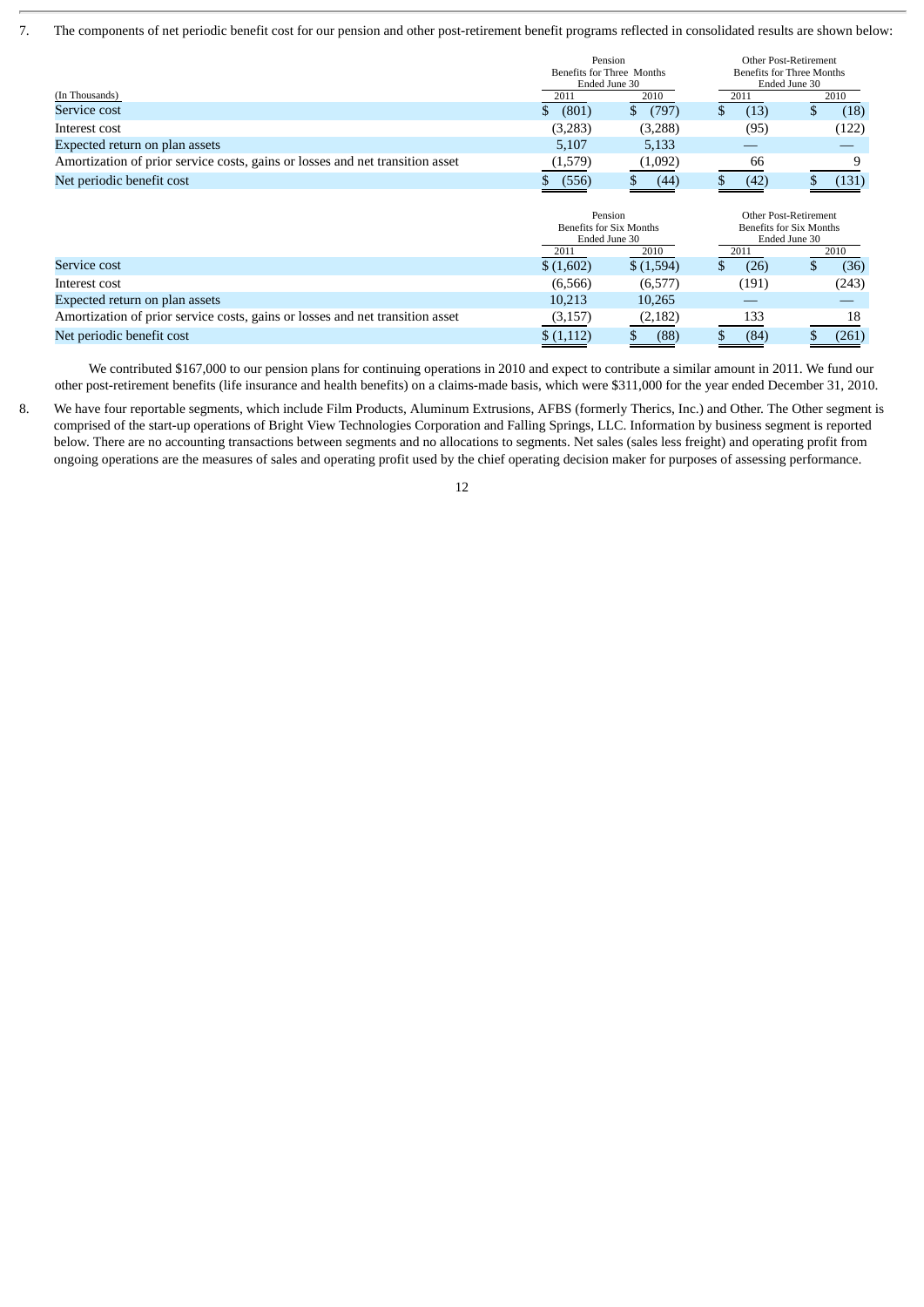The following table presents net sales and operating profit by segment for the three and six months ended June 30, 2011 and 2010:

|                                                              |             | Three Months<br>Ended June 30 |           | <b>Six Months</b><br>Ended June 30 |
|--------------------------------------------------------------|-------------|-------------------------------|-----------|------------------------------------|
| (In Thousands)                                               | 2011        | 2010                          | 2011      | 2010                               |
| <b>Net Sales</b>                                             |             |                               |           |                                    |
| <b>Film Products</b>                                         | \$131,961   | \$126,499                     | \$263,387 | \$252,367                          |
| <b>Aluminum Extrusions</b>                                   | 63,896      | 52,671                        | 119,897   | 97,470                             |
| Other                                                        | 367         | 1,114                         | 465       | 1,483                              |
| <b>Total net sales</b>                                       | 196,224     | 180,284                       | 383,749   | 351,320                            |
| Add back freight                                             | 4,742       | 4,747                         | 8,741     | 8,692                              |
| Sales as shown in the Consolidated Statements of Income      | \$200,966   | \$185,031                     | \$392,490 | \$360,012                          |
| <b>Operating Profit (Loss)</b>                               |             |                               |           |                                    |
| Film Products:                                               |             |                               |           |                                    |
| Ongoing operations                                           | \$13,864    | \$14,604                      | \$ 30,466 | \$32,904                           |
| Plant shutdowns, asset impairments, restructurings and other | (1,084)     | (279)                         | (1,084)   | (396)                              |
| Aluminum Extrusions:                                         |             |                               |           |                                    |
| Ongoing operations                                           | 1,467       | 235                           | 238       | (2,758)                            |
| Plant shutdowns, asset impairments, restructurings and other | 94          | 23                            | 62        | 466                                |
| Other:                                                       |             |                               |           |                                    |
| Ongoing operations                                           | (1,036)     | (1,458)                       | (2, 247)  | (2,094)                            |
| Total                                                        | 13,305      | 13,125                        | 27,435    | 28,122                             |
| Interest income                                              | 270         | 166                           | 500       | 334                                |
| Interest expense                                             | 361         | 222                           | 716       | 417                                |
| Stock option-based compensation costs                        | 516         | 494                           | 1,007     | 1,012                              |
| Corporate expenses, net                                      | 3,178       | 4,265                         | 7,034     | 8,879                              |
| Income from continuing operations before income taxes        | 9,520       | 8,310                         | 19,178    | 18,148                             |
| Income taxes                                                 | 3,472       | 3,350                         | 6,462     | 7,406                              |
| Income from continuing operations                            | 6,048       | 4,960                         | 12,716    | 10,742                             |
| Loss from discontinued operations                            | (345)       |                               | (345)     |                                    |
| Net income                                                   | \$<br>5,703 | \$<br>4,960                   | \$12,371  | \$10,742                           |

The following table presents identifiable assets by segment at June 30, 2011 and December 31, 2010:

| (In Thousands)             | June 30,<br>2011 | December 31,<br>2010 |
|----------------------------|------------------|----------------------|
| Film Products              | \$359,235        | \$ 363,312           |
| <b>Aluminum Extrusions</b> | 88,181           | 81,731               |
| AFBS (formerly Therics)    | 583              | 583                  |
| Other                      | 20,860           | 19,701               |
| Subtotal                   | 468,859          | 465,327              |
| General corporate          | 38,211           | 41,824               |
| Cash and cash equivalents  | 93,784           | 73,191               |
| Total                      | \$600,854        | \$580,342            |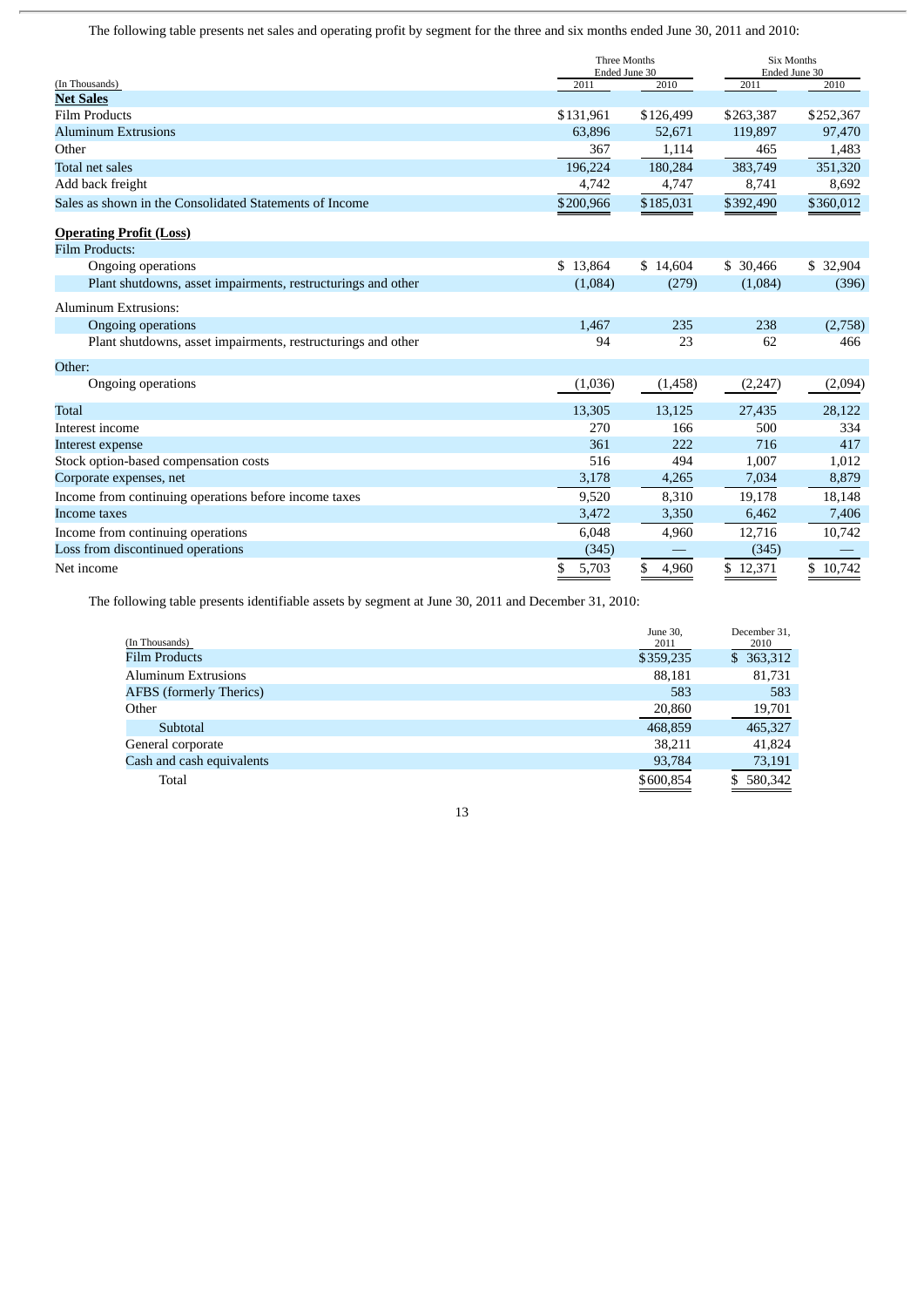9. The effective tax rate for continuing operations for the first six months of 2011 was 33.7% compared to 40.8% in first six months of 2010. The significant differences between the U.S. federal statutory rate and the effective income tax rate for the six months ended June 30, 2011 and 2010 are as follows:

|                                                               |       | Percent of Income<br>Before Income Taxes |
|---------------------------------------------------------------|-------|------------------------------------------|
| Six Months Ended June 30                                      | 2011  | 2010                                     |
| Income tax expense at federal statutory rate                  | 35.0  | 35.0                                     |
| State taxes, net of federal income tax benefit                | 1.6   | 1.4                                      |
| Unremitted earnings from foreign operations                   | 1.4   | 2.9                                      |
| Non-deductible expenses                                       | 0.7   | 0.2                                      |
| Income tax contingency accruals/reversals                     | 0.6   | 1.5                                      |
| Valuation allowance for capital loss carry-forwards           | 0.3   | (0.8)                                    |
| Reserve for uncollectible tax indemnification receivable      |       | 4.1                                      |
| Domestic production activities deduction                      | (0.5) | (1.2)                                    |
| Research and development tax credit                           | (0.7) |                                          |
| Valuation allowance for foreign operating loss carry-forwards | (1.1) | 0.2                                      |
| Foreign rate differences                                      | (3.7) | (1.7)                                    |
| Other                                                         | 0.1   | (0.8)                                    |
| Effective income tax rate                                     | 33.7  | 40.8                                     |
|                                                               |       |                                          |

We claimed an ordinary loss on the write-off of our investment in our aluminum extrusions operations in Canada, which was sold in February 2008, on our 2008 consolidated tax return (included in discontinued operations in the consolidated statement of income in 2007). The Internal Revenue Service has challenged the ordinary nature of such deduction, asserting that the deduction should be re-characterized as capital in nature. We plan to vigorously defend our position related to this matter and believe that we will prevail but there can be no assurance of such a result. If the Company were not to prevail in final, non-appealable determinations, it is possible that the matter would result in additional tax payments of up to \$12 million, plus any interest and penalties.

Tredegar and its subsidiaries file income tax returns in the U.S., various states and jurisdictions outside the U.S. Generally, except for refund claims and amended returns, Tredegar is no longer subject to U.S. federal income tax examinations by tax authorities for years before 2006. With few exceptions, Tredegar and its subsidiaries are no longer subject to state or non-U.S. income tax examinations by tax authorities for years before 2007.

10. In May 2011, the Financial Accounting Standards Board ("FASB") and the International Accounting Standards Board completed their joint project on fair value measurement and issued their respective final standards. The amended FASB guidance results in common fair value measurement and disclosure requirements for U.S. GAAP and International Financial Reporting Standards. Many of the changes to U.S. GAAP clarified existing guidance. Some changes, however, such as the change in the valuation premise and the application of premiums and discounts as well as new disclosure requirements, could have a more significant impact. The new disclosure requirements include: (1) enhanced disclosure for the valuation of all Level 3 fair value measurements; (2) disclosure of transfers between Level 1 and Level 2 fair value measurements on a gross basis, including reasons for those transfers; (3) disclosure about the highest and best use of non-financial assets; and (4) disclosure of the fair value hierarchy categorization for those assets whose fair value is disclosed but not recognized on the balance sheet. The new FASB guidance is effective for interim and annual reporting periods beginning after December 15, 2011. Early application is not permitted. We are currently evaluating the impact of this guidance on our financial statements and disclosures.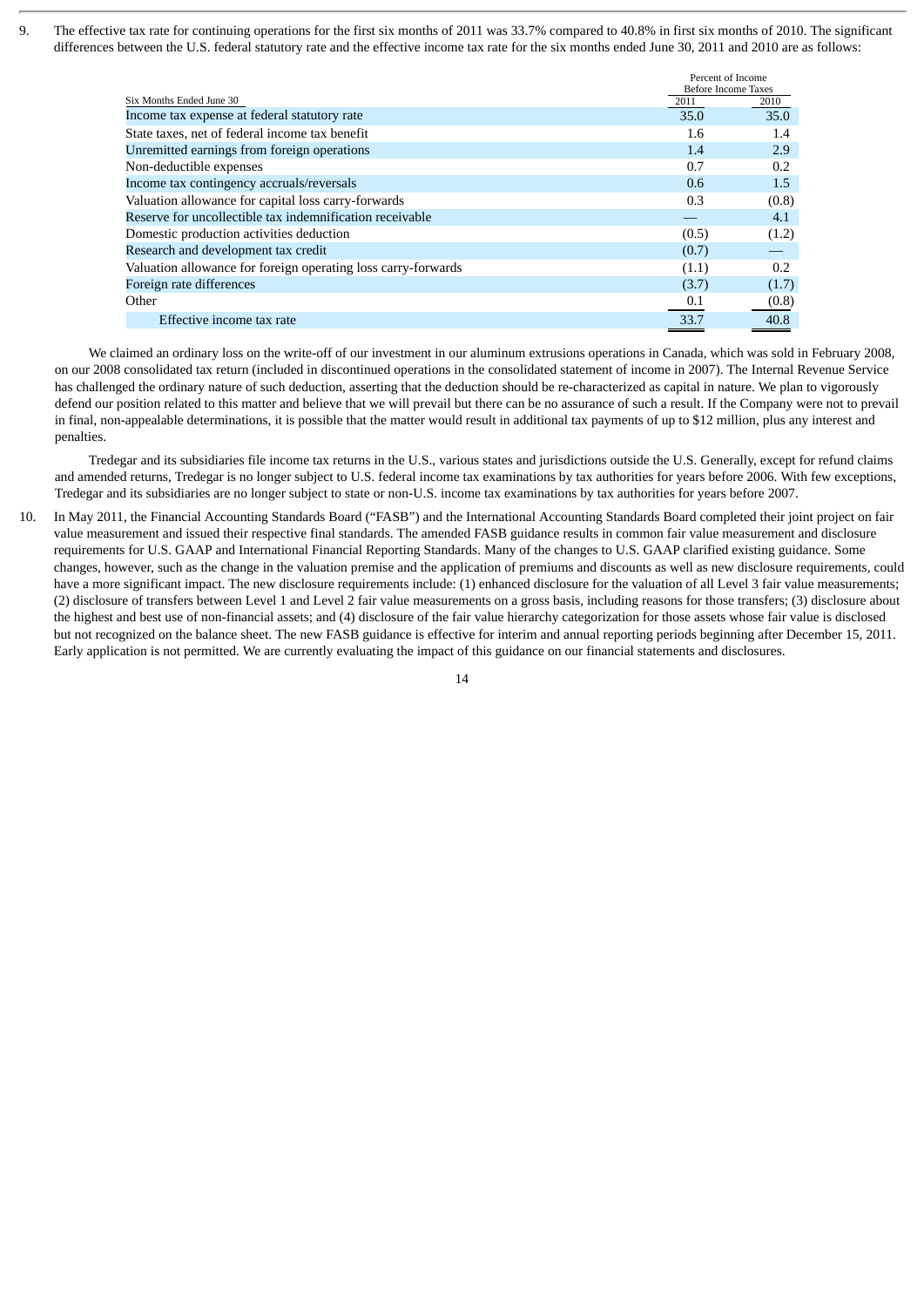In June 2011, the FASB issued authoritative guidance that will require entities to present net income and other comprehensive income in either a single continuous statement or in two separate, but consecutive, statements of net income and other comprehensive income. The option to present the elements of other comprehensive income in the statement of changes in equity will be eliminated. The new guidance is effective for interim and annual periods beginning after December 15, 2011, however early application is permitted. We intend to comply with the new reporting requirements beginning with the first quarter of 2012.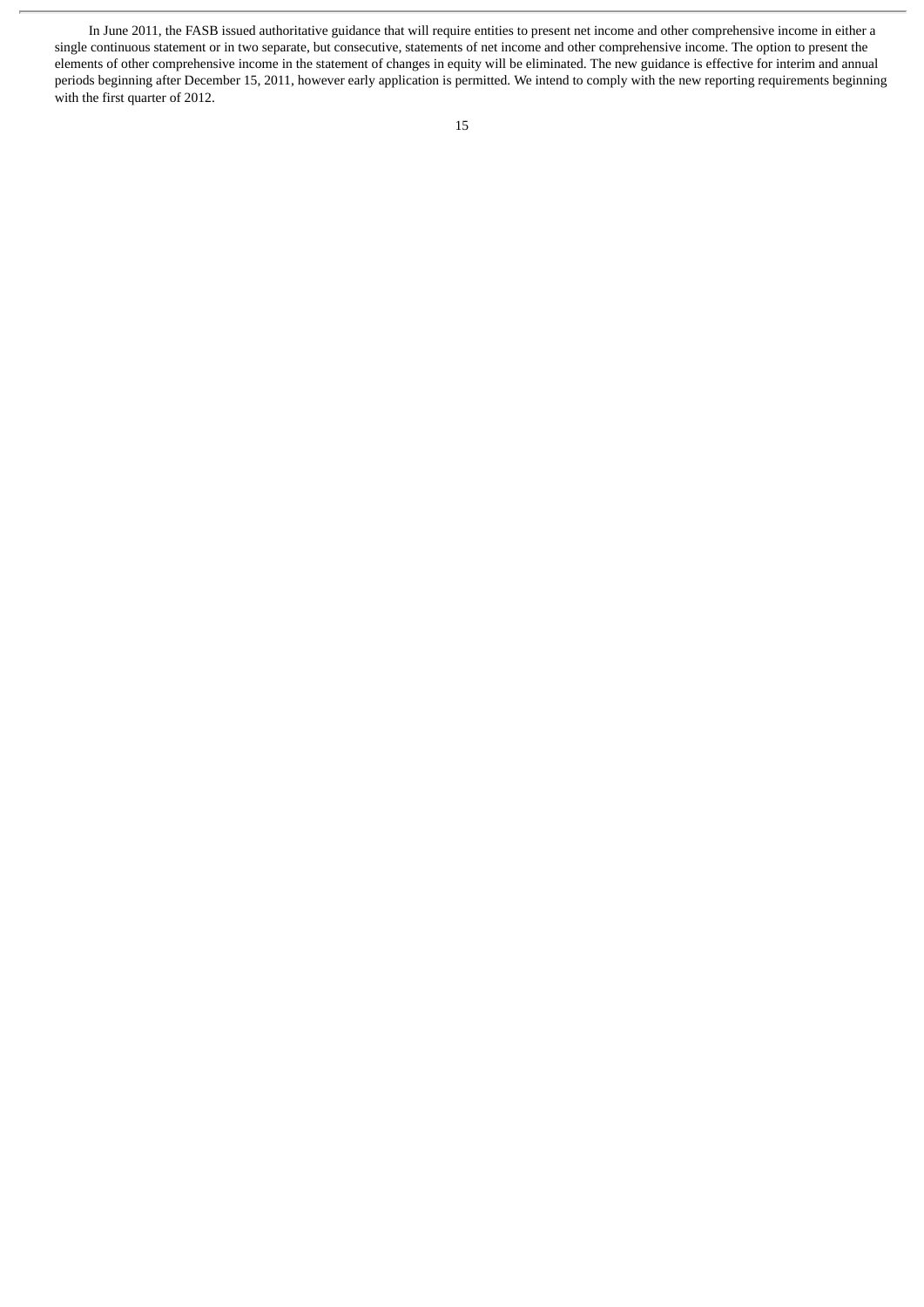#### **Item 2. Management's Discussion and Analysis of Financial Condition and Results of Operations.**

#### Forward-looking and Cautionary Statements

Some of the information contained in this Quarterly Report on Form 10-Q may constitute "forward-looking statements" within the meaning of the "safe harbor" provisions of the Private Securities Litigation Reform Act of 1995. When we use the words "believe," "estimate," "anticipate," "expect," "project," "likely," "may" and similar expressions, we do so to identify forward-looking statements. Such statements are based on our then current expectations and are subject to a number of risks and uncertainties that could cause actual results to differ materially from those addressed in the forward-looking statements. It is possible that our actual results and financial condition may differ, possibly materially, from the anticipated results and financial condition indicated in these forward-looking statements. Factors that could cause actual results to differ from expectations include, without limitation: Film Products is highly dependent on sales to one customer — The Procter & Gamble Company; growth of Film Products depends on its ability to develop and deliver new products at competitive prices; sales volume and profitability of Aluminum Extrusions are cyclical and highly dependent on economic conditions of end-use markets in the U.S., particularly in the construction sector, and are also subject to seasonal slowdowns; our substantial international operations subject us to risks of doing business in foreign countries, which could adversely affect our business, financial condition and results of operations; our future performance is influenced by costs incurred by our operating companies including, for example, the cost of energy and raw materials; and the other factors discussed in the reports Tredegar files with or furnishes to the Securities and Exchange Commission (the "SEC") from time-to-time, including the risks and important factors set forth in additional detail in "Risk Factors" in Part I, Item 1A of Tredegar's 2010 Annual Report on Form 10-K (the "2010 Form 10-K") filed with the SEC. Readers are urged to review and carefully consider the disclosures Tredegar makes in the reports it files with or furnishes to the SEC, including its 2010 Form 10-K. Tredegar does not undertake to update any forward-looking statement to reflect any change in management's expectations or any change in conditions, assumptions or circumstances on which such statements are based.

#### Executive Summary

Second-quarter 2011 net income from continuing operations was \$6.0 million (19 cents per share) compared with \$5.0 million (15 cents per share) in the second quarter of 2010. Net income from continuing operations for the first six months of 2011 was \$12.7 million (39 cents per share) compared with \$10.7 million (33 cents per share) in the first six months of 2010. Losses related to plant shutdowns, asset impairments, restructurings and other items are described in Note 2 on page 6. Net sales (sales less freight) and operating profit (loss) from ongoing operations are the measures of sales and operating profit used by the chief operating decision maker of each segment for purposes of assessing performance.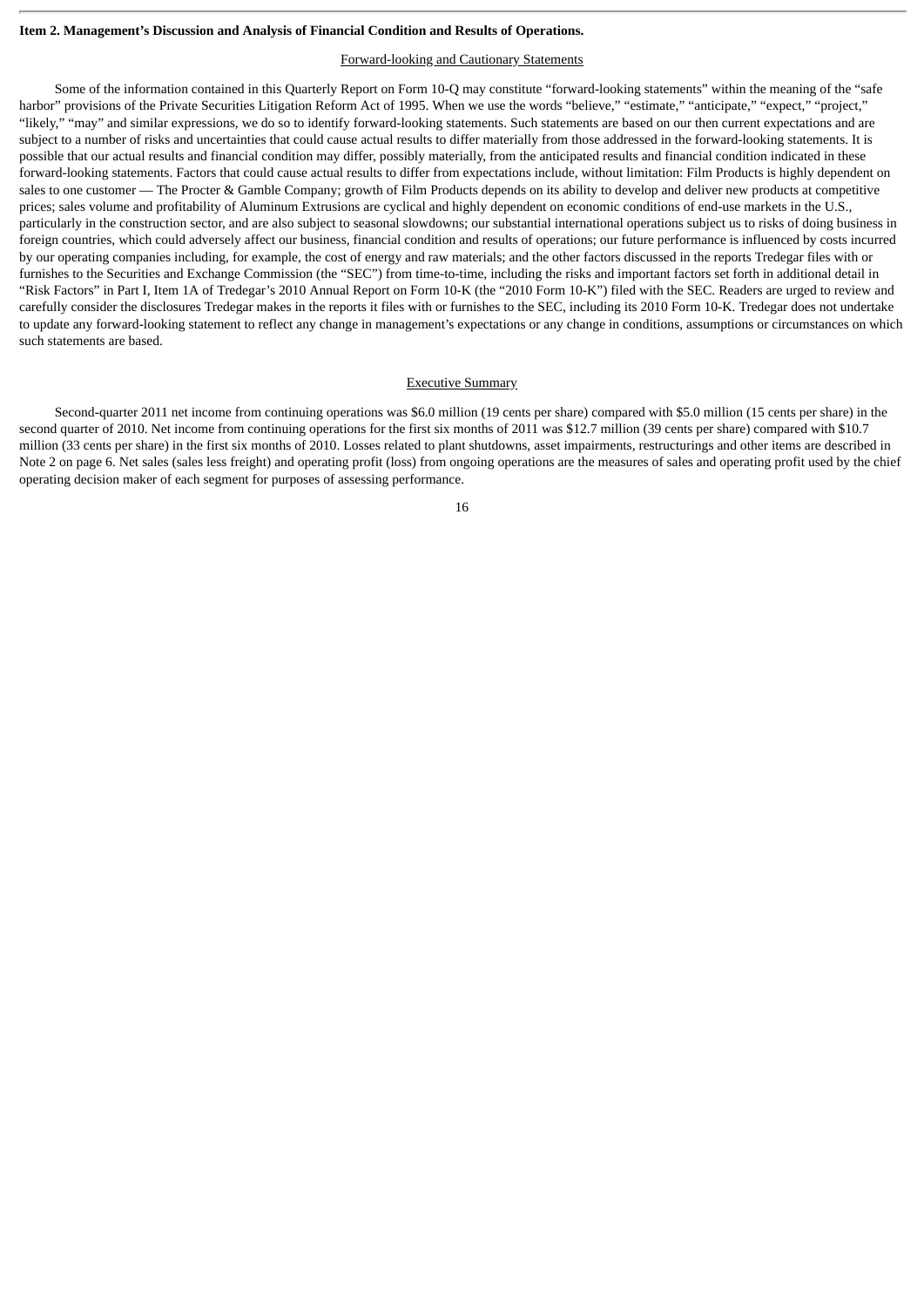The following table presents Tredegar's net sales and operating profit by segment for the three and six months ended June 30, 2011 and 2010:

|                                                              |             | Three Months<br>Ended June 30 |           | Six Months<br>Ended June 30 |
|--------------------------------------------------------------|-------------|-------------------------------|-----------|-----------------------------|
| (In Thousands)                                               | 2011        | 2010                          | 2011      | 2010                        |
| <b>Net Sales</b>                                             |             |                               |           |                             |
| <b>Film Products</b>                                         | \$131,961   | \$126,499                     | \$263,387 | \$252,367                   |
| <b>Aluminum Extrusions</b>                                   | 63,896      | 52,671                        | 119,897   | 97,470                      |
| Other                                                        | 367         | 1,114                         | 465       | 1,483                       |
| <b>Total net sales</b>                                       | 196,224     | 180,284                       | 383,749   | 351,320                     |
| Add back freight                                             | 4,742       | 4,747                         | 8,741     | 8,692                       |
| Sales as shown in the Consolidated Statements of Income      | \$200,966   | \$185,031                     | \$392,490 | \$360,012                   |
| <b>Operating Profit (Loss)</b>                               |             |                               |           |                             |
| <b>Film Products:</b>                                        |             |                               |           |                             |
| Ongoing operations                                           | \$13,864    | \$14,604                      | \$ 30,466 | \$ 32,904                   |
| Plant shutdowns, asset impairments, restructurings and other | (1,084)     | (279)                         | (1,084)   | (396)                       |
| <b>Aluminum Extrusions:</b>                                  |             |                               |           |                             |
| Ongoing operations                                           | 1,467       | 235                           | 238       | (2,758)                     |
| Plant shutdowns, asset impairments, restructurings and other | 94          | 23                            | 62        | 466                         |
| Other:                                                       |             |                               |           |                             |
| Ongoing operations                                           | (1,036)     | (1,458)                       | (2,247)   | (2,094)                     |
| Total                                                        | 13,305      | 13,125                        | 27,435    | 28,122                      |
| Interest income                                              | 270         | 166                           | 500       | 334                         |
| Interest expense                                             | 361         | 222                           | 716       | 417                         |
| Stock option-based compensation costs                        | 516         | 494                           | 1,007     | 1,012                       |
| Corporate expenses, net                                      | 3,178       | 4,265                         | 7,034     | 8,879                       |
| Income from continuing operations before income taxes        | 9,520       | 8,310                         | 19,178    | 18,148                      |
| Income taxes                                                 | 3,472       | 3,350                         | 6,462     | 7,406                       |
| Income from continuing operations                            | 6,048       | 4,960                         | 12,716    | 10,742                      |
| Loss from discontinued operations                            | (345)       |                               | (345)     |                             |
| Net income                                                   | \$<br>5,703 | \$<br>4,960                   | \$12,371  | \$10,742                    |

# *Film Products*

A summary of operating results for Film Products is provided below:

| (In Thousands, Except Percentages)       |           | <b>Ouarter Ended</b><br>June 30 | Favorable/<br>(Unfavorable) |           | Six Months Ended<br>June 30 | Favorable/<br>(Unfavorable) |
|------------------------------------------|-----------|---------------------------------|-----------------------------|-----------|-----------------------------|-----------------------------|
|                                          | 2011      | 2010                            | % Change                    | 2011      | 2010                        | % Change                    |
| Sales volume (pounds)                    | 53,309    | 53,936                          | $(1.2)\%$                   | 106.456   | 108,800                     | $(2.2)\%$                   |
| Net sales                                | \$131.961 | \$126,499                       | 4.3%                        | \$263,387 | \$252.367                   | 4.4%                        |
| Operating profit from ongoing operations | \$13.864  | 14,604                          | (5.1)%                      | \$ 30,466 | 32,904                      | $(7.4)\%$                   |

Second-quarter and year-to-date net sales in Film Products were higher primarily due to an increase in average selling prices from the pass-through of higher resin prices to customers, partially offset by lower volumes and an unfavorable sales mix. The decrease in sales volume can be attributed to lower demand for personal care films and surface protection materials, partially offset by higher volumes in packaging films, which are typically lower-value products. In particular, reduced consumer demand for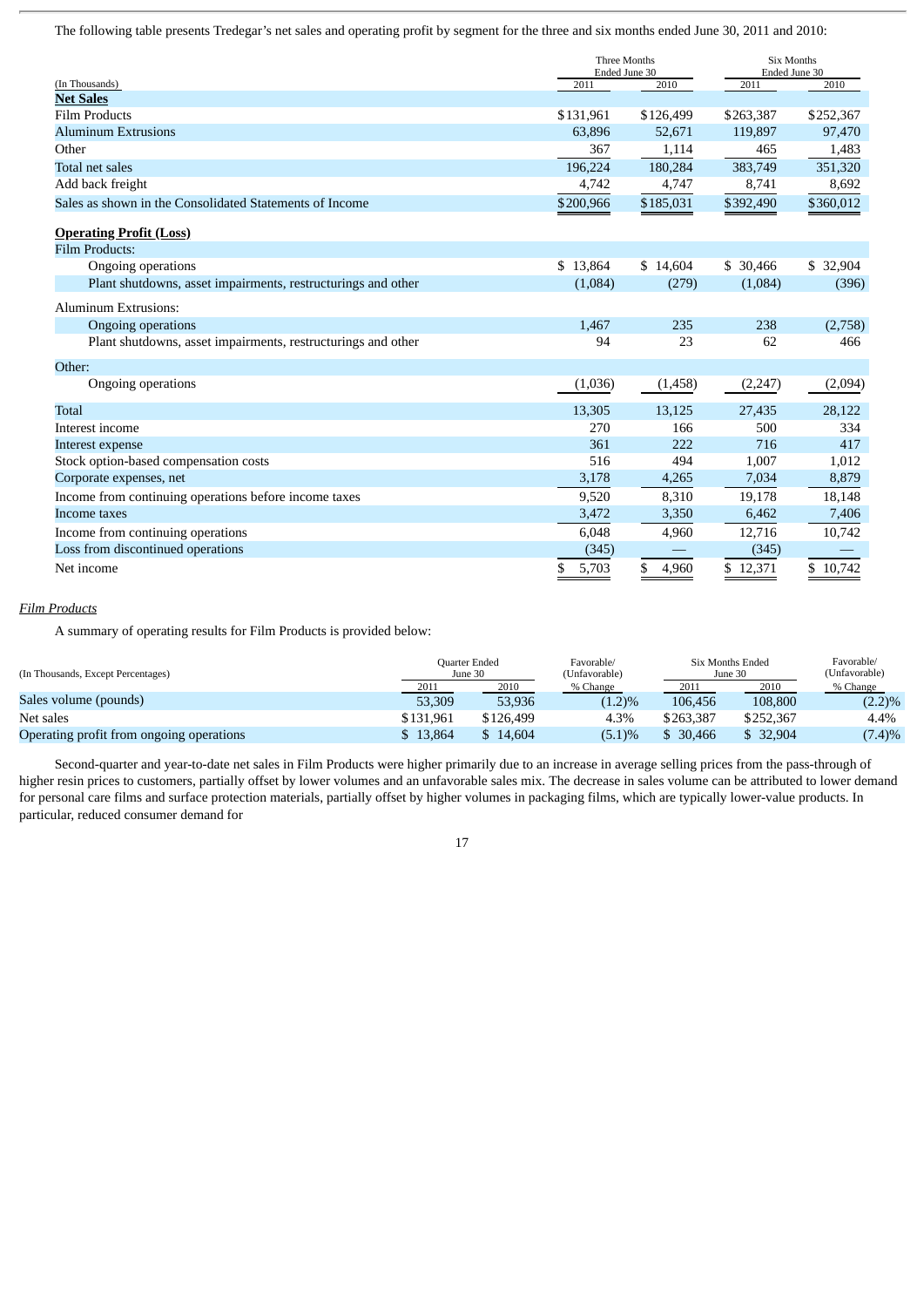applications that utilize our premium personal care films has contributed to the reduction in sales volumes, and second-quarter 2010 volumes for personal care films included the favorable impact of a surge in volume associated with a new product ramp-up. In addition, the slowdown in end-user demand for large-sized LCD panels has negatively impacted our market for surface protection materials.

Operating profit from ongoing operations, which continues to fluctuate quarter to quarter, decreased in the second quarter of 2011 compared with the second quarter of 2010 due primarily to the unfavorable change in sales mix and the lower volumes noted above. Film Products has index-based pass-through raw material cost agreements for the majority of its business. However, under certain agreements, changes in resin prices are not passed through for an average period of 90 days. The estimated unfavorable impact of the quarterly lag in the pass-through of changes in average resin costs was \$2.6 million in the second quarter of 2011, compared to an unfavorable impact of \$2.7 million in the second quarter of 2010. The change in the U.S. dollar value of currencies for operations outside the U.S. had a favorable impact of approximately \$526,000 in the second quarter of 2011 compared to the second quarter of 2010.

Operating profit from ongoing operations for the first half of 2011 decreased 7.4% from the same period in the prior year primarily due to lower volumes in personal care films and an unfavorable change in sales mix, as noted above. The estimated impact of the resin pass-through lag was a negative \$4.3 million for the first six months of 2011 versus an unfavorable \$5.0 million for the first six months of 2010. The change in the U.S. dollar value of currencies for operations outside the U.S. had a favorable impact of approximately \$598,000 in the first six months of 2011 compared to the first six months of 2010.

Capital expenditures in Film Products were \$7.1 million in the first six months of 2011 compared with \$5.8 million in the first six months of last year. Film Products currently projects that capital expenditures will be approximately \$12 million in 2011. Depreciation expense was \$17.3 million in the first half of 2011 and \$16.8 million in the first half of 2010, and is projected to be approximately \$34 million in 2011.

#### *Aluminum Extrusions*

A summary of operating results for Aluminum Extrusions is provided below:

| (In Thousands, Except Percentages)              | Quarter Ended<br>June 30 |          | Favorable/<br>(Unfavorable) | Six Months Ended<br>June 30 |           | Favorable/<br>(Unfavorable) |
|-------------------------------------------------|--------------------------|----------|-----------------------------|-----------------------------|-----------|-----------------------------|
|                                                 | 2011                     | 2010     | % Change                    | 2011                        | 2010      | % Change                    |
| Sales volume (pounds)                           | 27.733                   | 24,800   | 11.8%                       | 53.195                      | 45.897    | 15.9%                       |
| Net sales                                       | \$63,896                 | \$52,671 | 21.3%                       | \$119.897                   | \$97,470  | 23.0%                       |
| Operating profit (loss) from ongoing operations | \$1,467                  | 235      | 524.3%                      | 238                         | \$(2,758) |                             |

Net sales in the second quarter and first half of 2011 increased in comparison to the same periods in 2010 due to higher volumes and an increase in average selling prices driven by higher aluminum prices. The improvement in results from ongoing operations versus the second quarter and first six months of 2010 was primarily driven by higher volumes in most markets.

Capital expenditures in Aluminum Extrusions were \$1.3 million in the first six months of 2011 compared with \$1.6 million in the first six months of last year. Capital expenditures are projected to be approximately \$4.4 million in 2011. Depreciation expense was \$4.2 million in the first half of 2011 compared with \$4.7 million in the first half of last year, and is projected to be approximately \$8.3 million in 2011.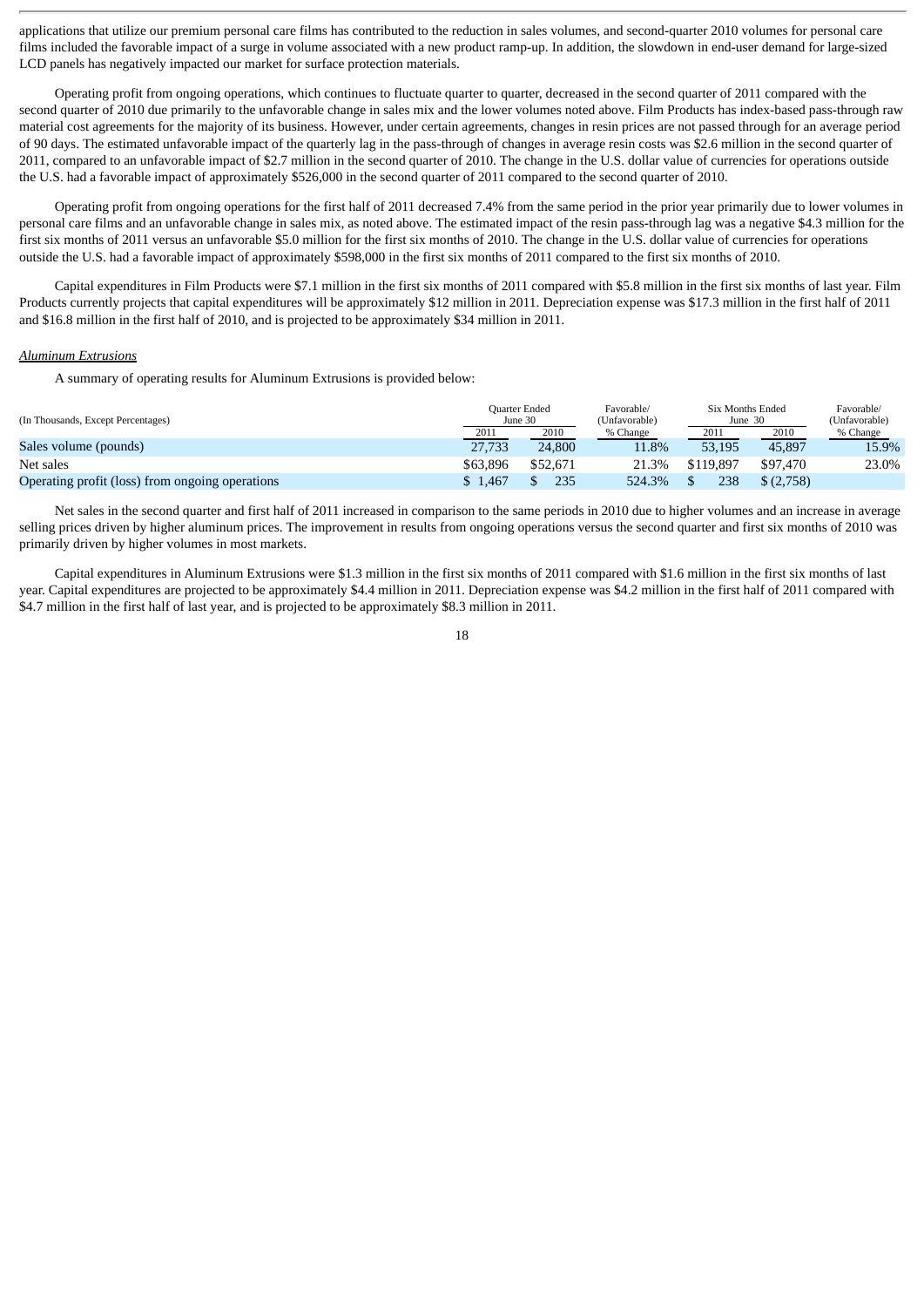#### *Other*

The Other segment is comprised of the start-up operations of Bright View Technologies Corporation (Bright View Technologies) and Falling Springs, LLC (Falling Springs). Bright View Technologies is a developer and producer of high-value microstructure-based optical films for the LED (light emitting diode) and fluorescent lighting markets. Falling Springs develops, owns and operates multiple mitigation banks. Through the establishment of perpetual easements to restore, enhance and preserve wetlands, streams or other protected environmental resources, these mitigation banks create saleable credits that are used by the purchaser of credits to offset the negative environmental impacts from private and public development projects.

Net sales for this segment can fluctuate from quarter-to-quarter as Bright View Technologies is a late-stage development company and Falling Springs' revenue can vary based upon the timing of development projects within its markets. Operating losses from ongoing operations were \$1.0 million and \$2.2 million for the three and six month periods ended June 30, 2011, respectively, compared to \$1.5 million and \$2.1 million for the three and six month periods ended June 30, 2010, respectively.

#### *Corporate Expenses, Interest and Taxes*

Pension expense was \$556,000 in the second quarter of 2011 and \$1.1 million in the first six months of 2011, an unfavorable change of \$512,000 and \$1.0 million, respectively, from the pension expense recognized in comparable periods of 2010. Most of the impact of pensions on earnings is reflected in "Corporate expenses, net" in the net sales and operating profit by segment table. We contributed \$167,000 to our pension plans for continuing operations in 2010, and minimum required contributions to our pension plans in 2011 are expected to be comparable. Corporate expenses, net decreased in 2011 versus 2010 primarily due to favorable impact of the timing of recognition of certain performance-based incentives and other corporate-related expenses, partially offset by the unfavorable impact of pension expense noted above.

The effective tax rate used to compute income taxes from continuing operations for the first six months of 2011 was 33.7% compared to 40.8% in the first six months of 2010. The significant differences between the U.S. federal statutory rate and the effective tax rate for the first six months of 2011 and 2010 is shown in the table provided in Note 9 on page 14.

Net capitalization and other credit measures are provided in the liquidity and capital resources section beginning on page 23.

#### Critical Accounting Policies

In the ordinary course of business, we make a number of estimates and assumptions relating to the reporting of results of operations and financial position in the preparation of financial statements in conformity with generally accepted accounting principles. We believe the estimates, assumptions and judgments described in the section "Management's Discussion and Analysis of Financial Condition and Results of Operations – Critical Accounting Policies" of our Annual Report on Form 10-K for the year ended December 31, 2010, have the greatest potential impact on our financial statements, so we consider these to be our critical accounting policies. These policies include our accounting for impairment of long-lived assets and goodwill, investment accounted for under the fair value method, pension benefits and income taxes. These policies require management to exercise judgments that are often subjective and complex due to the necessity of estimating the effect of matters that are inherently uncertain. Actual results could differ significantly from those estimates under different assumptions and conditions. We believe the consistent application of these policies enables us to provide readers of our financial statements with useful and reliable information about our operating results and financial condition. Since December 31, 2010, there have been no changes in these policies that have had a material impact on results of operations or financial position. See Note 2 on page 6 for losses related to plant shutdowns, asset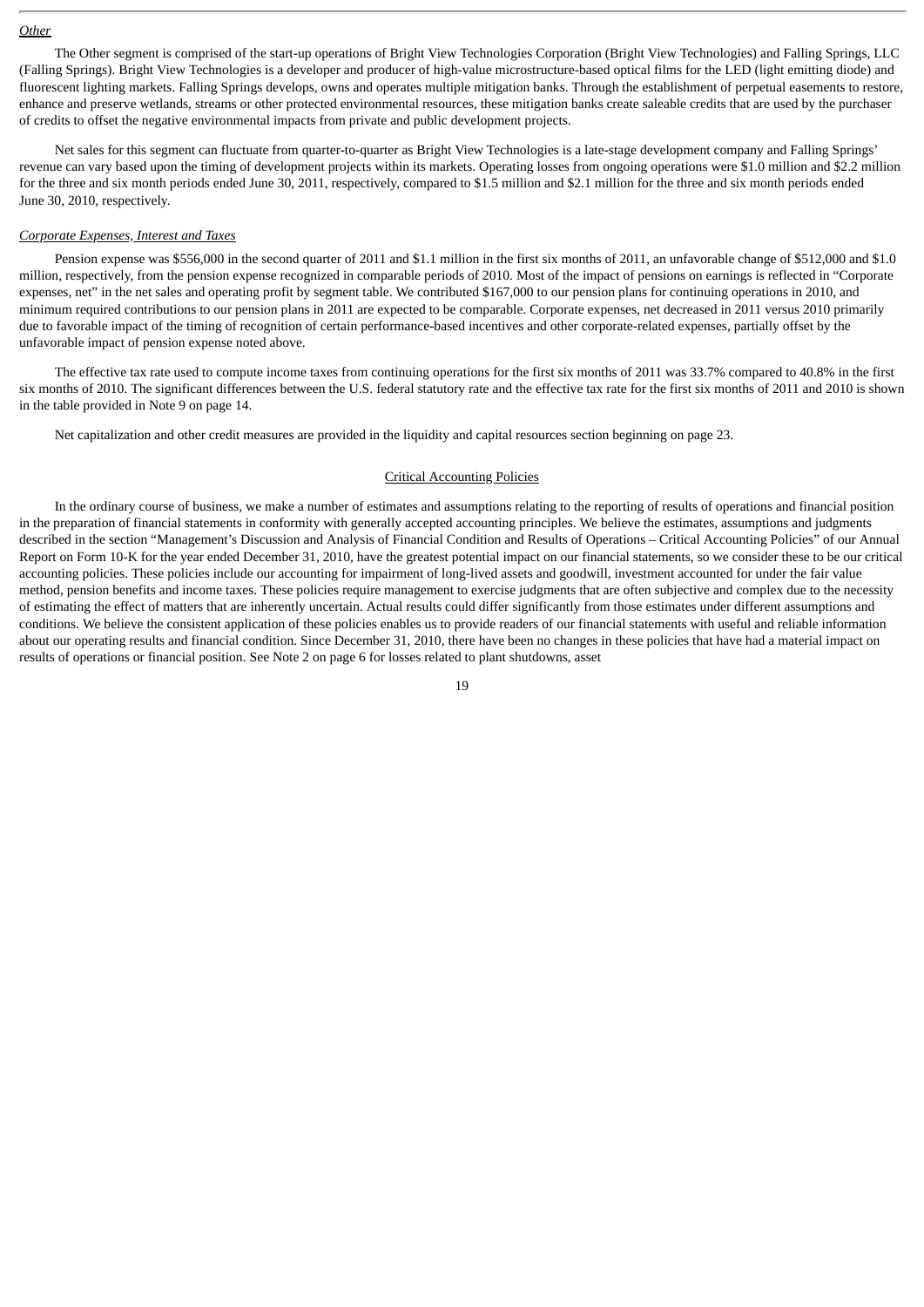impairments, restructurings and other items occurring during the second quarter and first six months of 2011 and the comparable period in 2010.

#### Recently Issued Accounting Standards

In May 2011, the Financial Accounting Standards Board ("FASB") and the International Accounting Standards Board completed their joint project on fair value measurement and issued their respective final standards. The amended FASB guidance results in common fair value measurement and disclosure requirements for U.S. GAAP and International Financial Reporting Standards. Many of the changes to U.S. GAAP clarified existing guidance. Some changes, however, such as the change in the valuation premise and the application of premiums and discounts as well as new disclosure requirements, could have a more significant impact. The new disclosure requirements include: (1) enhanced disclosure for the valuation of all Level 3 fair value measurements; (2) disclosure of transfers between Level 1 and Level 2 fair value measurements on a gross basis, including reasons for those transfers; (3) disclosure about the highest and best use of non-financial assets; and (4) disclosure of the fair value hierarchy categorization for those assets whose fair value is disclosed but not recognized on the balance sheet. The new FASB guidance is effective for interim and annual reporting periods beginning after December 15, 2011. Early application is not permitted. We are currently evaluating the impact of this guidance on our financial statements and disclosures.

In June 2011, the FASB issued authoritative guidance that will require entities to present net income and other comprehensive income in either a single continuous statement or in two separate, but consecutive, statements of net income and other comprehensive income. The option to present the elements of other comprehensive income in the statement of changes in equity will be eliminated. The new guidance is effective for interim and annual periods beginning after December 15, 2011, however early application is permitted. We intend to comply with the new reporting requirement beginning in the first quarter of 2012.

#### Results of Operations

#### *Second Quarter 2011 Compared with Second Quarter 2010*

Overall, sales in the second quarter of 2011 increased by 8.6% compared with the second quarter of 2010. Net sales (sales less freight) increased 4.3% in Film Products primarily due to an increase in average selling prices from the pass-through of higher resin prices, partially offset by lower volumes in personal care films and surface protection materials. Net sales increased 21.3% in Aluminum Extrusions due to higher sales volume in most markets and an increase in average selling prices driven by higher aluminum prices. For more information on net sales and volume, see the executive summary beginning on page 16.

Consolidated gross profit (sales minus cost of goods sold and freight) as a percentage of sales decreased to 14.5% in the second quarter of 2011 from 16.2% in 2010. The gross profit margin in Film Products decreased primarily due to the unfavorable change in sales mix and lower sales volumes noted above. Gross profit margin in Aluminum Extrusions increased as a result of the higher sales volumes noted above.

As a percentage of sales, selling, general and administrative and R&D expenses were 9.2% in the second quarter of 2011, down from 11.4% in the second quarter of last year. The decrease in selling, general and administrative and R&D expenses as a percentage of sales can be attributed to the 8.6% increase in yearover-year sales noted above as well as lower performance-based incentive accruals at Film Products.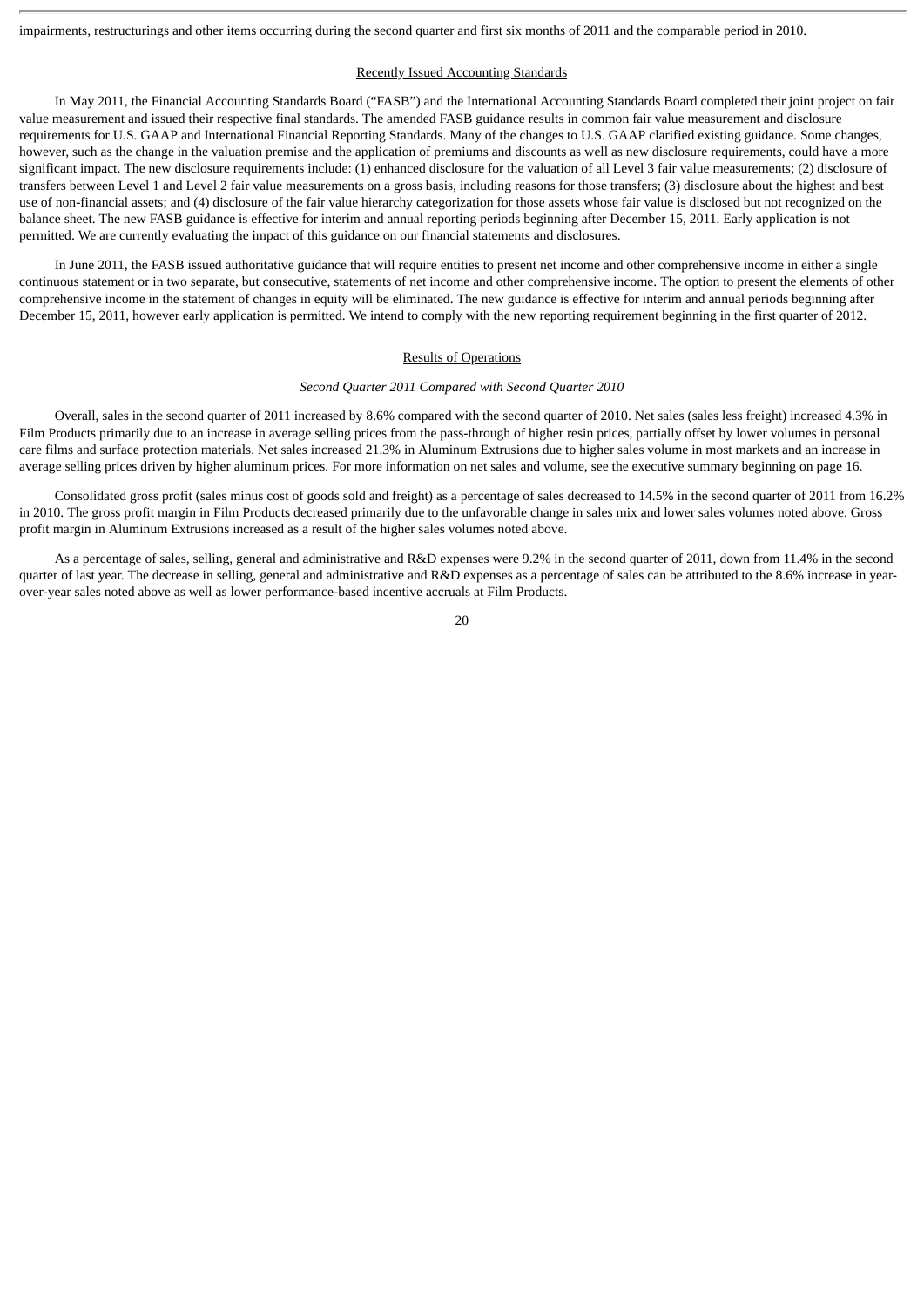Plant shutdowns, asset impairments, restructurings and other items in the second quarter of 2011 shown in the segment operating profit table on page 17 include:

- Pretax charges of \$798,000 for asset impairments in Film Products;
- Pretax charges of \$286,000 for severance and other employee-related costs in connection with restructurings in Film Products; and
- Pretax gains of \$94,000 for timing differences between the recognition of realized losses on aluminum futures contracts and related revenues from the delayed fulfillment by customers of fixed-price forward purchase commitments (included in "Cost of goods sold" in the consolidated statements of income, see Note 6 on page 9 for additional detail).

Plant shutdowns, asset impairments, restructurings and other items in the second quarter of 2010 shown in the segment operating profit table on page 17 include:

- Pretax charge of \$355,000 for an asset impairment in Film Products;
- Pretax gain of \$120,000 on the sale of previously impaired equipment (included in "Other income (expense), net" in the consolidated statements of income) at our film products manufacturing facility in Pottsville, Pennsylvania;
- Pretax loss of \$44,000 on the disposal of equipment (included in "Other income (expense), net" in the consolidated statements of income) from a previously shutdown film products manufacturing facility in LaGrange, Georgia; and
- Pretax gain of \$23,000 for timing differences between the recognition of realized losses on aluminum futures contracts and related revenues from the delayed fulfillment by customers of fixed-price forward purchase commitments (included in "Cost of goods sold" in the consolidated statements of income, see Note 6 on page 9 for additional detail).

Interest income, which is included in "Other income (expense), net" in the consolidated statements of income, was \$270,000 in the second quarter of 2011 and \$166,000 in the second quarter of 2010. Interest expense, which includes the amortization of debt issue costs, was \$361,000 in the second quarter of 2011 in comparison to \$222,000 in the second quarter of last year. We entered into a new unsecured revolving credit facility in June 2010.

Average debt outstanding and interest rates were as follows:

|                                                                                               | Three Months<br>Ended June 30 |       |
|-----------------------------------------------------------------------------------------------|-------------------------------|-------|
| (In Millions)                                                                                 | 2011                          | 2010  |
| Floating-rate debt with interest charged on a rollover basis at one-month LIBOR plus a credit |                               |       |
| spread:                                                                                       |                               |       |
| Average outstanding debt balance                                                              |                               |       |
| Average interest rate                                                                         | n/a                           | n/a   |
| Fixed-rate and other debt:                                                                    |                               |       |
| Average outstanding debt balance                                                              | \$0.4                         | \$1.0 |
| Average interest rate                                                                         | 6.5%                          | 3.6%  |
| Total debt:                                                                                   |                               |       |
| Average outstanding debt balance                                                              | \$0.4                         | \$1.0 |
| Average interest rate                                                                         | 6.5%                          | 3.6%  |

The effective tax rate used to compute taxes from continuing operations for the second quarter of 2011 was 36.5% compared to 40.3% in the second quarter of 2010. The change in the effective tax rate for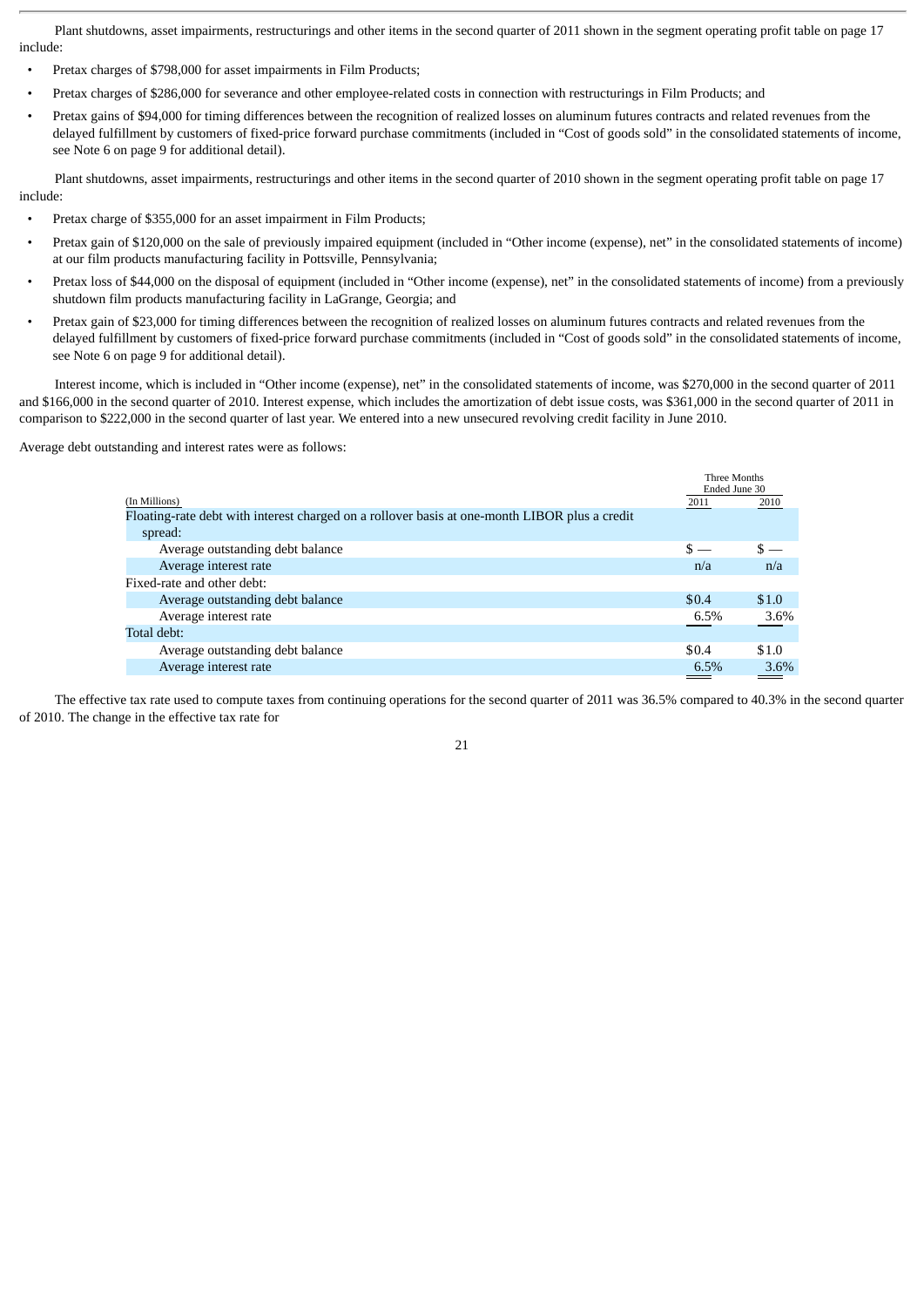the second quarter reflects the impact to income taxes during the second quarter to adjust the effective tax rate for the first six months of the year to the rate estimated for the entire year. The significant differences between the U.S. federal statutory rate and the effective tax rate for the first six months is shown in the table provided in Note 9 on page 14.

#### *First Six Months of 2011 Compared with First Six Months of 2010*

Overall, sales in the first six months of 2011 increased by 9.0% compared with 2010. Net sales increased 4.4% in Film Products primarily due to an increase in average selling prices from the pass-through of higher resin prices, partially offset by lower volumes in personal care films and surface protection materials. Net sales from ongoing operations increased 23.0% in Aluminum Extrusions due to higher sales volume in most markets and an increase in average selling prices driven by higher aluminum prices. For more information on net sales and volume, see the executive summary beginning on page 16.

Consolidated gross profit as a percentage of sales decreased to 16.2% in the first six months of 2011 from 16.6% in 2010. The gross profit margin in Film Products decreased primarily due to lower volumes in personal care films and an unfavorable change in sales mix noted above. Gross profit margin in Aluminum Extrusions increased as a result of the higher sales volumes noted above.

As a percentage of sales, selling, general and administrative and R&D expenses were 9.7% in the first six months of 2011, down from 11.3% in the first six months of last year. The decrease in selling, general and administrative and R&D expenses as a percentage of sales can be attributed to the 9.0% increase in yearover-year sales noted above as well as lower performance-based incentive accruals at Film Products.

Plant shutdowns, asset impairments, restructurings and other items in the first six months of 2011 shown in the segment operating profit table on page 17 include:

- Pretax charges of \$798,000 for asset impairments in Film Products;
- Pretax charges of \$286,000 for severance and other employee-related costs in connection with restructurings in Film Products; and
- Pretax gains of \$62,000 for timing differences between the recognition of realized losses on aluminum futures contracts and related revenues from the delayed fulfillment by customers of fixed-price forward purchase commitments (included in "Cost of goods sold" in the consolidated statements of income, see Note 6 on page 9 for additional detail).

Plant shutdowns, asset impairments, restructurings and other items in the first six months of 2010 shown in the segment operating profit table on page 17 include:

- Pretax gains of \$466,000 for timing differences between the recognition of realized losses on aluminum futures contracts and related revenues from the delayed fulfillment by customers of fixed-price forward purchase commitments (included in "Cost of goods sold" in the consolidated statements of income, see Note 6 on page 9 for additional detail);
- Pretax charge of \$355,000 for an asset impairment in Film Products;
- Pretax gain of \$120,000 on the sale of previously impaired equipment (included in "Other income (expense), net" in the consolidated statements of income) at our film products manufacturing facility in Pottsville, Pennsylvania;
- Pretax losses of \$105,000 on the disposal of equipment (included in "Other income (expense), net" in the consolidated statements of income) from a previously shutdown film products manufacturing facility in LaGrange, Georgia; and
- Pretax charge of \$56,000 for severance and other employee-related costs in connection with restructurings in Film Products.

 $\overline{2}$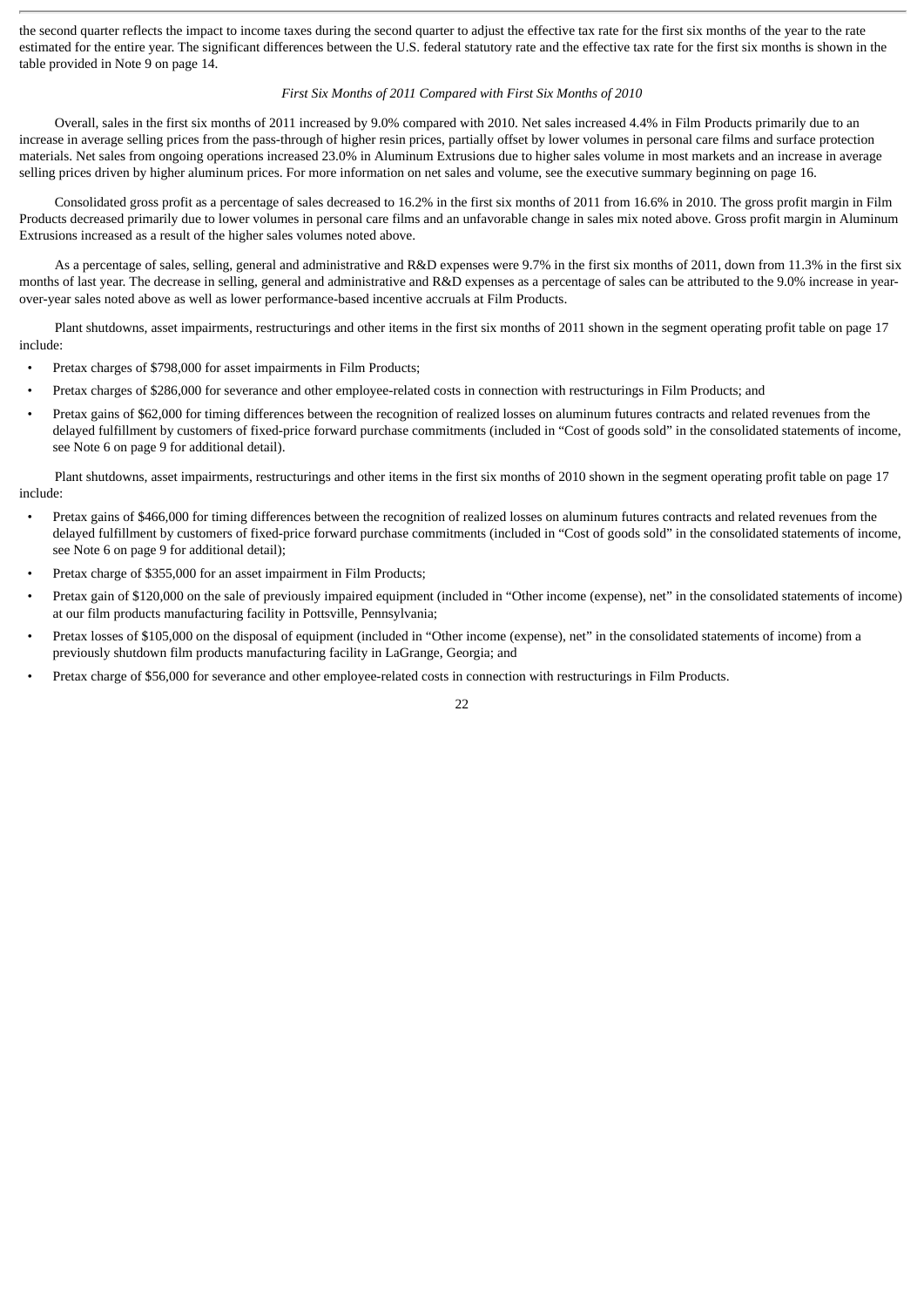Interest income, which is included in "Other income (expense), net" in the consolidated statements of income, was \$500,000 in the first six months of 2011 and \$334,000 in 2010. Interest expense, which includes the amortization of debt issue costs, was \$716,000 in the first six months of 2011 compared to \$417,000 for the same period in 2010.

Average debt outstanding and interest rates were as follows:

|                                                                                               | <b>Six Months</b><br>Ended June 30 |       |
|-----------------------------------------------------------------------------------------------|------------------------------------|-------|
| (In Millions)                                                                                 | 2011                               | 2010  |
| Floating-rate debt with interest charged on a rollover basis at one-month LIBOR plus a credit |                                    |       |
| spread:                                                                                       |                                    |       |
| Average outstanding debt balance                                                              |                                    |       |
|                                                                                               |                                    |       |
| Average interest rate                                                                         | n/a                                | n/a   |
| Fixed-rate and other debt:                                                                    |                                    |       |
| Average outstanding debt balance                                                              | \$0.4                              | \$1.1 |
| Average interest rate                                                                         | 5.4%                               | 3.4%  |
| Total debt:                                                                                   |                                    |       |
| Average outstanding debt balance                                                              | \$0.4                              | \$1.1 |
| Average interest rate                                                                         | $5.4\%$                            | 3.4%  |

The effective tax rate used to compute income taxes from continuing operations was 33.7% in the first six months of 2011 compared with 40.8% in the first six months of 2010. The significant differences between the U.S. federal statutory rate and the effective tax rate for the first six months is shown in the table provided in Note 9 on page 14.

#### Liquidity and Capital Resources

Changes in operating assets and liabilities from December 31, 2010 to June 30, 2011 are summarized below:

- Accounts receivable increased \$16.7 million (19.9%).
	- Accounts receivable in Film Products increased by \$8.3 million due to the timing of cash receipts and an increase in the average selling prices from the pass-through of higher resin prices.
	- Accounts receivable in Aluminum Extrusions increased by \$10.2 million due to higher sales and the timing of cash receipts.
	- Account and other receivables in corporate and other segment businesses decreased \$1.8 million due to the timing of cash receipts.
- Inventories decreased \$7.3 million (17.0%).
	- Inventories in Film Products decreased by approximately \$6.9 million. Lower inventories at Film Products can be primarily attributed to lower sales volume for personal care films and surface protection materials as well as efforts to reduce inventory levels.
	- Inventories for Aluminum Extrusions decreased by approximately \$398,000 due to the timing of shipments.
- Net property, plant and equipment decreased \$9.0 million (4.4%) due primarily to depreciation of \$21.7 million, capital expenditures of \$8.5 million, and a change in the value of the U.S. Dollar relative to foreign currencies (\$4.6 million increase).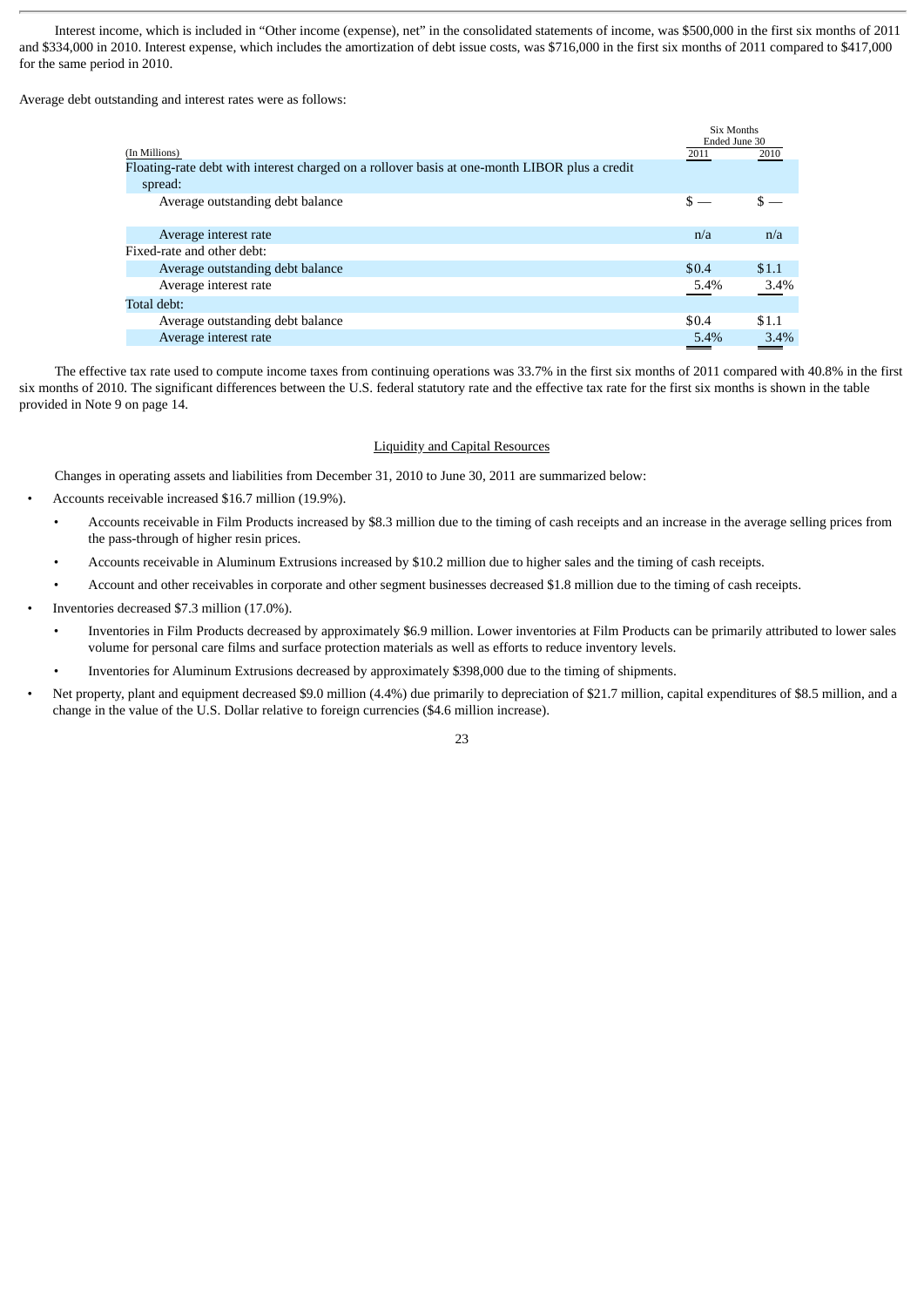- Accounts payable increased \$6.5 million (11.2%).
	- Accounts payable in Film Products decreased \$1.1 million due to a reduction in inventory balances.
	- Accounts payable in Aluminum Extrusions increased by \$7.6 million, or 30.2%, primarily due to the timing of aluminum purchases as a result of higher volumes and an increase in raw materials costs due to higher average aluminum prices.
- Accrued expenses decreased by \$6.1 million (18.5%) primarily due to lower performance-based incentive accruals and the settlement of estimated losses on a sub-lease at a facility in Princeton, New Jersey.
- Net deferred income tax liabilities in excess of assets increased by \$4.1 million primarily due to non-cash adjustments to deferred taxes for items included in other comprehensive income, partially offset by adjustments for book and tax basis timing differences related to property, plant and equipment. Income taxes recoverable decreased \$324,000 due primarily to the timing of payments.

Cash provided by operating activities was \$28.2 million in the first six months of 2011 compared with cash provided by operating activities of \$16.2 million in 2010. The change is primarily related to normal volatility of working capital components.

Cash used in investing activities was \$7.5 million in the first six months of 2011 compared with \$13.0 million in the first six months of 2010. Cash used in investing activities in 2011 primarily includes capital expenditures of \$8.5 million.

Net cash flow used in financing activities was \$2.3 million in the first six months of 2011 and related to the payment of regular quarterly dividends of \$2.9 million (9 cents per share), partially offset by the proceeds from the exercise of stock options. Net cash flow used in financing activities was \$39.8 million in the first six months of 2010 and related to the repurchase of 2.1 million shares of Tredegar common stock for \$35.1 million and the payment of regular quarterly dividends of \$2.6 million (8 cents per share).

Further information on cash flows for the six months ended June 30, 2011 and 2010 are provided in the consolidated statements of cash flows on page 4.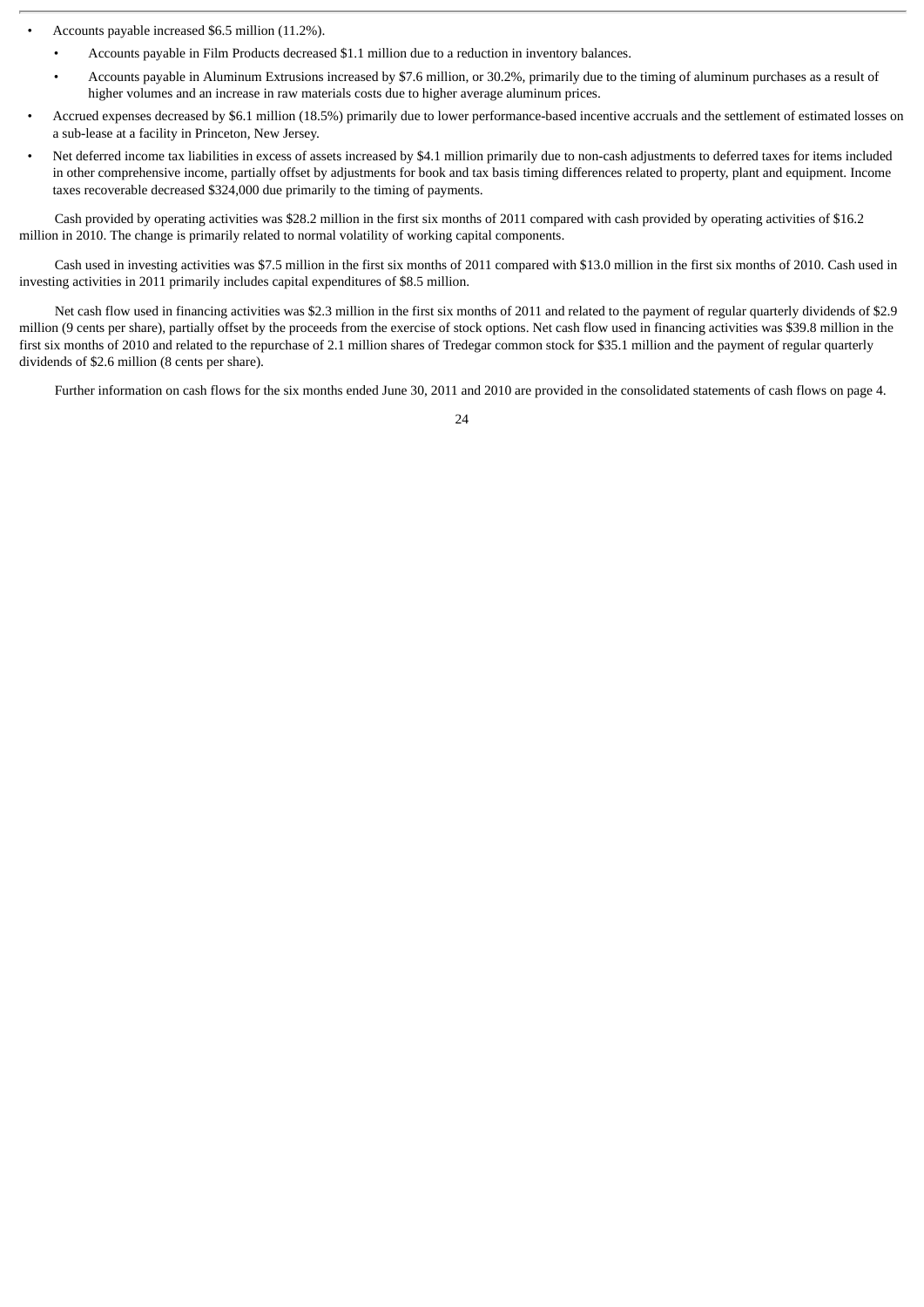Net capitalization and indebtedness as defined under our revolving credit agreement as of June 30, 2011 were as follows:

Net Capitalization and Indebtedness as of June 30, 2011

| (In Thousands)<br>Net capitalization:                                          |           |
|--------------------------------------------------------------------------------|-----------|
| Cash and cash equivalents                                                      | \$93,784  |
| Debt:                                                                          |           |
| \$300 million revolving credit agreement maturing<br>June 21, 2014             |           |
| Other debt                                                                     | 370       |
| Total debt                                                                     | 370       |
| Cash and cash equivalents net of debt                                          | (93, 414) |
| Shareholders' equity                                                           | 436,208   |
| Net capitalization                                                             | \$342,794 |
| Indebtedness as defined in revolving credit agreement:                         |           |
| Total debt                                                                     | \$<br>370 |
| Face value of letters of credit                                                | 5,410     |
| Liabilities relating to derivative financial instruments, net of cash deposits |           |
| Other                                                                          | 117       |
| <b>Indebtedness</b>                                                            | 5.897     |

Under the revolving credit agreement, borrowings are permitted up to \$300 million, and approximately \$270 million was available to borrow at June 30, 2011 based upon the most restrictive covenants (no amounts borrowed at June 30, 2011).

The credit spread and commitment fees charged on the unused amount under the revolving credit agreement at various indebtedness-to-adjusted EBITDA levels are as follows:

Pricing Under Revolving Credit Agreement (Basis Points)

 $\overline{\phantom{a}}$ 

| Pricing Under Revolving Credit Agreement (Basis Ponns) |                   |
|--------------------------------------------------------|-------------------|
| Credit Spread<br>Over LIBOR                            | Commitment<br>Fee |
| 250                                                    | 40                |
| 225                                                    | 35                |
| 200                                                    | 30                |
|                                                        |                   |

At June 30, 2011, the interest rate on debt under the revolving credit agreement was priced at one-month LIBOR plus the applicable credit spread of 200 basis points.

The computations of adjusted EBITDA, adjusted EBIT, the leverage ratio and interest coverage ratio as defined in the revolving credit agreement are presented below along with the related most restrictive covenants. Adjusted EBITDA and adjusted EBIT as defined in the revolving credit agreement are not intended to represent net income (loss) or cash flow from operations as defined by GAAP and should not be considered as either an alternative to net income or to cash flow.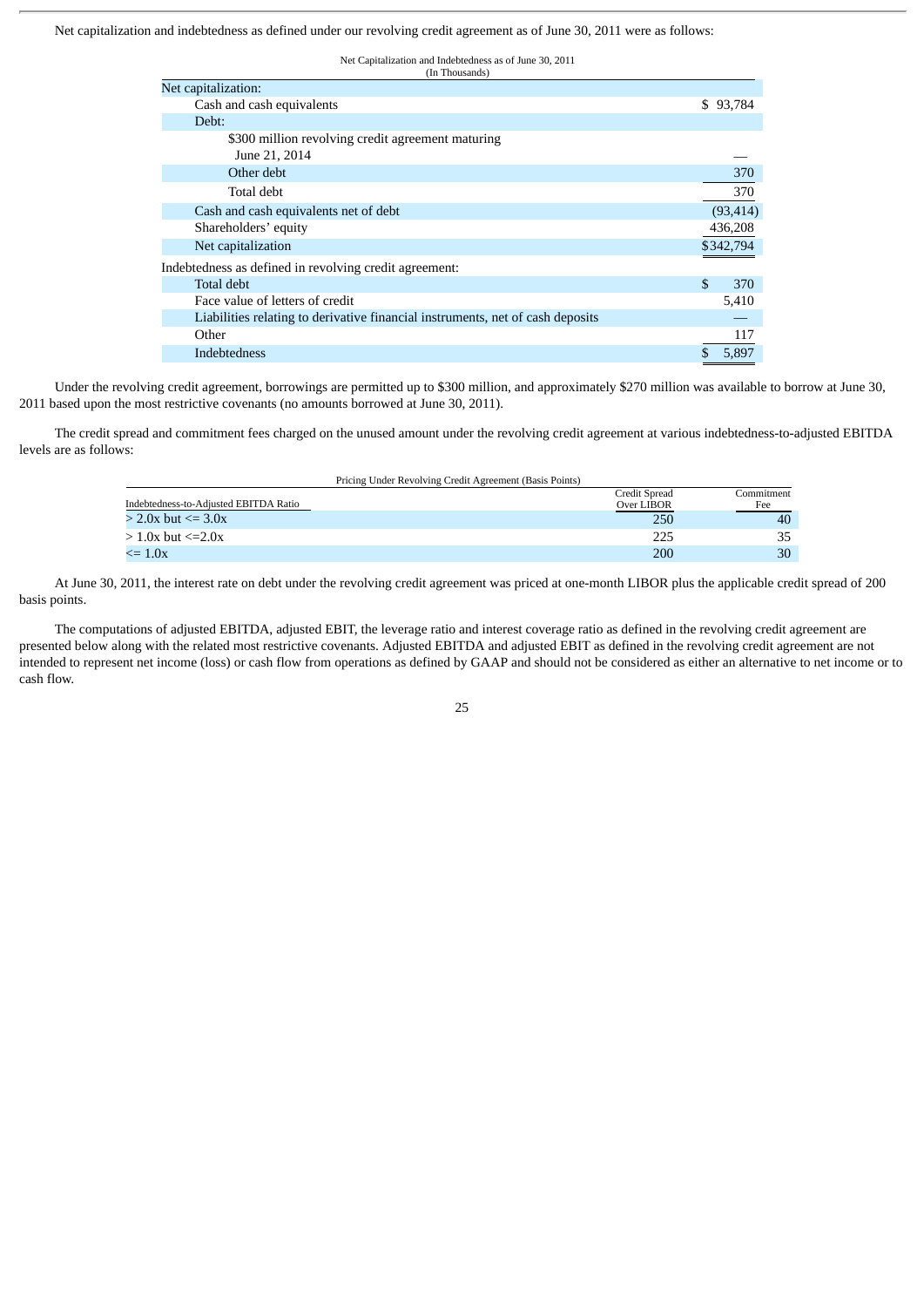Computations of Adjusted EBITDA, Adjusted EBIT, Leverage Ratio and Interest Coverage Ratio as Defined in Revolving Credit Agreement Along with Related Most

Restrictive Covenants

As of and for the Twelve Months Ended June 30, 2011 (In Thousands)

| Computations of adjusted EBITDA and adjusted EBIT as defined in revolving credit agreement for the twelve months ended June 30, 2011:<br>\$ 28,656<br>Net income<br>Plus:<br>After-tax losses related to discontinued operations<br>345<br>Total income tax expense for continuing operations<br>12,812<br>1,435<br>Interest expense<br>43,644<br>Depreciation and amortization expense for continuing operations<br>All non-cash losses and expenses, plus cash losses and expenses not to exceed \$10,000, for continuing operations that are classified as<br>unusual, extraordinary or which are related to plant shutdowns, asset impairments and/or restructurings (cash-related of \$795)<br>1,846<br>Charges related to stock option grants and awards accounted for under the fair value-based method<br>2,059<br>Losses related to the application of the equity method of accounting<br>Losses related to adjustments in the estimated fair value of assets accounted for under the fair value method of accounting<br>2,200<br>Minus:<br>After-tax income related to discontinued operations<br>Total income tax benefits for continuing operations<br>(875)<br>Interest income<br>All non-cash gains and income, plus cash gains and income in excess of \$10,000, for continuing operations that are classified as<br>unusual, extraordinary or which are related to plant shutdowns, asset impairments and/or restructurings<br>Income related to changes in estimates for stock option grants and awards accounted for under the fair value-based method<br>Income related to the application of the equity method of accounting<br>(219)<br>Income related to adjustments in the estimated fair value of assets accounted for under the fair value method of accounting<br>Plus cash dividends declared on investments accounted for under the equity method of accounting<br>249 |
|----------------------------------------------------------------------------------------------------------------------------------------------------------------------------------------------------------------------------------------------------------------------------------------------------------------------------------------------------------------------------------------------------------------------------------------------------------------------------------------------------------------------------------------------------------------------------------------------------------------------------------------------------------------------------------------------------------------------------------------------------------------------------------------------------------------------------------------------------------------------------------------------------------------------------------------------------------------------------------------------------------------------------------------------------------------------------------------------------------------------------------------------------------------------------------------------------------------------------------------------------------------------------------------------------------------------------------------------------------------------------------------------------------------------------------------------------------------------------------------------------------------------------------------------------------------------------------------------------------------------------------------------------------------------------------------------------------------------------------------------------------------------------------------------------------------------------------------------------------------------------------------------------|
|                                                                                                                                                                                                                                                                                                                                                                                                                                                                                                                                                                                                                                                                                                                                                                                                                                                                                                                                                                                                                                                                                                                                                                                                                                                                                                                                                                                                                                                                                                                                                                                                                                                                                                                                                                                                                                                                                                    |
|                                                                                                                                                                                                                                                                                                                                                                                                                                                                                                                                                                                                                                                                                                                                                                                                                                                                                                                                                                                                                                                                                                                                                                                                                                                                                                                                                                                                                                                                                                                                                                                                                                                                                                                                                                                                                                                                                                    |
|                                                                                                                                                                                                                                                                                                                                                                                                                                                                                                                                                                                                                                                                                                                                                                                                                                                                                                                                                                                                                                                                                                                                                                                                                                                                                                                                                                                                                                                                                                                                                                                                                                                                                                                                                                                                                                                                                                    |
|                                                                                                                                                                                                                                                                                                                                                                                                                                                                                                                                                                                                                                                                                                                                                                                                                                                                                                                                                                                                                                                                                                                                                                                                                                                                                                                                                                                                                                                                                                                                                                                                                                                                                                                                                                                                                                                                                                    |
|                                                                                                                                                                                                                                                                                                                                                                                                                                                                                                                                                                                                                                                                                                                                                                                                                                                                                                                                                                                                                                                                                                                                                                                                                                                                                                                                                                                                                                                                                                                                                                                                                                                                                                                                                                                                                                                                                                    |
|                                                                                                                                                                                                                                                                                                                                                                                                                                                                                                                                                                                                                                                                                                                                                                                                                                                                                                                                                                                                                                                                                                                                                                                                                                                                                                                                                                                                                                                                                                                                                                                                                                                                                                                                                                                                                                                                                                    |
|                                                                                                                                                                                                                                                                                                                                                                                                                                                                                                                                                                                                                                                                                                                                                                                                                                                                                                                                                                                                                                                                                                                                                                                                                                                                                                                                                                                                                                                                                                                                                                                                                                                                                                                                                                                                                                                                                                    |
|                                                                                                                                                                                                                                                                                                                                                                                                                                                                                                                                                                                                                                                                                                                                                                                                                                                                                                                                                                                                                                                                                                                                                                                                                                                                                                                                                                                                                                                                                                                                                                                                                                                                                                                                                                                                                                                                                                    |
|                                                                                                                                                                                                                                                                                                                                                                                                                                                                                                                                                                                                                                                                                                                                                                                                                                                                                                                                                                                                                                                                                                                                                                                                                                                                                                                                                                                                                                                                                                                                                                                                                                                                                                                                                                                                                                                                                                    |
|                                                                                                                                                                                                                                                                                                                                                                                                                                                                                                                                                                                                                                                                                                                                                                                                                                                                                                                                                                                                                                                                                                                                                                                                                                                                                                                                                                                                                                                                                                                                                                                                                                                                                                                                                                                                                                                                                                    |
|                                                                                                                                                                                                                                                                                                                                                                                                                                                                                                                                                                                                                                                                                                                                                                                                                                                                                                                                                                                                                                                                                                                                                                                                                                                                                                                                                                                                                                                                                                                                                                                                                                                                                                                                                                                                                                                                                                    |
|                                                                                                                                                                                                                                                                                                                                                                                                                                                                                                                                                                                                                                                                                                                                                                                                                                                                                                                                                                                                                                                                                                                                                                                                                                                                                                                                                                                                                                                                                                                                                                                                                                                                                                                                                                                                                                                                                                    |
|                                                                                                                                                                                                                                                                                                                                                                                                                                                                                                                                                                                                                                                                                                                                                                                                                                                                                                                                                                                                                                                                                                                                                                                                                                                                                                                                                                                                                                                                                                                                                                                                                                                                                                                                                                                                                                                                                                    |
|                                                                                                                                                                                                                                                                                                                                                                                                                                                                                                                                                                                                                                                                                                                                                                                                                                                                                                                                                                                                                                                                                                                                                                                                                                                                                                                                                                                                                                                                                                                                                                                                                                                                                                                                                                                                                                                                                                    |
|                                                                                                                                                                                                                                                                                                                                                                                                                                                                                                                                                                                                                                                                                                                                                                                                                                                                                                                                                                                                                                                                                                                                                                                                                                                                                                                                                                                                                                                                                                                                                                                                                                                                                                                                                                                                                                                                                                    |
|                                                                                                                                                                                                                                                                                                                                                                                                                                                                                                                                                                                                                                                                                                                                                                                                                                                                                                                                                                                                                                                                                                                                                                                                                                                                                                                                                                                                                                                                                                                                                                                                                                                                                                                                                                                                                                                                                                    |
|                                                                                                                                                                                                                                                                                                                                                                                                                                                                                                                                                                                                                                                                                                                                                                                                                                                                                                                                                                                                                                                                                                                                                                                                                                                                                                                                                                                                                                                                                                                                                                                                                                                                                                                                                                                                                                                                                                    |
|                                                                                                                                                                                                                                                                                                                                                                                                                                                                                                                                                                                                                                                                                                                                                                                                                                                                                                                                                                                                                                                                                                                                                                                                                                                                                                                                                                                                                                                                                                                                                                                                                                                                                                                                                                                                                                                                                                    |
|                                                                                                                                                                                                                                                                                                                                                                                                                                                                                                                                                                                                                                                                                                                                                                                                                                                                                                                                                                                                                                                                                                                                                                                                                                                                                                                                                                                                                                                                                                                                                                                                                                                                                                                                                                                                                                                                                                    |
|                                                                                                                                                                                                                                                                                                                                                                                                                                                                                                                                                                                                                                                                                                                                                                                                                                                                                                                                                                                                                                                                                                                                                                                                                                                                                                                                                                                                                                                                                                                                                                                                                                                                                                                                                                                                                                                                                                    |
|                                                                                                                                                                                                                                                                                                                                                                                                                                                                                                                                                                                                                                                                                                                                                                                                                                                                                                                                                                                                                                                                                                                                                                                                                                                                                                                                                                                                                                                                                                                                                                                                                                                                                                                                                                                                                                                                                                    |
|                                                                                                                                                                                                                                                                                                                                                                                                                                                                                                                                                                                                                                                                                                                                                                                                                                                                                                                                                                                                                                                                                                                                                                                                                                                                                                                                                                                                                                                                                                                                                                                                                                                                                                                                                                                                                                                                                                    |
| Plus or minus, as applicable, pro forma EBITDA adjustments associated with acquisitions and asset dispositions                                                                                                                                                                                                                                                                                                                                                                                                                                                                                                                                                                                                                                                                                                                                                                                                                                                                                                                                                                                                                                                                                                                                                                                                                                                                                                                                                                                                                                                                                                                                                                                                                                                                                                                                                                                     |
| Adjusted EBITDA as defined in revolving credit agreement<br>92,152                                                                                                                                                                                                                                                                                                                                                                                                                                                                                                                                                                                                                                                                                                                                                                                                                                                                                                                                                                                                                                                                                                                                                                                                                                                                                                                                                                                                                                                                                                                                                                                                                                                                                                                                                                                                                                 |
| Less: Depreciation and amortization expense for continuing operations (including pro forma for acquisitions and asset dispositions)<br>(43, 644)                                                                                                                                                                                                                                                                                                                                                                                                                                                                                                                                                                                                                                                                                                                                                                                                                                                                                                                                                                                                                                                                                                                                                                                                                                                                                                                                                                                                                                                                                                                                                                                                                                                                                                                                                   |
| \$48,508<br>Adjusted EBIT as defined in revolving credit agreement                                                                                                                                                                                                                                                                                                                                                                                                                                                                                                                                                                                                                                                                                                                                                                                                                                                                                                                                                                                                                                                                                                                                                                                                                                                                                                                                                                                                                                                                                                                                                                                                                                                                                                                                                                                                                                 |
| \$436,208<br>Shareholders' equity at June 30, 2011 as defined in revolving credit agreement                                                                                                                                                                                                                                                                                                                                                                                                                                                                                                                                                                                                                                                                                                                                                                                                                                                                                                                                                                                                                                                                                                                                                                                                                                                                                                                                                                                                                                                                                                                                                                                                                                                                                                                                                                                                        |
| Computations of leverage and interest coverage ratios as defined in revolving credit agreement at June 30, 2011:                                                                                                                                                                                                                                                                                                                                                                                                                                                                                                                                                                                                                                                                                                                                                                                                                                                                                                                                                                                                                                                                                                                                                                                                                                                                                                                                                                                                                                                                                                                                                                                                                                                                                                                                                                                   |
| Leverage ratio (indebtedness-to-adjusted EBITDA)<br>.06x                                                                                                                                                                                                                                                                                                                                                                                                                                                                                                                                                                                                                                                                                                                                                                                                                                                                                                                                                                                                                                                                                                                                                                                                                                                                                                                                                                                                                                                                                                                                                                                                                                                                                                                                                                                                                                           |
| Interest coverage ratio (adjusted EBIT-to-interest expense)<br>33.80x                                                                                                                                                                                                                                                                                                                                                                                                                                                                                                                                                                                                                                                                                                                                                                                                                                                                                                                                                                                                                                                                                                                                                                                                                                                                                                                                                                                                                                                                                                                                                                                                                                                                                                                                                                                                                              |
| Most restrictive covenants as defined in revolving credit agreement:                                                                                                                                                                                                                                                                                                                                                                                                                                                                                                                                                                                                                                                                                                                                                                                                                                                                                                                                                                                                                                                                                                                                                                                                                                                                                                                                                                                                                                                                                                                                                                                                                                                                                                                                                                                                                               |
| Maximum permitted aggregate amount of dividends that can be paid by Tredegar during the term of the revolving credit agreement (\$100,000                                                                                                                                                                                                                                                                                                                                                                                                                                                                                                                                                                                                                                                                                                                                                                                                                                                                                                                                                                                                                                                                                                                                                                                                                                                                                                                                                                                                                                                                                                                                                                                                                                                                                                                                                          |
| plus 50% of net income generated beginning January 1, 2010)<br>\$119,699                                                                                                                                                                                                                                                                                                                                                                                                                                                                                                                                                                                                                                                                                                                                                                                                                                                                                                                                                                                                                                                                                                                                                                                                                                                                                                                                                                                                                                                                                                                                                                                                                                                                                                                                                                                                                           |
| Minimum adjusted shareholders' equity permitted (\$300,000 plus 50% of net income generated, to the extent positive, beginning January 1,                                                                                                                                                                                                                                                                                                                                                                                                                                                                                                                                                                                                                                                                                                                                                                                                                                                                                                                                                                                                                                                                                                                                                                                                                                                                                                                                                                                                                                                                                                                                                                                                                                                                                                                                                          |
| 2010)<br>\$319,699                                                                                                                                                                                                                                                                                                                                                                                                                                                                                                                                                                                                                                                                                                                                                                                                                                                                                                                                                                                                                                                                                                                                                                                                                                                                                                                                                                                                                                                                                                                                                                                                                                                                                                                                                                                                                                                                                 |
| Maximum leverage ratio permitted:                                                                                                                                                                                                                                                                                                                                                                                                                                                                                                                                                                                                                                                                                                                                                                                                                                                                                                                                                                                                                                                                                                                                                                                                                                                                                                                                                                                                                                                                                                                                                                                                                                                                                                                                                                                                                                                                  |
| Ongoing<br>3.00x                                                                                                                                                                                                                                                                                                                                                                                                                                                                                                                                                                                                                                                                                                                                                                                                                                                                                                                                                                                                                                                                                                                                                                                                                                                                                                                                                                                                                                                                                                                                                                                                                                                                                                                                                                                                                                                                                   |
| Pro forma for acquisitions<br>2.50x                                                                                                                                                                                                                                                                                                                                                                                                                                                                                                                                                                                                                                                                                                                                                                                                                                                                                                                                                                                                                                                                                                                                                                                                                                                                                                                                                                                                                                                                                                                                                                                                                                                                                                                                                                                                                                                                |
| 2.50x<br>Minimum interest coverage ratio permitted                                                                                                                                                                                                                                                                                                                                                                                                                                                                                                                                                                                                                                                                                                                                                                                                                                                                                                                                                                                                                                                                                                                                                                                                                                                                                                                                                                                                                                                                                                                                                                                                                                                                                                                                                                                                                                                 |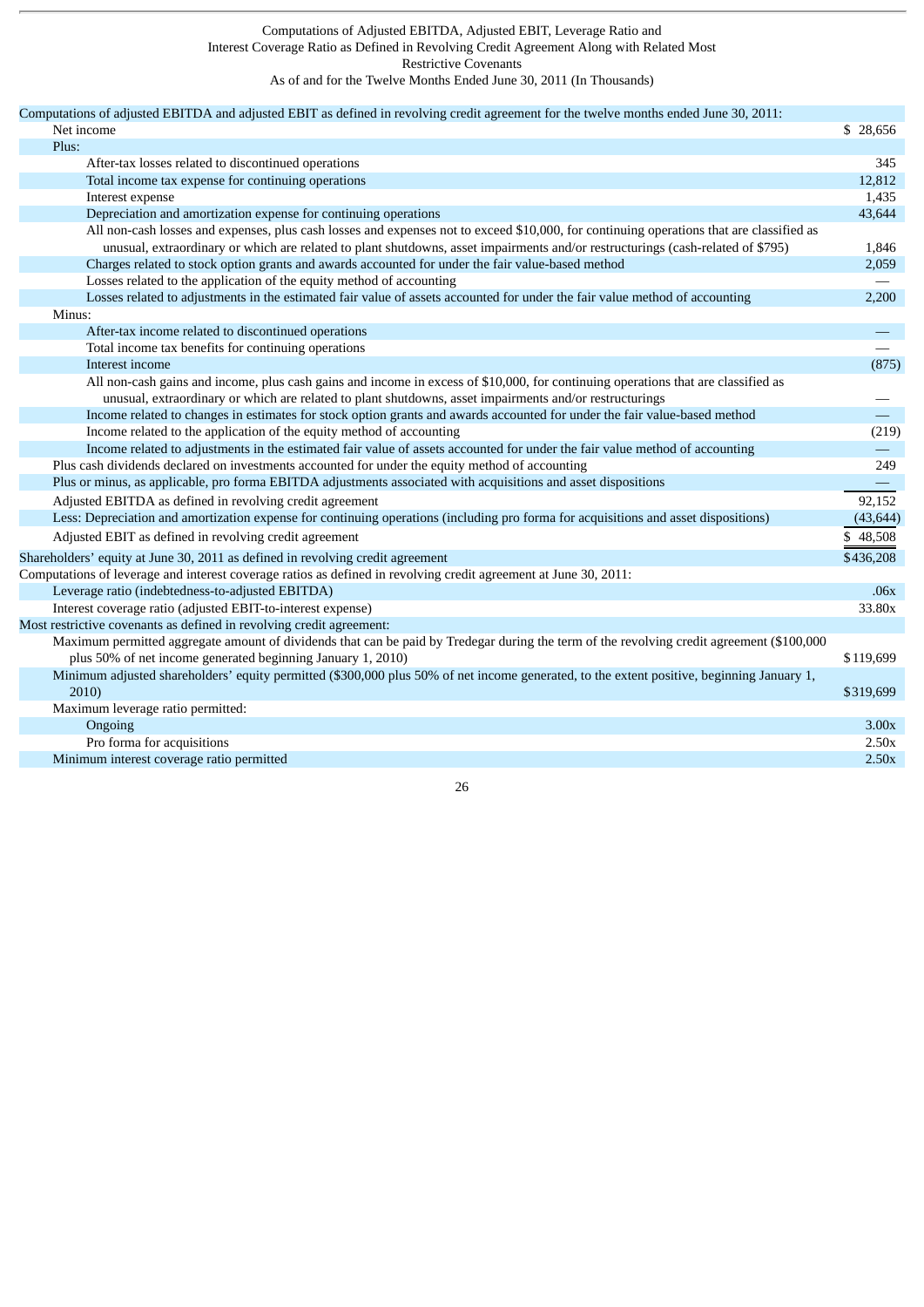We had no outstanding borrowings on our \$300 million credit facility as of June 30, 2011. Noncompliance with any one or more of the debt covenants may have a material adverse effect on financial condition or liquidity in the event such noncompliance cannot be cured or should we be unable to obtain a waiver from the lenders as we would not be permitted to borrow under the credit facility and any amounts outstanding would become due and payable. Renegotiation of the covenant(s) through an amendment to the credit agreement may effectively cure the noncompliance, but may have an effect on financial condition or liquidity depending upon how the covenant is renegotiated.

We believe that the existing borrowing availability, our current cash balances and our cash flow from operations will be sufficient to satisfy our working capital, capital expenditure and dividend requirements for the foreseeable future.

#### **Item 3. Quantitative and Qualitative Disclosures About Market Risk.**

Tredegar has exposure to the volatility of interest rates, polyethylene and polypropylene resin prices, aluminum ingot and scrap prices, energy prices, foreign currencies and emerging markets. See the liquidity and capital resources section beginning on page 23 regarding credit agreements and interest rate exposures.

Changes in resin prices, and the timing of those changes, could have a significant impact on profit margins in Film Products. Profit margins in Aluminum Extrusions are sensitive to fluctuations in aluminum ingot and scrap prices as well as natural gas prices (natural gas is the principal energy source used to operate our casting furnaces). There is no assurance of our ability to pass through higher raw material and energy costs to our customers.

See the executive summary beginning on page 16 for discussion regarding the impact of the lag in the pass-through of resin price changes. The volatility of average quarterly prices of low density polyethylene resin in the U.S. (a primary raw material for Film Products) is shown in the chart below.



Source: Quarterly averages computed by Tredegar using monthly data provided by Chemical Data Inc. ("CDI"). In January 2010, CDI reflected a 15 cents per pound non-market adjustment based on their estimate of the growth of discounts over the 2005 to 2009 period. The 4th quarter 2009 average rate of 61 cents per pound is shown on a pro forma basis as if the non-market adjustment was made in October 2009.

Resin prices in Europe, Asia and South America have exhibited similar long-term trends. The price of resin is driven by several factors including supply and demand and the price of oil, ethylene and natural gas. To address fluctuating resin prices, Film Products has index-based pass-through raw material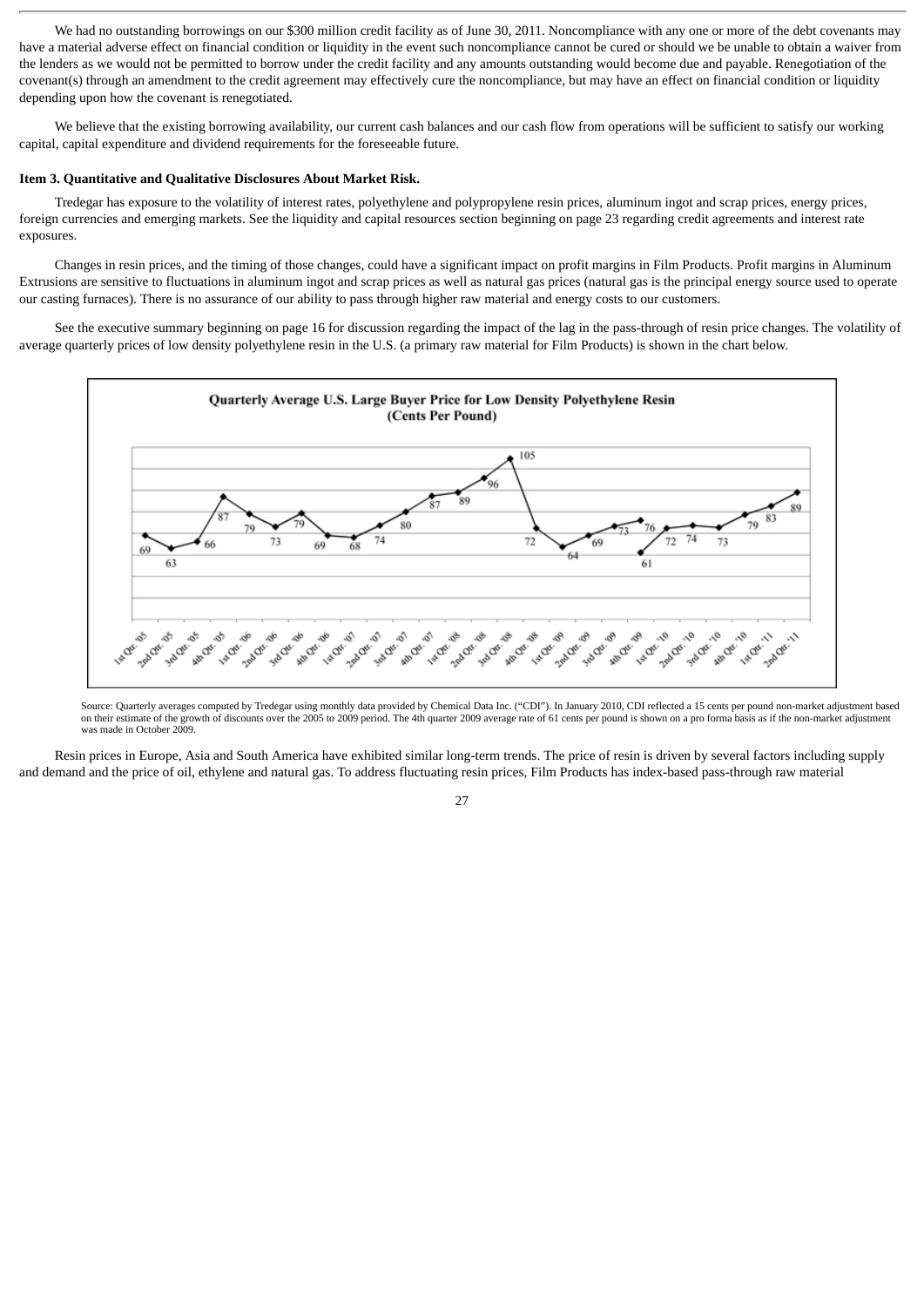cost agreements for the majority of its business. However, under certain agreements, changes in resin prices are not passed through for an average period of 90 days.

In the normal course of business, we enter into fixed-price forward sales contracts with certain customers for the sale of fixed quantities of aluminum extrusions at scheduled intervals. In order to hedge our exposure to aluminum price volatility (see the chart below) under these fixed-price arrangements, which generally have a duration of not more than 12 months, we enter into a combination of forward purchase commitments and futures contracts to acquire or hedge aluminum, based on the scheduled deliveries. See Note 6 on page 9 for additional information.



Source: Quarterly averages computed by Tredegar using daily closing data provided by Bloomberg.

In Aluminum Extrusions, we hedge from time-to-time a portion of our exposure to natural gas price volatility by entering into fixed-price forward purchase contracts with our natural gas suppliers. We estimate that, in an unhedged situation, every \$1 per mmBtu per month change in the market price of natural gas has a \$85,000 impact on the continuing monthly operating profit in Aluminum Extrusions. In September 2005, we announced an energy surcharge for our aluminum extrusions business in the U.S. to be applied when the NYMEX natural gas price is in excess of \$8.85 per mmBtu.



Source: Quarterly averages computed by Tredegar using monthly NYMEX settlement prices.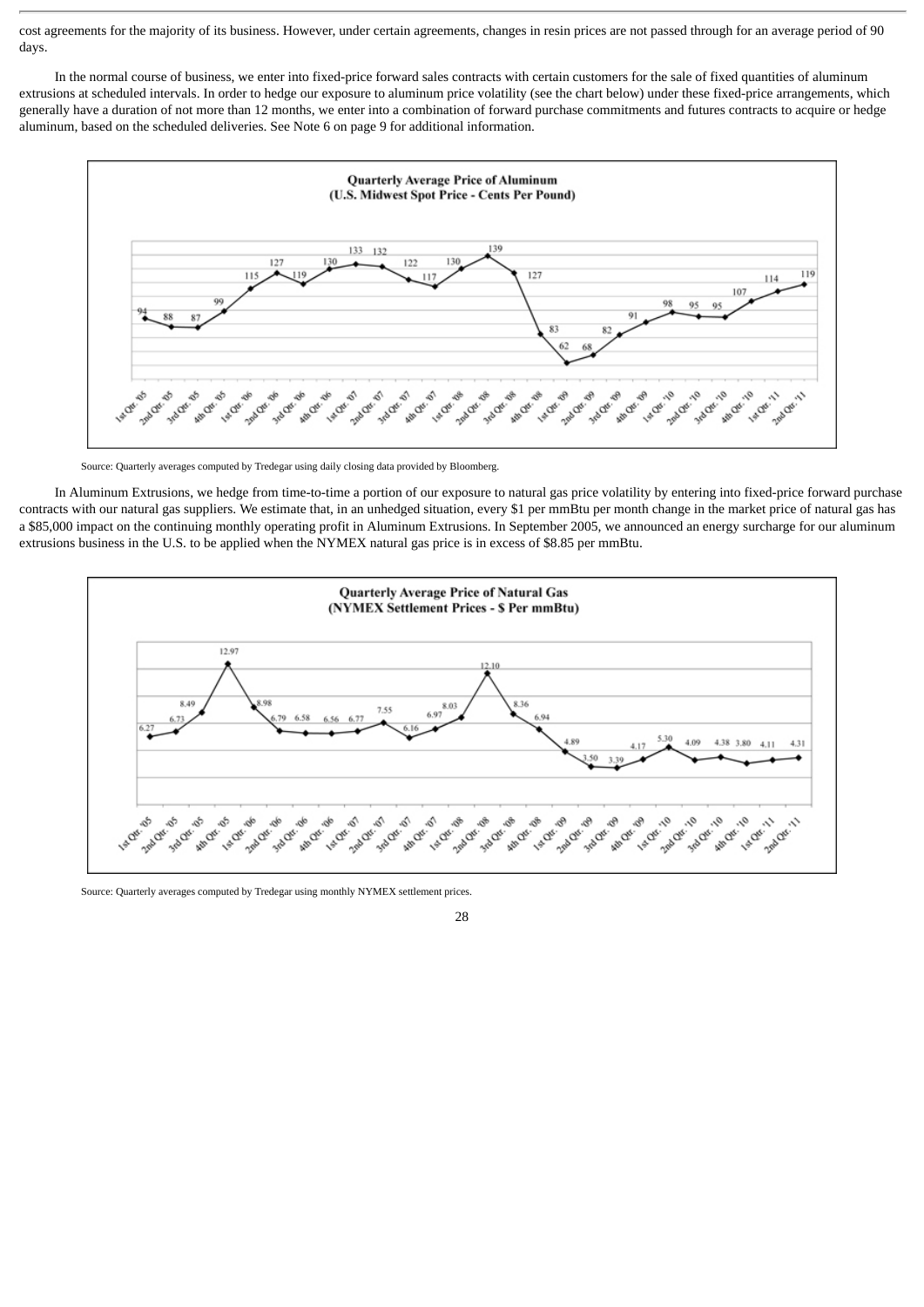We sell to customers in foreign markets through our foreign operations and through exports from U.S. plants. The percentage of sales for manufacturing operations related to foreign markets for the first six months of 2011 and 2010 are as follows:

|               | Percentage of Net Sales from Ongoing<br>Operations Related to Foreign Markets* |                          |           |            |  |
|---------------|--------------------------------------------------------------------------------|--------------------------|-----------|------------|--|
|               |                                                                                | Six Months Ended June 30 |           |            |  |
|               |                                                                                | 2011<br>2010             |           |            |  |
|               | Exports                                                                        | Foreign                  | Exports   | Foreign    |  |
|               | From U.S.                                                                      | Operations               | From U.S. | Operations |  |
| Canada        | 7%                                                                             | $-$ %                    | 7%        | $-$ %      |  |
| Europe        |                                                                                | 16                       |           | 16         |  |
| Latin America |                                                                                |                          |           |            |  |
| Asia          |                                                                                |                          |           |            |  |
| <b>Total</b>  | 17%                                                                            | 23%                      | 17%       | 24%        |  |

\* The percentages for foreign markets are relative to Tredegar's total net sales from ongoing operations

We attempt to match the pricing and cost of our products in the same currency and generally view the volatility of foreign currencies (see trends for the Euro and Chinese Yuan in the chart below) and emerging markets, and the corresponding impact on earnings and cash flow, as part of the overall risk of operating in a global environment. Exports from the U.S. are generally denominated in U.S. Dollars. Our foreign currency exposure on income from foreign operations relates to the Euro, the Chinese Yuan, the Hungarian Forint, the Brazilian Real and the Indian Rupee.

In Film Products, where we are typically able to match the currency of our sales and costs, we estimate that the change in value of foreign currencies relative to the U.S. Dollar had a positive impact on operating profit of approximately \$526,000 in the second quarter of 2011 compared with the second quarter of 2010, and a positive impact of approximately \$598,000 in the first six months of 2011 compared to the first six months of 2010.

Trends for the Euro and Chinese Yuan are shown in the chart below:



Source: Quarterly averages computed by Tredegar using daily closing data provided by Bloomberg.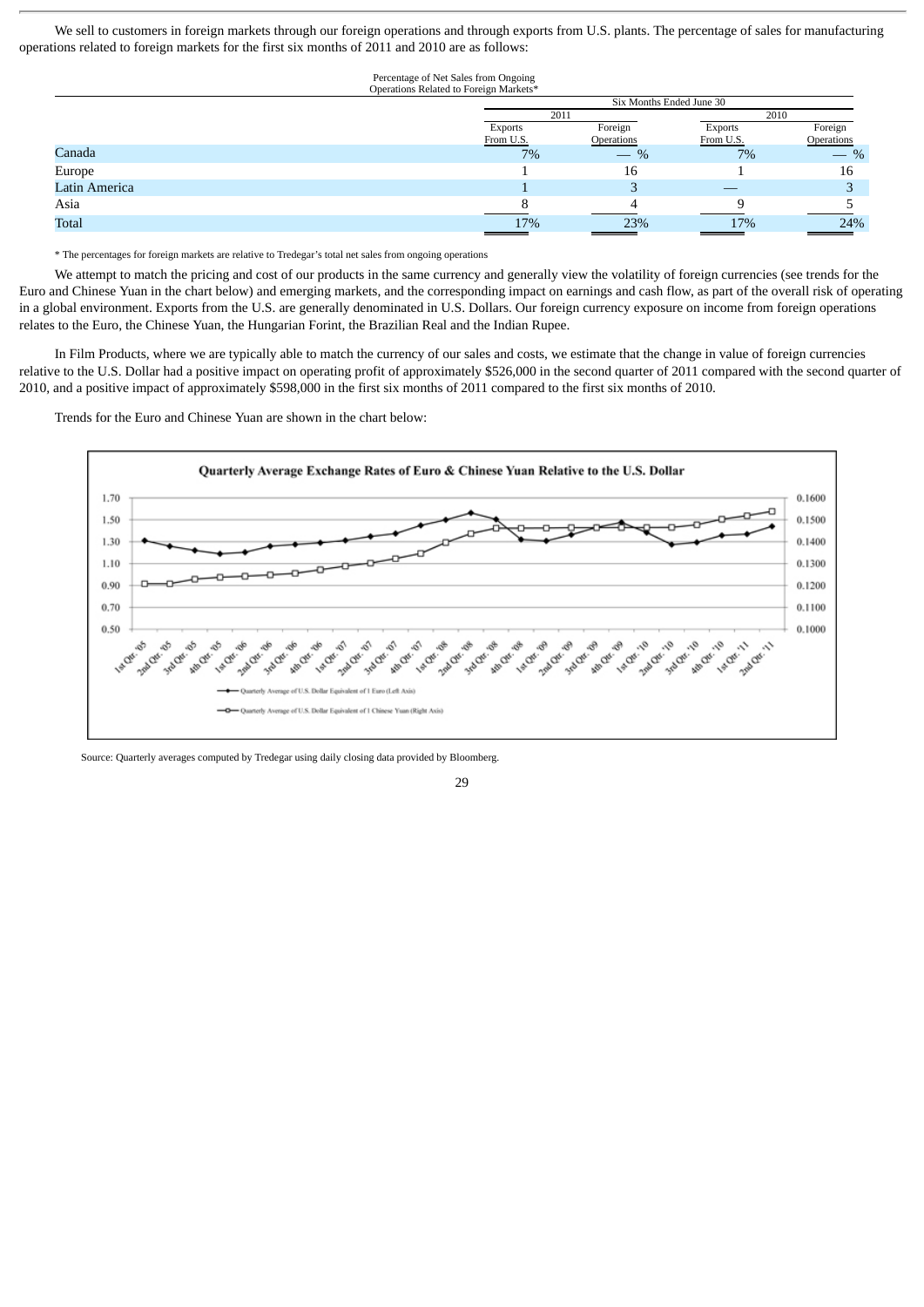#### **Item 4. Controls and Procedures.**

Pursuant to Rule 13a-15(b) under the Securities Exchange Act of 1934, we carried out an evaluation, with the participation of our management, including our principal executive officer and principal financial officer, of the effectiveness of our disclosure controls and procedures (as defined under Rule 13a-15(e) under the Securities Exchange Act of 1934) as of the end of the period covered by this report. Based upon that evaluation, our principal executive officer and principal financial officer concluded that our disclosure controls and procedures are effective to ensure that information required to be disclosed by us in the reports that we file or submit under the Securities Exchange Act of 1934, is recorded, processed, summarized and reported, within the time periods specified in the SEC's rules and forms, and that such information is accumulated and communicated to our management, including our principal executive officer and principal financial officer, as appropriate, to allow timely decisions regarding required disclosure.

There has been no change in our internal control over financial reporting during the quarter ended June 30, 2011, that has materially affected, or is reasonably likely to materially affect, our internal control over financial reporting.

# **PART II - OTHER INFORMATION**

## **Item 1A. Risk Factors.**

There are a number of risks and uncertainties that can have a material effect on the operating results of our businesses and our financial condition. These risk factors have not changed materially since the filing of our Annual Report on Form 10-K for the year ended December 31, 2010.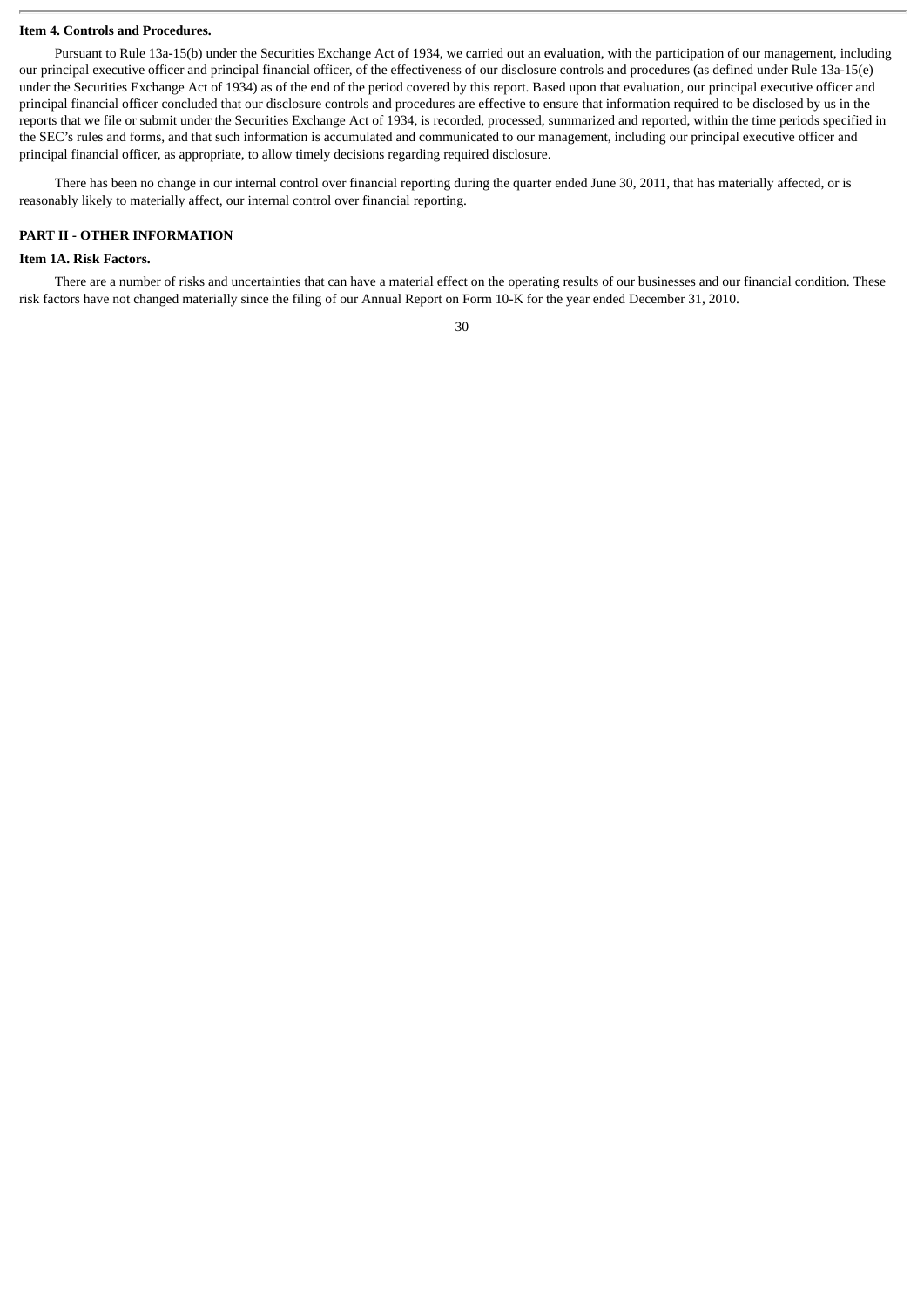#### **Item 6. Exhibits.**

Exhibit Nos.

- 3.2 Amended and Restated Bylaws of Tredegar Corporation (filed as Exhibit 3.2 to Tredegar's Current Report on Form 8-K (File No. 1-10258) filed May 27, 2011, and incorporated herein by reference).
- 31.1 Certification of Nancy M. Taylor, President and Chief Executive Officer of Tredegar Corporation, pursuant to Rules 13a-14(a) and 15d-14(a) promulgated under the Securities Exchange Act of 1934, as adopted pursuant to Section 302 of the Sarbanes-Oxley Act of 2002.
- 31.2 Certification of Kevin A. O'Leary, Vice President, Chief Financial Officer and Treasurer (Principal Financial Officer) of Tredegar Corporation, pursuant to Rules 13a-14(a) and 15d-14(a) promulgated under the Securities Exchange Act of 1934, as adopted pursuant to Section 302 of the Sarbanes-Oxley Act of 2002.
- 32.1 Certification of Nancy M. Taylor, President and Chief Executive Officer of Tredegar Corporation, pursuant to 18 U.S.C. Section 1350, as adopted pursuant to Section 906 of the Sarbanes-Oxley Act of 2002.
- 32.2 Certification of Kevin A. O'Leary, Vice President, Chief Financial Officer and Treasurer (Principal Financial Officer) of Tredegar Corporation, pursuant to 18 U.S.C. Section 1350, as adopted pursuant to Section 906 of the Sarbanes-Oxley Act of 2002.
- 101 XBRL Instance Document and Related Items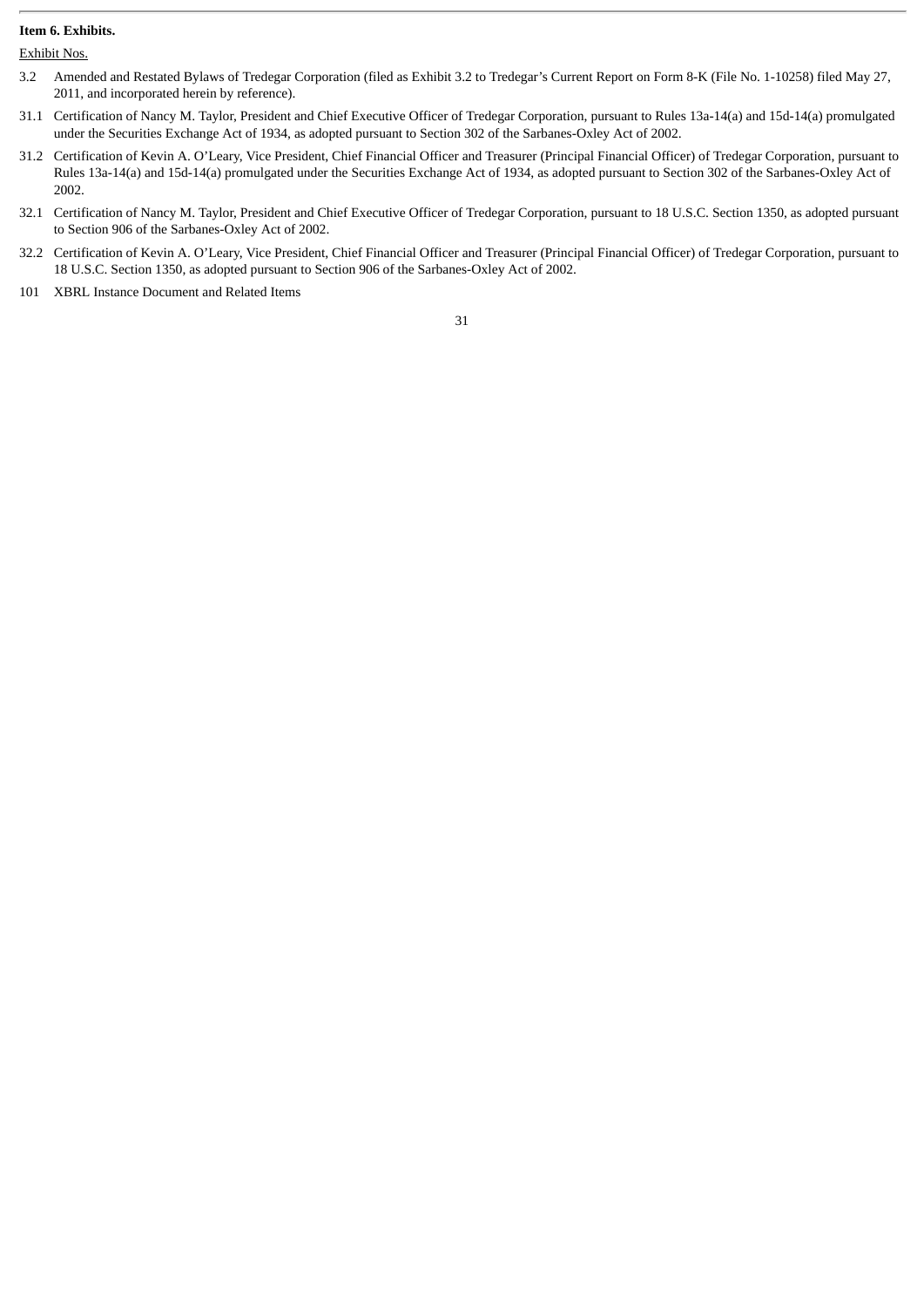# **SIGNATURES**

Pursuant to the requirements of the Securities Exchange Act of 1934, the Registrant has duly caused this report to be signed on its behalf by the undersigned thereunto duly authorized.

> Tredegar Corporation (Registrant)

Date: August 4, 2011 **Date:** August 4, 2011

Nancy M. Taylor President and Chief Executive Officer (Principal Executive Officer)

Kevin A. O'Leary Vice President, Chief Financial Officer and Treasurer (Principal Financial Officer)

Date: August 4, 2011 /s/ Frasier W. Brickhouse, II

Frasier W. Brickhouse, II Controller (Principal Accounting Officer)

32

Date: August 4, 2011 /s/ Kevin A. O'Leary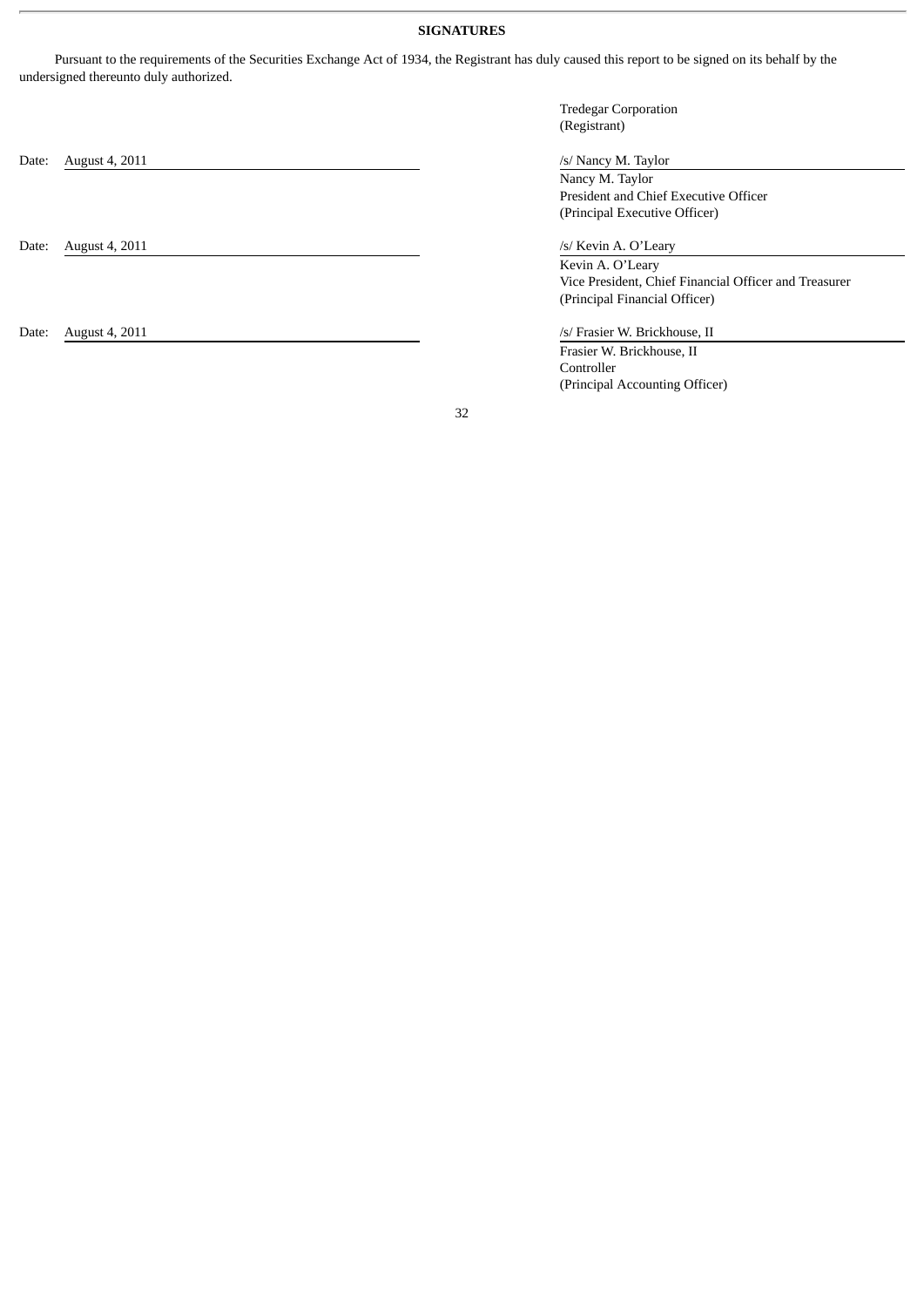I, Nancy M. Taylor, certify that:

(1) I have reviewed this Quarterly Report on Form 10-Q for the quarter ended June 30, 2011 of Tredegar Corporation;

(2) Based on my knowledge, this report does not contain any untrue statement of a material fact or omit to state a material fact necessary to make the statements made, in light of the circumstances under which such statements were made, not misleading with respect to the period covered by this report;

(3) Based on my knowledge, the financial statements, and other financial information included in this report, fairly present in all material respects the financial condition, results of operations and cash flows of the registrant as of, and for, the periods presented in this report;

(4) The registrant's other certifying officer and I are responsible for establishing and maintaining disclosure controls and procedures (as defined in Exchange Act Rules 13a-15(e) and 15d-15(e)) and internal control over financial reporting (as defined in Exchange Act Rules 13a-15(f) and 15d-15(f)) for the registrant and have:

(a) Designed such disclosure controls and procedures, or caused such disclosure controls and procedures to be designed under our supervision, to ensure that material information relating to the registrant, including its consolidated subsidiaries, is made known to us by others within those entities, particularly during the period in which this report is being prepared;

(b) Designed such internal control over financial reporting, or caused such internal control over financial reporting to be designed under our supervision, to provide reasonable assurance regarding the reliability of financial reporting and the preparation of financial statements for external purposes in accordance with generally accepted accounting principles;

(c) Evaluated the effectiveness of the registrant's disclosure controls and procedures and presented in this report our conclusions about the effectiveness of the disclosure controls and procedures as of the end of the period covered by this report based on such evaluation; and

(d) Disclosed in this report any change in the registrant's internal control over financial reporting that occurred during the registrant's most recent fiscal quarter (the registrant's fourth fiscal quarter in the case of an annual report) that has materially affected, or is reasonably likely to materially affect, the registrant's internal control over financial reporting;

(5) The registrant's other certifying officer and I have disclosed, based on our most recent evaluation of internal control over financial reporting, to the registrant's auditors and the audit committee of the registrant's board of directors (or persons performing the equivalent functions):

(a) All significant deficiencies and material weaknesses in the design or operation of internal control over financial reporting which are reasonably likely to adversely affect the registrant's ability to record, process, summarize and report financial information; and

(b) Any fraud, whether or not material, that involves management or other employees who have a significant role in the registrant's internal control over financial reporting.

Date: August 4, 2011

/s/ Nancy M. Taylor

Nancy M. Taylor President and Chief Executive Officer (Principal Executive Officer)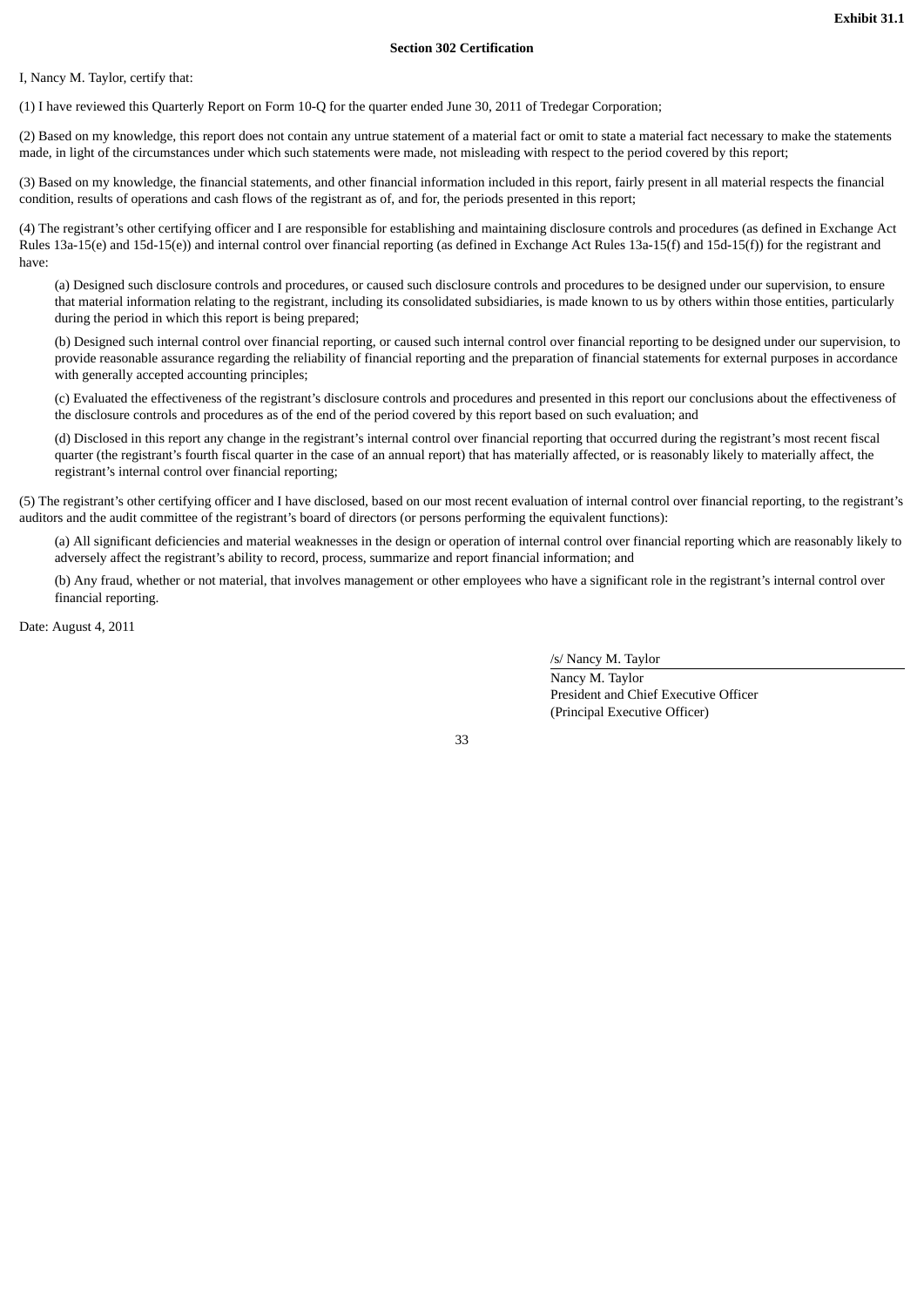I, Kevin A. O'Leary, certify that:

(1) I have reviewed this Quarterly Report on Form 10-Q for the quarter ended June 30, 2011 of Tredegar Corporation;

(2) Based on my knowledge, this report does not contain any untrue statement of a material fact or omit to state a material fact necessary to make the statements made, in light of the circumstances under which such statements were made, not misleading with respect to the period covered by this report;

(3) Based on my knowledge, the financial statements, and other financial information included in this report, fairly present in all material respects the financial condition, results of operations and cash flows of the registrant as of, and for, the periods presented in this report;

(4) The registrant's other certifying officer and I are responsible for establishing and maintaining disclosure controls and procedures (as defined in Exchange Act Rules 13a-15(e) and 15d-15(e)) and internal control over financial reporting (as defined in Exchange Act Rules 13a-15(f) and 15d-15(f)) for the registrant and have:

(a) Designed such disclosure controls and procedures, or caused such disclosure controls and procedures to be designed under our supervision, to ensure that material information relating to the registrant, including its consolidated subsidiaries, is made known to us by others within those entities, particularly during the period in which this report is being prepared;

(b) Designed such internal control over financial reporting, or caused such internal control over financial reporting to be designed under our supervision, to provide reasonable assurance regarding the reliability of financial reporting and the preparation of financial statements for external purposes in accordance with generally accepted accounting principles;

(c) Evaluated the effectiveness of the registrant's disclosure controls and procedures and presented in this report our conclusions about the effectiveness of the disclosure controls and procedures as of the end of the period covered by this report based on such evaluation; and

(d) Disclosed in this report any change in the registrant's internal control over financial reporting that occurred during the registrant's most recent fiscal quarter (the registrant's fourth fiscal quarter in the case of an annual report) that has materially affected, or is reasonably likely to materially affect, the registrant's internal control over financial reporting;

(5) The registrant's other certifying officer and I have disclosed, based on our most recent evaluation of internal control over financial reporting, to the registrant's auditors and the audit committee of the registrant's board of directors (or persons performing the equivalent functions):

(a) All significant deficiencies and material weaknesses in the design or operation of internal control over financial reporting which are reasonably likely to adversely affect the registrant's ability to record, process, summarize and report financial information; and

(b) Any fraud, whether or not material, that involves management or other employees who have a significant role in the registrant's internal control over financial reporting.

Date: August 4, 2011

/s/ Kevin A. O'Leary

Kevin A. O'Leary Vice President, Chief Financial Officer and Treasurer (Principal Financial Officer)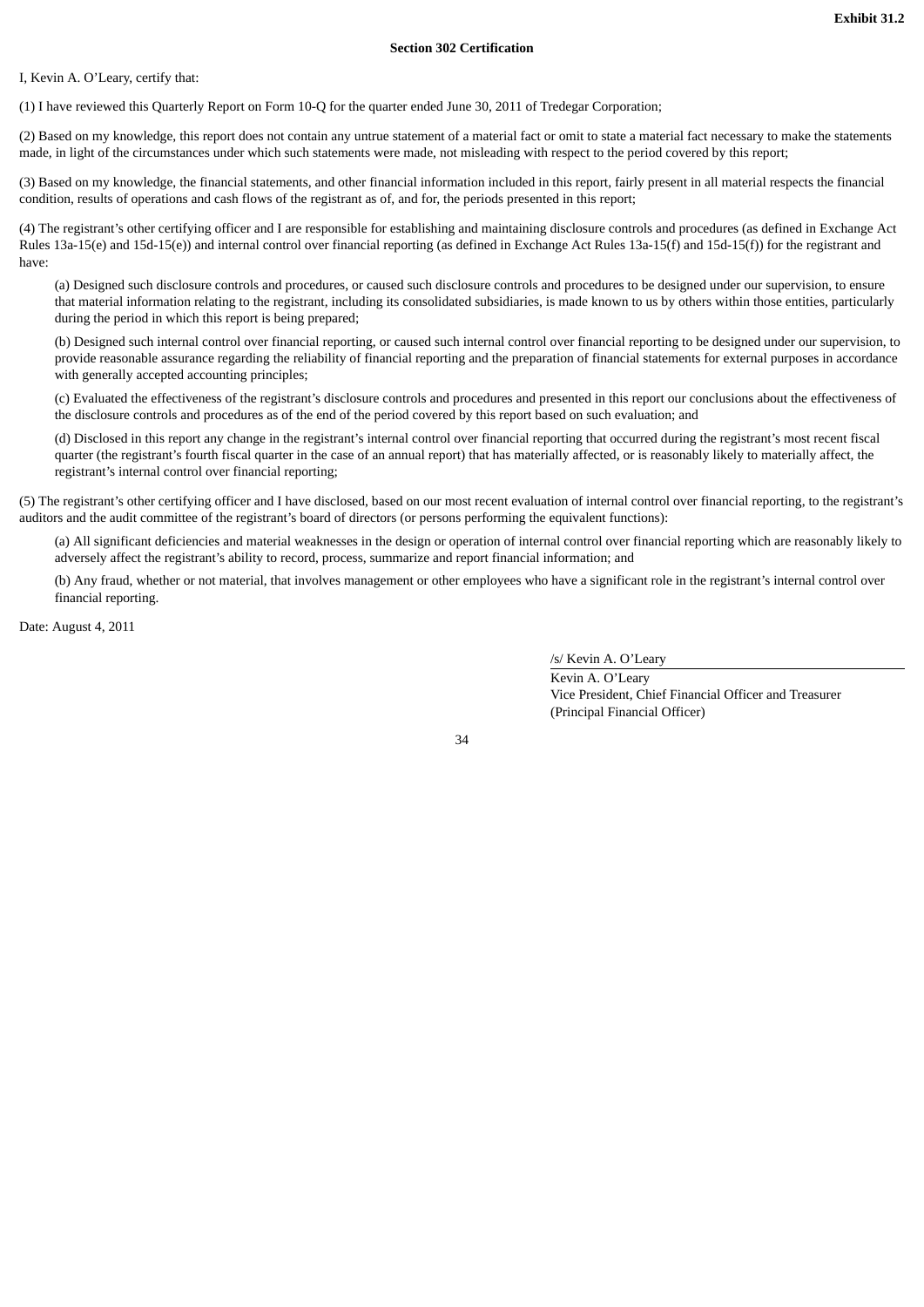# **CERTIFICATION PURSUANT TO 18 U.S.C. SECTION 1350, AS ADOPTED PURSUANT TO SECTION 906 OF THE SARBANES-OXLEY ACT OF 2002**

In connection with the Quarterly Report on Form 10-Q of Tredegar Corporation (the "Company") for the period ended June 30, 2011 as filed with the Securities and Exchange Commission on the date hereof (the "Report"), I, Nancy M. Taylor, President and Chief Executive Officer of the Company, certify, pursuant to 18 U.S.C. § 1350, as adopted pursuant to § 906 of the Sarbanes-Oxley Act of 2002, that:

(1) the Report fully complies with the requirements of Section 13(a) or 15(d) of the Securities Exchange Act of 1934; and

(2) the information contained in the Report fairly presents, in all material respects, the financial condition and results of operations of the Company.

/s/ Nancy M. Taylor

Nancy M. Taylor President and Chief Executive Officer (Principal Executive Officer) August 4, 2011